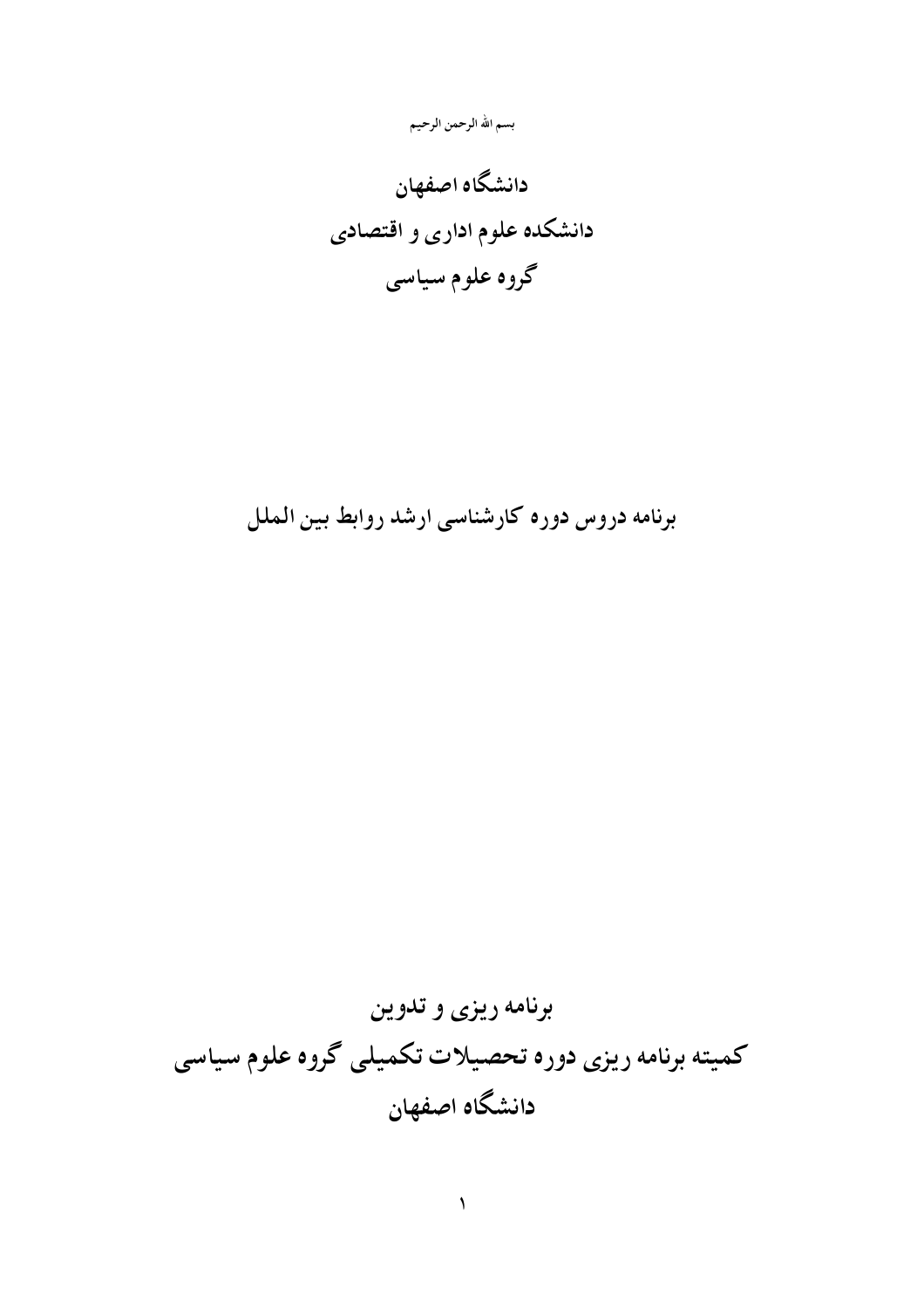#### مشخصات کلی برنامه و سرفصل دروس کارشناسی ارشد روابط بین الملل

مقدمه: برنامه جدید کارشناسی ارشد روابط بین الملل که با همکاری اساتید متخصص این رشته و با در نظر گرفتن نیاز جامعه و تحولات و دگرگونی های عمده ای که در این زمینه مطالعاتی به وقوع پیوسته، تدوین گردیده است دارای مشخصات زیر است:

۱ – دروس این رشته به صورت اجباری و اختیاری ارائه می گردد.

۲ - در این برنامه سعی شده است اولاً به کلیه دانشجویان دانش و آگاهی مشترک و در عین حال وسیعتری در مسائل مورد نظر داده شود که دروس اجباري با همين تفكر تعيين شده اند. ثانياً دروس اختياري نيز از ماهيتي برخوردارند تا دانشجويان با انتخاب مجموعه معينبي بتواننـد در زمینه های مورد نظر خود تخصص یابند.

هدف: هدف از آموزش دوره کارشناسی ارشد روابط بین الملل بالا بردن کیفیت و کارآئی دانشجویان در سطحی مناسب است. در این دوره سعی بر آن است تا دانش آموختگانی کارآمد، خلاق و با توانائی بالای علمی که قابلیت تجزیه و تحلیل مسائل پیچیده سیاسی ایران، منطقه و جهان را داشته باشند تربیت کرده تا بتوانند در دستگاههای اجرائی و نیز مراکز تحقیقاتی کشور مثمرثمر واقع شوند.

## محتوای آموزشی و یژوهشی:

محتوای آموزشی و پژوهشی این دوره مجموعه ای از مطالب نظری است که مهارت و کارائی در رشته روابط بین الملل را \_تأمین می کنید و این امر مستلزم آن است که اولاً تا حد مقدور مطالب و مباحث عمده و اساسی مورد بررسی قرار گیرند و ثانیاً آموزش در این دوره آز عمـق و تنوع بیشتری برخوردار باشد تا بدین ترتیب بتوان به تقویت ابتکار و خلاقیت دانشجویان کمک نمود.

توزیع واحدها و رساله به شرح زیر است:

| دروس أصلى-تخصصى | ۲۰ واحد |
|-----------------|---------|
| دروس اختياري    | ۸ واحد  |
| رساله           | ٤ واحد  |
| جمع             | ۳۲ واحد |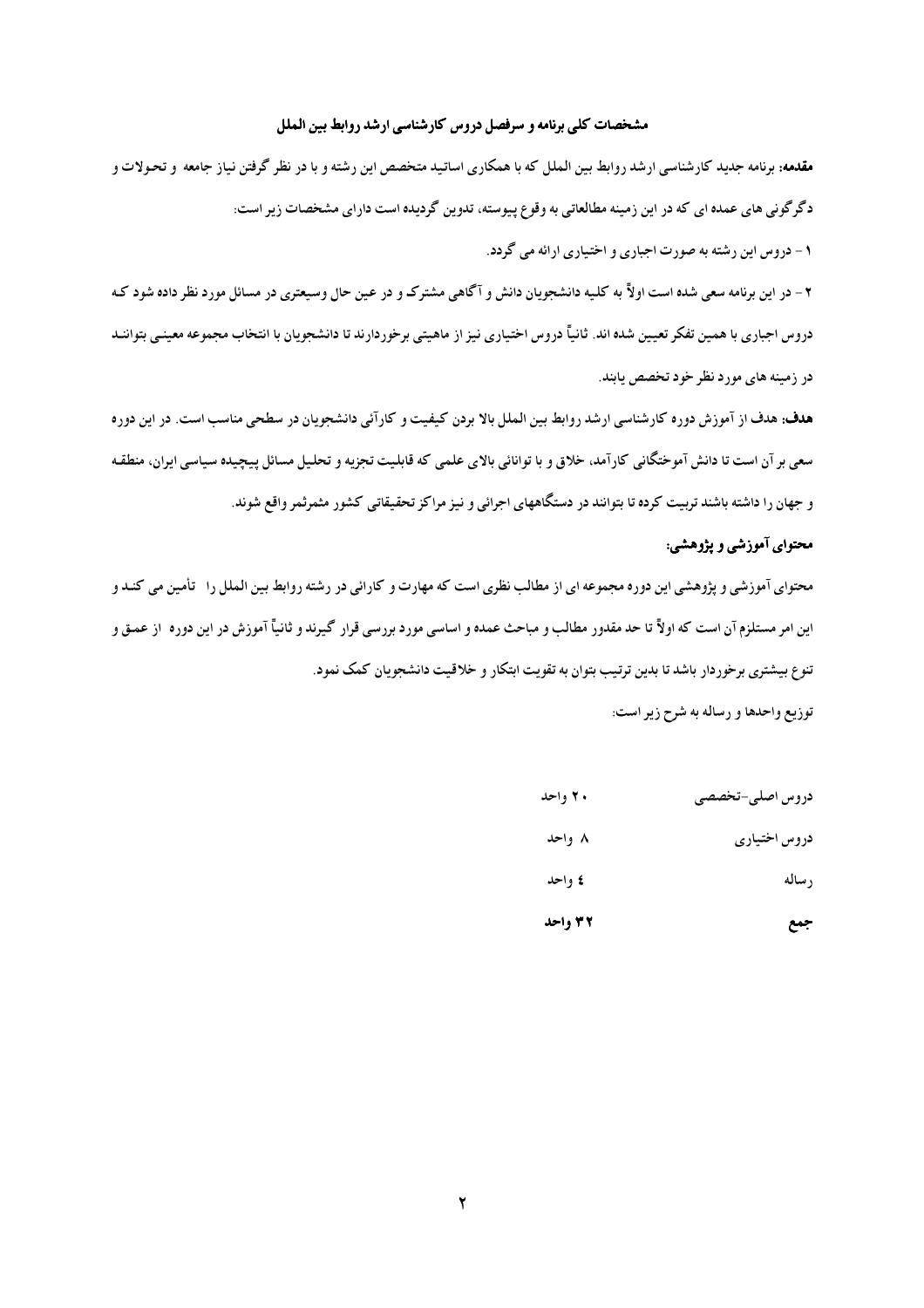الف – فهرست دروس اصلی–تخصصی کارشناسی ارشد روابط بین الملل:

| نام درس                                    | تعداد واحد |
|--------------------------------------------|------------|
| معرفت شناسی و روش شناسی در روابط بین الملل | ۲          |
| نظریه های روابط بین الملل در عصر جهانی شدن | ۲          |
| اسلام و سياست بين الملل                    | ۲          |
| تحولات جدید در سازمان های بین المللی       | ۲          |
| مطالعات منطقه ای                           | ۲          |
| انقلاب اسلامي ايران و جامعه بين الملل      | ۲          |
| سياست بين الملل                            | ۲          |
| امنیت جهانی و استراتژی دولت ها             | ۲          |
| خليج فارس و سياست بين الملل                | ۲          |
| زبان تخصصى                                 | ۲          |
| جمع                                        | ۲.         |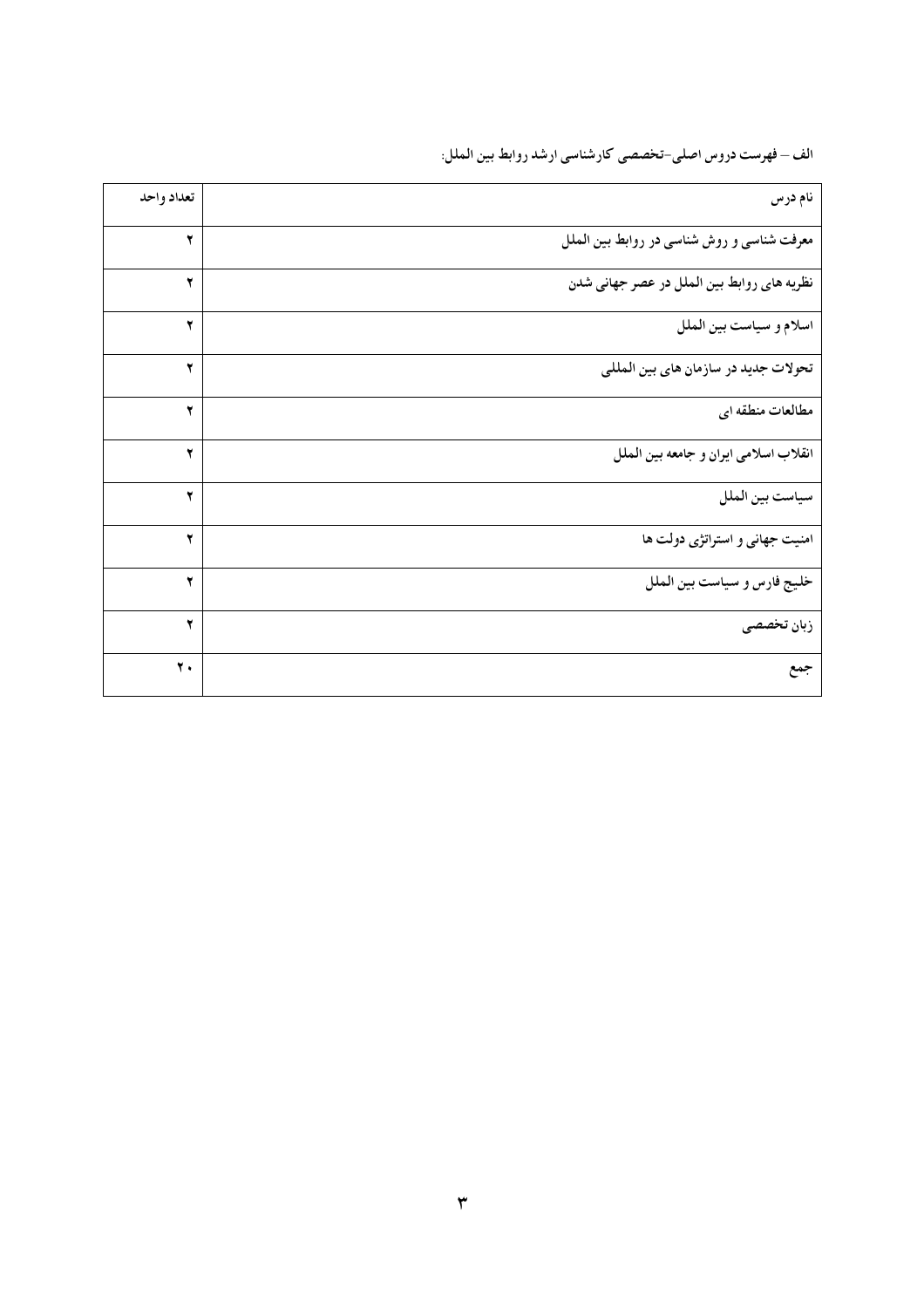ب- فهرست دروس اختیاری کارشناسی ارشد روابط بین الملل:

| نام درس                                             | تعداد واحد |
|-----------------------------------------------------|------------|
| نظریه های سیاست خارجی                               | ۲          |
| زبان تخصصى                                          | ۲          |
| سیاست خارجی قدرت های بزرگ پس از پایان جنگ سرد       | ۲          |
| تحولات نوین جهانی و کشورهای در حال توسعه            | ۲          |
| تحلیل و پیش بینی در عرصهٔ سیاست بین الملل           | ۲          |
| سیاست خارجی مقایسه ای                               | ۲          |
| مديريت بحران هاي بين المللي                         | ۲          |
| سیاست خارجی جمهوری اسلامی ایران: فرصتها و چالش ها   | ۲          |
| جهاني شدن و نظام نوين اقتصادي                       | ۲          |
| ارتباطات و تکنولوژی های اطلاعاتی در روابط بین الملل | ۲          |
| روابط اقتصادی خارجی ایران: گذشته، حال، آینده        | ۲          |
| اقتصاد سیاسی توسعه: رویکردهای جدید                  | ۲          |
| بازیگران غیر دولتی (NGOs) بعد از جنگ سرد            | ۲          |
| اقتصاد سياسي بين الملل                              | ۲          |
| ايران و سازمان هاي بين المللي                       | ۲          |
| ايران و حقوق بين الملل                              | ۳          |
| ایران و قدرت های بزرگ                               | ۲          |
| تحلیل مسائل مهم سیاسی و بین المللی روز              | ۲          |
| جمع                                                 | ۳٦         |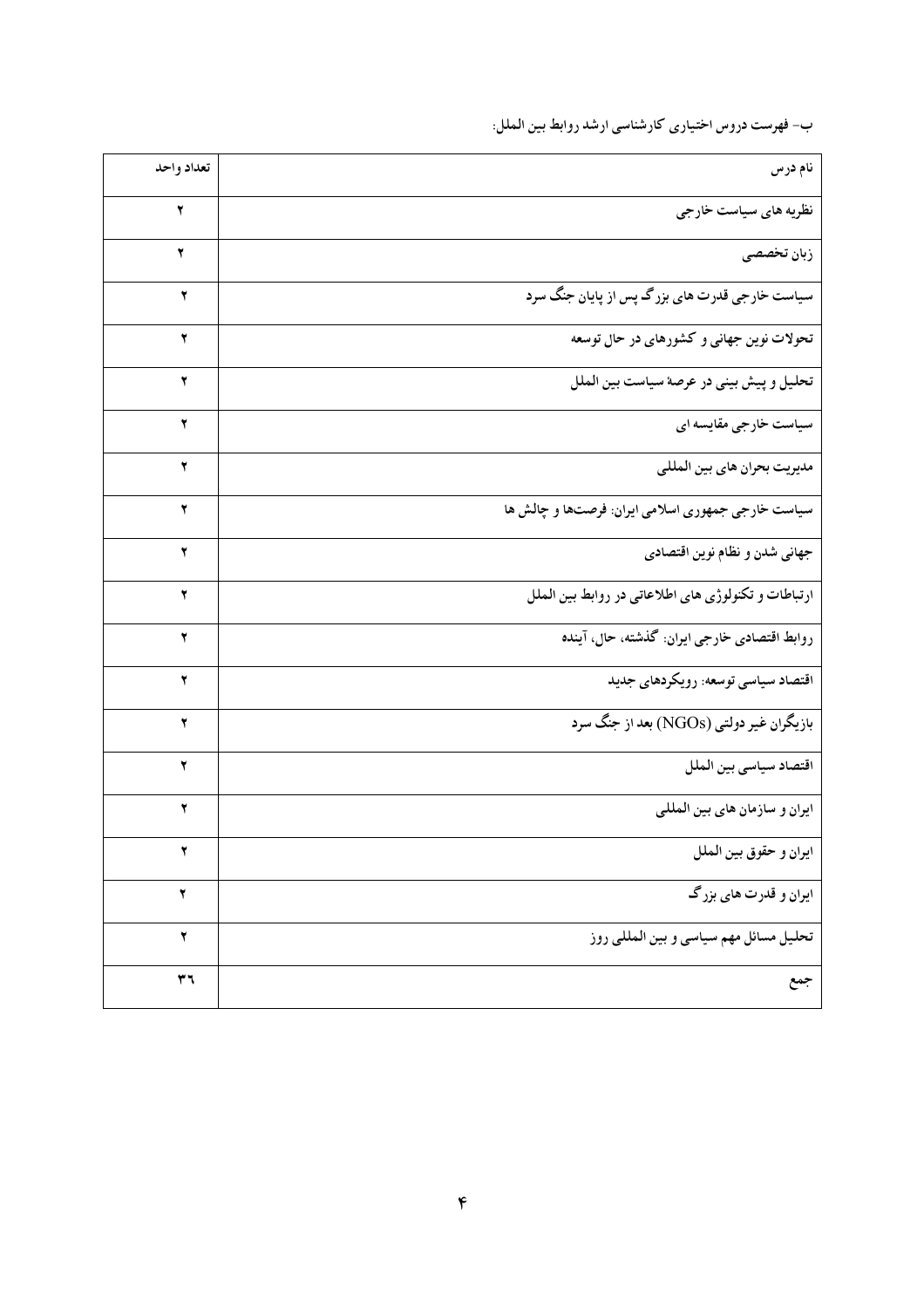الف- دروس اصلی-تخصصی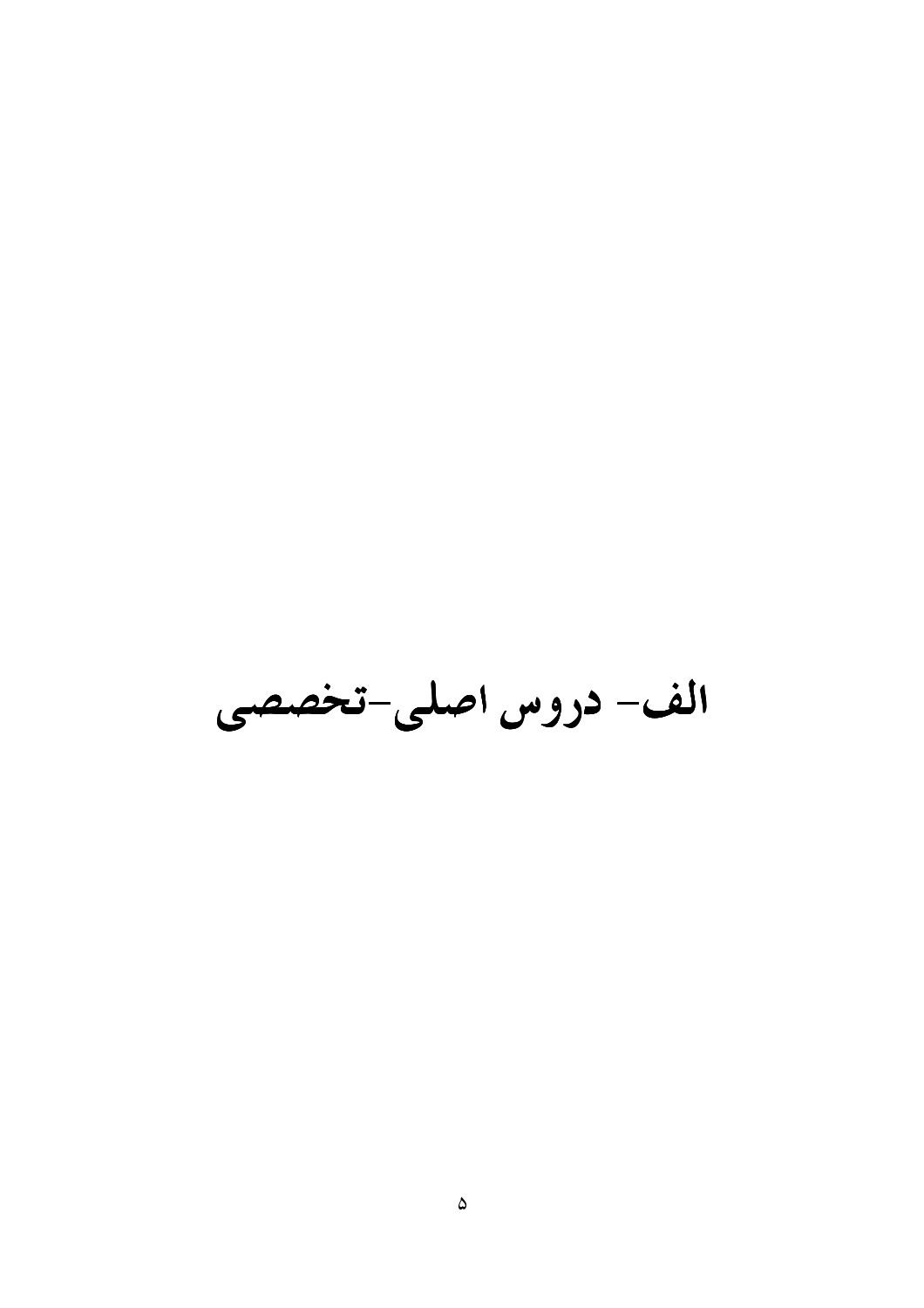<sub>د</sub>رنشکده علوم اداری و اقتص<sub>اد</sub> <sub>مدو</sub>ه علوم سيا<sub>سي</sub>



# معرفت شناسی و روش شناسی در روابط بین الملل **Epistemology and Methodology in International Relations**

| تعداد واحد نظري: ٢  | تعداد واحد عملي: ـــ |
|---------------------|----------------------|
|                     |                      |
| نوع درس: اصلی-تخصصی | پیشنیاز: ندارد       |

## هدف درس:

شناخت دانشجویان از جنبه های معرفت شناختی و هستی شناختی روابط بین الملل و نیز نگاهی نقادانه نسبت به روشهای تحقیـق كمـی و

كيفي در اين رشته مطالعاتي.

- ١- معرفي مجدد تئوري به عنوان راهنماي عمل در روابط بين الملل
	- ۲- روش و ضد روش در روابط بین الملل
- ۳ مسائل و چالش های روش شناختی در عرصه روابط بین الملل
	- ٤ نقش و اهميت روش در روابط بين الملل
	- ٥- ديرينه شناسي كاربرد روش در روابط بين الملل
		- ۲- از سنت مدرنیستی تا دیسپلین جنگ سرد
- ۷- روش های پوزیتویستی و نئویوزیتویستی در روابط بین الملل
- ۸- برخورد رفتارگرایانه و فرا رفتار گرایانه در روابط بین الملل
	- ۹- نقد دنياي نئورئاليسم
	- ۱۰ نقد نظریه اجتماعی (تفکر در ورای اجماع سنتی)
		- ١١- روش های کیفی و کمی در روابط بین الملل
- ۱۲- روش ساختار گرایانه و فراساختار گرایانه در روابط بین الملل
- ۱۳- روش های زبان شناختی، نشانه شناختی و گفتمانی در روابط بین الملل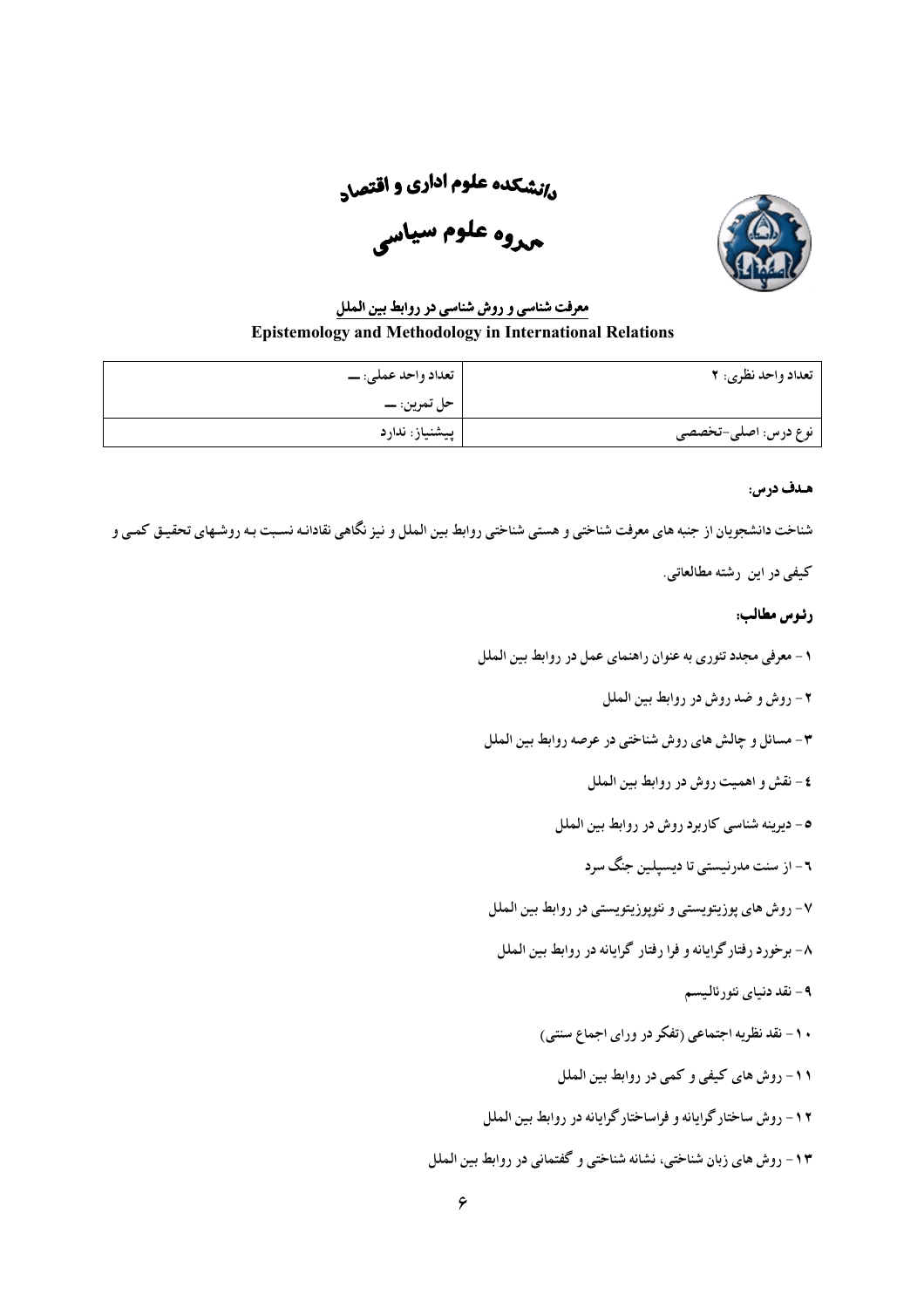۱۶ – چالش میان راسیونالیزم و انعکاس گرائی (نئورئالیزم و نئولیبرالیزم در مقابل پست مدرنیزم، فمنیسم، جامعه شناسبی تـاریخی، تئـوری

هنجاری، تئوری انتقادی)

- ۱۰- سنتز از طریق سازه انگاری
	- ۱۶ تفسير مجدد رئاليسم
- ۱۷ نگاهی دیگر به روابط بین الملل در آغاز هزاره سوم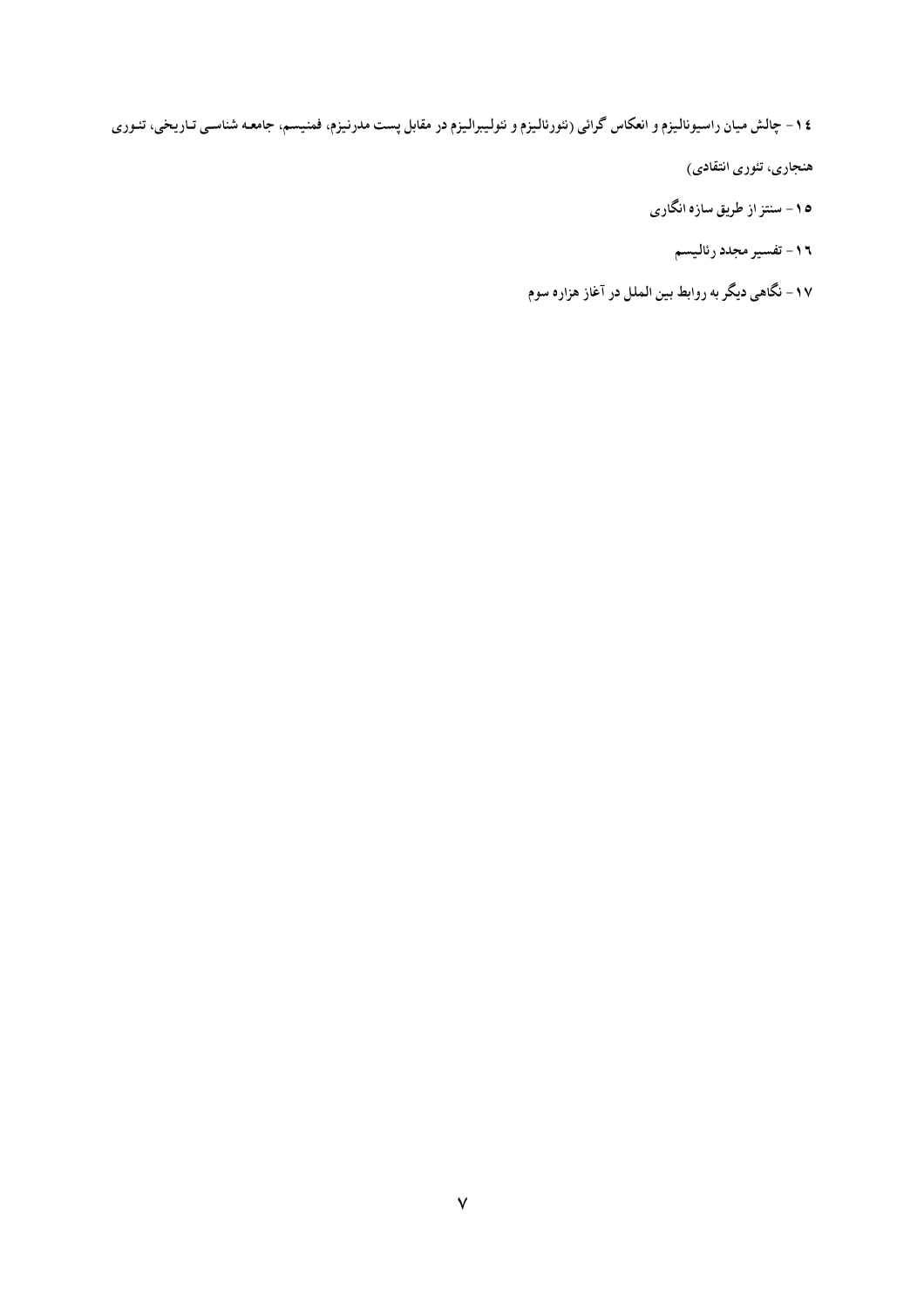#### منابع منتخب:

-حسینی، سید مهدی و علی مهدی زاده اشرفی (۱۳۸۵)،روش تحقیق در علوم انسانی،انتشارات یکان. -سریع القلم ،محمود (۱۳۸۷)، **روش تحقیق در علوم سیاسی و روابط بین الملل** ،انتشارات فرزان. -سنجابی، علیرضا (١٣٨٤)،**روش شناسی در علم سیاست و روابط بین الملل** ،انتشارات قومس. -طاهري،ابولقاسم(١٣٨٦)، **روش تحقيق در علوم سياسي**،انتشارات قومس.

-Corbett, Michael (2001), Research Methods in political Science, Fourth Edition, CA.USA, Wadsworth / Thomson Learning.

-Klotz , Audie and Deepa Prakash (2008), Qualitative Methods in International Relations: A Pluralist Guide, Palgrave MacMillan.

-Pennings, Paul, et al.(1999), Doing Research In Political Science: An introduction to Comparative Methods and Statistics, London: SAGE Publications.

-Sprinz, Detlef F. and Yael Wolinsky-Nahmias (2004), Models, Numbers, and Cases: Methods for Studying International Relations, University of Michigan Press.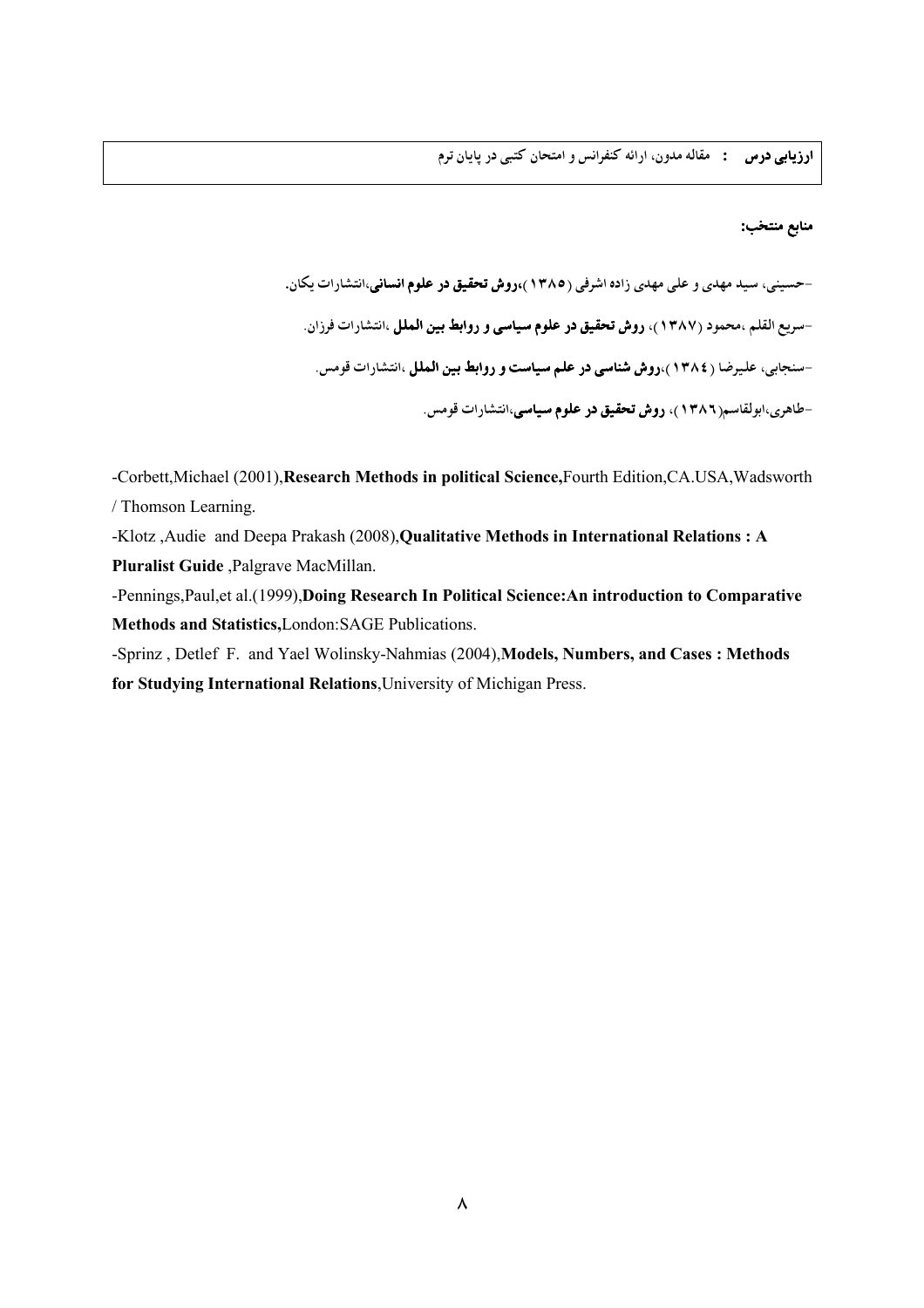

<sub>د</sub>رنشکده علوم اداری و اقتص<sub>اد</sub> <sub>هروه</sub> علوم سيا<sub>سي</sub>

## <u>سياست بين الملل</u> **International Politics**

| تعداد واحد نظري: ٢  | تعداد واحد عملي: ـــ |
|---------------------|----------------------|
|                     |                      |
| نوع درس: اصلی-تخصصی | پیشنیاز: ندارد       |

## هدف درس:

درس «سیاست بین الملل» تلاش دارد تا با درک صحیحی از محیط بین الملل (جهانی) و… بازیگران عمدهٔ آن و در چارچوب های تحلیلی گوناگون به مطالعه عوامل، ساختارها و مؤلفه های اصلی در روابط، کنش و واکنش و انواع عکس العمل های آنان بیردازد.

- ١- رهيافت عمده در مطالعه سياست بين الملل
	- الف- رئاليسم و نئورئاليسم
	- ب- ليبراليسم و نئوليبراليسم
	- ج– مارکسیسم و نئومارکسیسم
	- د- ساختار گرائی و پساساختار گرائی
- ۲ اقتصاد سیاسی بین الملل و نهادهای عمده در سیاست های جهانی
- ۳ امنیت بین الملل: نظریه ها، مدل ها، چارچوب های تحلیلی ظهور مفاهیم امنیت جهانی
- ٤ سازمان هاي ٻين المللي و همکاري هاي منطقه اي ٻين المللي ظهور چارچوب هاي همکاري جهاني
	- ۰- بازیگران نظام بین الملل: قدرت های بزرگ جهانی؛ دولت های منطقه ای؛ دولت های کوچک
		- ٦- توسعه نسافتگي و عقب ماندگي: توسعه پابدار و موانع آن
			- ۷- ملبي گرائبي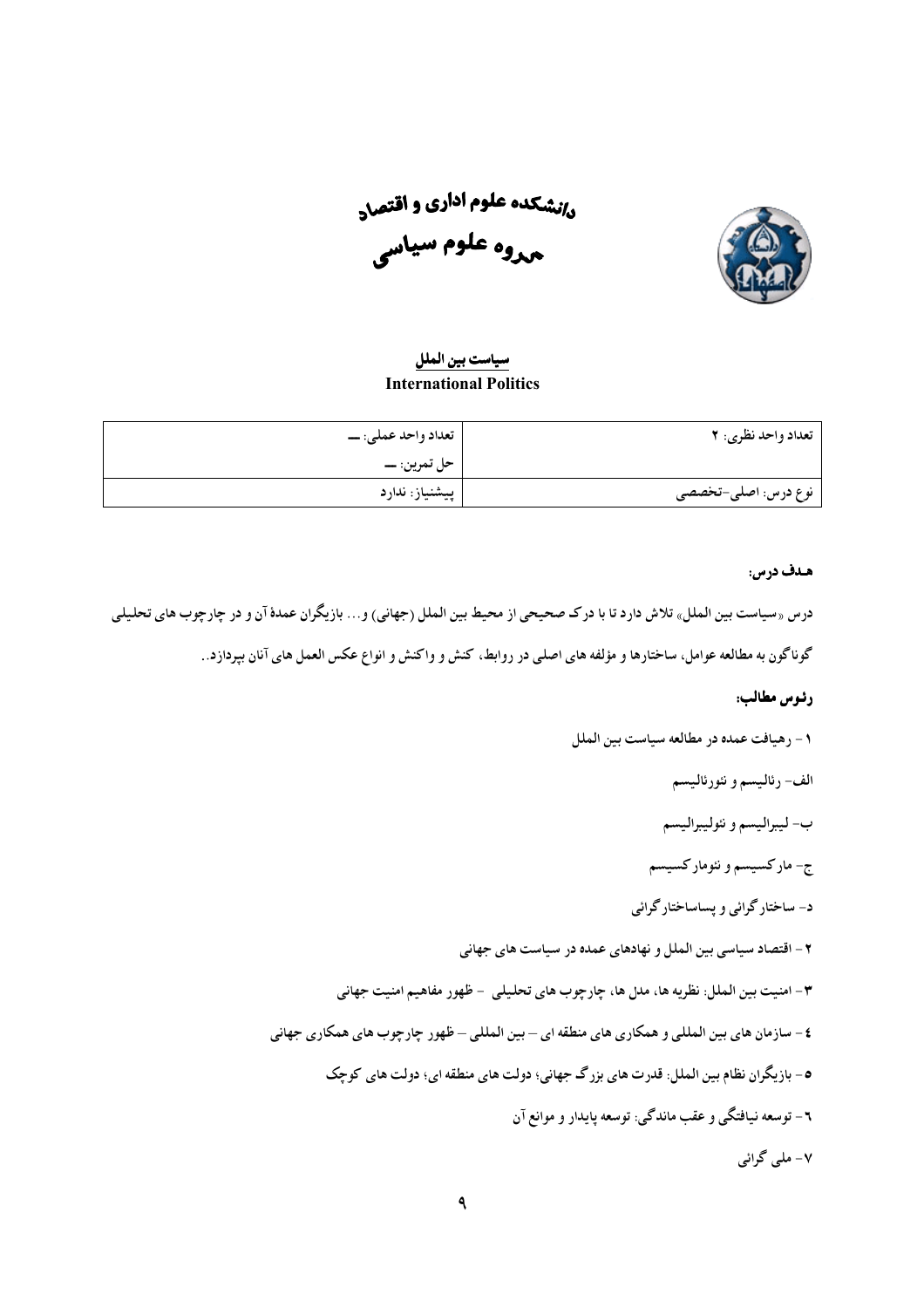۸- محیط زیست ۹- فرهنگ جهانی و مقاومت های فرهنگی ١٠- مباحث جنسيتي ١١- اطلاعات و ارتباطات و تبيين جديد از مفاهيم قدرت ۱۲- حهانی شدن و بازیگران غیر دولتی

**ارزیابی درس :** مقاله مدون، ارائه کنفرانس و امتحان کتبی در پایان ترم

## منابع منتخب:

-بیلیس،جان و استیو اسمیت(۱۳۸۳))،**جهانی شدن سیاست،روابط بین الملـل در عصـر نوین،زمینـه تـاریخی و نظریـه ها،سـاختارها و فرایندها**،ترجمه ابوالقاسم راه چمنی ، موسسه تحقیقات بین المللی ابرار معاصر تهران. -ستوده،محمد(١٣٨٥)، تحولات نظام بين الملل و سياست خارجي جمهوري اسلامي ايران ،قم:بوستان كتاب. -قوام،سیدعبدالعلی(۱۳۸۷)، اصول سیاست خارجی و سیاست بین الملل ،انتشارات سمت. -مجرد،محسن(١٣٨٦)،تاثير انقلاب اسلامي بر سياست بين الملل،مركز اسناد انقلاب اسلامي. -میرزا صالح،غلامحسین(١٣٨٤)،مذاکرات مجلس اول:١٣٢٦-١٣٢٤، توسعه سیاسی ایران در ورطه سیاست بین الملل،انتشارات مازيار . -محمدی نیک،رضا(۱۳۸۷)، تعامل سیاست و اقتصاد در روابط بین الملل،انتشارات نقش سان -محمدی،منوچهر(۱۳۸۷)، آ**ینده نظام بین الملل و سیاست خارجی جمهوری اسلامی ایران** ،انتشارات وزارت امورخارجه.

-ونت،الكساندر(١٣٨٤)،نظريه اجتماعي سياست بين الملل،ترجمه حميرامشيرزاده ،انتشارات وزارت امور خارجه.

-هالستی، کالوی پاکو(۱۳۸۲)،میانی **تحلیل سیاست بین الملل،**ترجمه بهرام مستقیمی،مسعودطارم سری،انتشارات وزارت امور خارجه. -Griffiths.martin(1992).Realism.Idealism and International Politics:Arinter Pretation. Routledge.

-Holstin, K.J. (1992), International politics: A framework for analysis, prentice-Hall.

-Lerch, charles o.(1972), Concepts of international Politics, Prentics Hall of India.

-Thompson, W. and Thompson, William R. (2001), Evolutionary Interpretations of World Politics , Routledge.

-Van Dyke, vernon(1968), International Politics, Vakils/Feffer/Simons.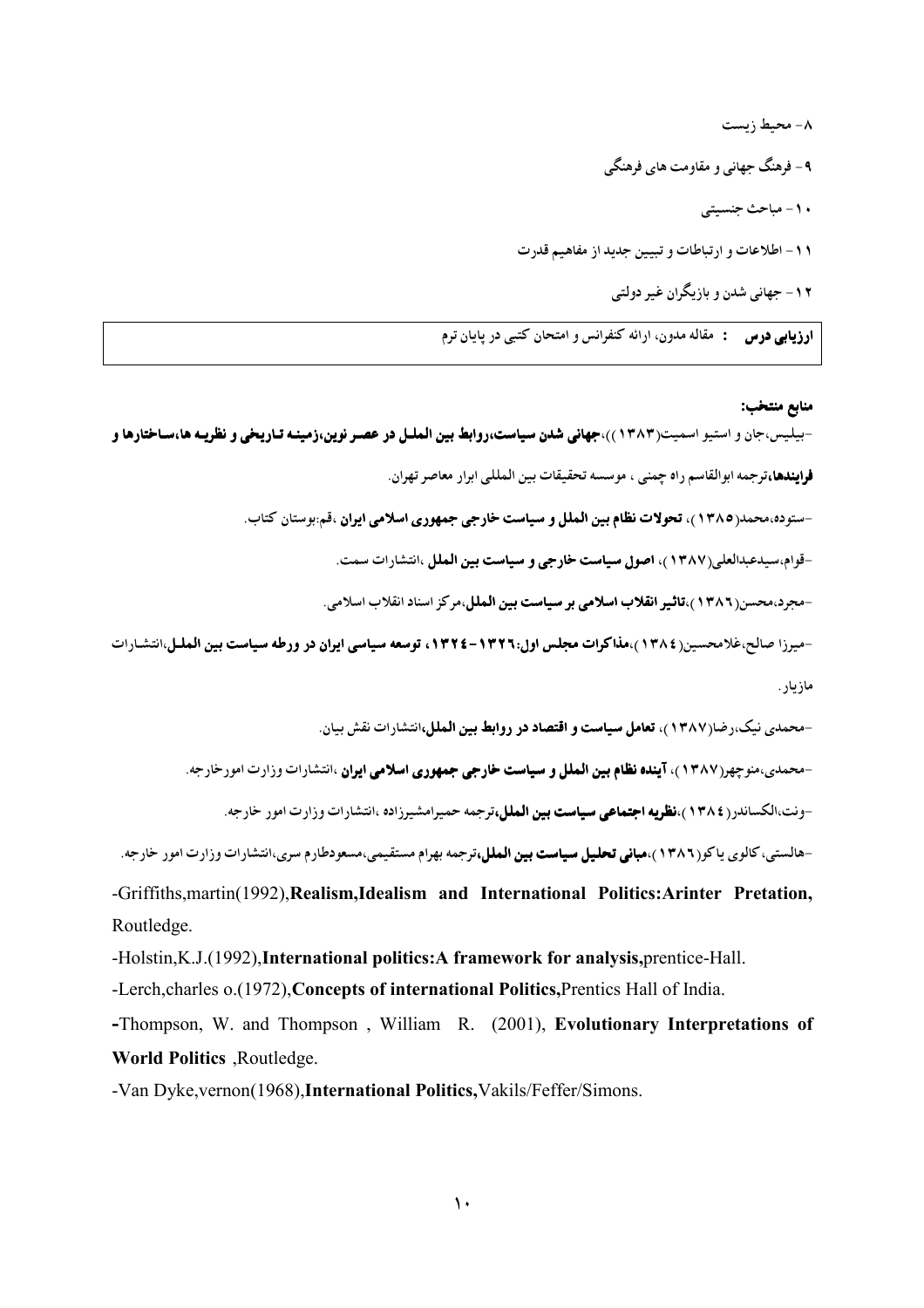<sub>د</sub>رنشکده علوم اداری و اقتص<sub>اد</sub>





خليج فارس و سياست بين الملل **Persian Gulf and International Politics** 

| تعداد واحد نظري: ٢  | تعداد واحد عملي: ـــ |
|---------------------|----------------------|
|                     |                      |
| نوع درس: اصلی-تخصصی | پیشنیاز: ندارد       |

شناخت اهمیت، نقش و جایگاه خلیج فارس در سیاست بین الملل، بازیگران داخلی و فرامنطقه ای در خلیج فارس

- ۱-چراپی و ضرورت مطاله منطقه خلیج فارس ۲-تاریخ خلیج فارس در صحنه سیاست بین الملل، استعمار در خلیج فارس ٣-اهميت سياسي، جغرافيايي، ژئوپولتيكي خليج فارس ٤-آشنايي با كشورهاي منطقه خليج فارس(تاريخ،جغرافيا،وضعيت اقتصادي و سياسي بازيگران داخلي) ۰-اهمیت انرژی خلیج فارس، مطالعه اقتصاد سیاسی خلیج فارس ۲-ساختار قدرت و حکومت در منطقه خلیج فارس ۷-دیدگاه بازیگران داخلی به امنیت منطقه و بین الملل ٨-مطالعه سيستم قدرت و امنيت در خليج فارس ۹-تعاملات و تقابلات بازیگران داخلبی منطقه خلیج فارس با یکدیگر .<br>۱۰-بحرانهای داخلی منطقه خلیج فارس(بحرانهای ۵ گانه و یاسخ دولتها به بحرانها) ۱۱-جنگهای درون- منطقه ای و نقش عوامل فرامنطقه ای ۱۲- آمریکا و خلیج فارس ١٣-ارويا وخليج فارس ١٤-روسيه و خليج فارس
	- ۱۰-چین و خلیج فارس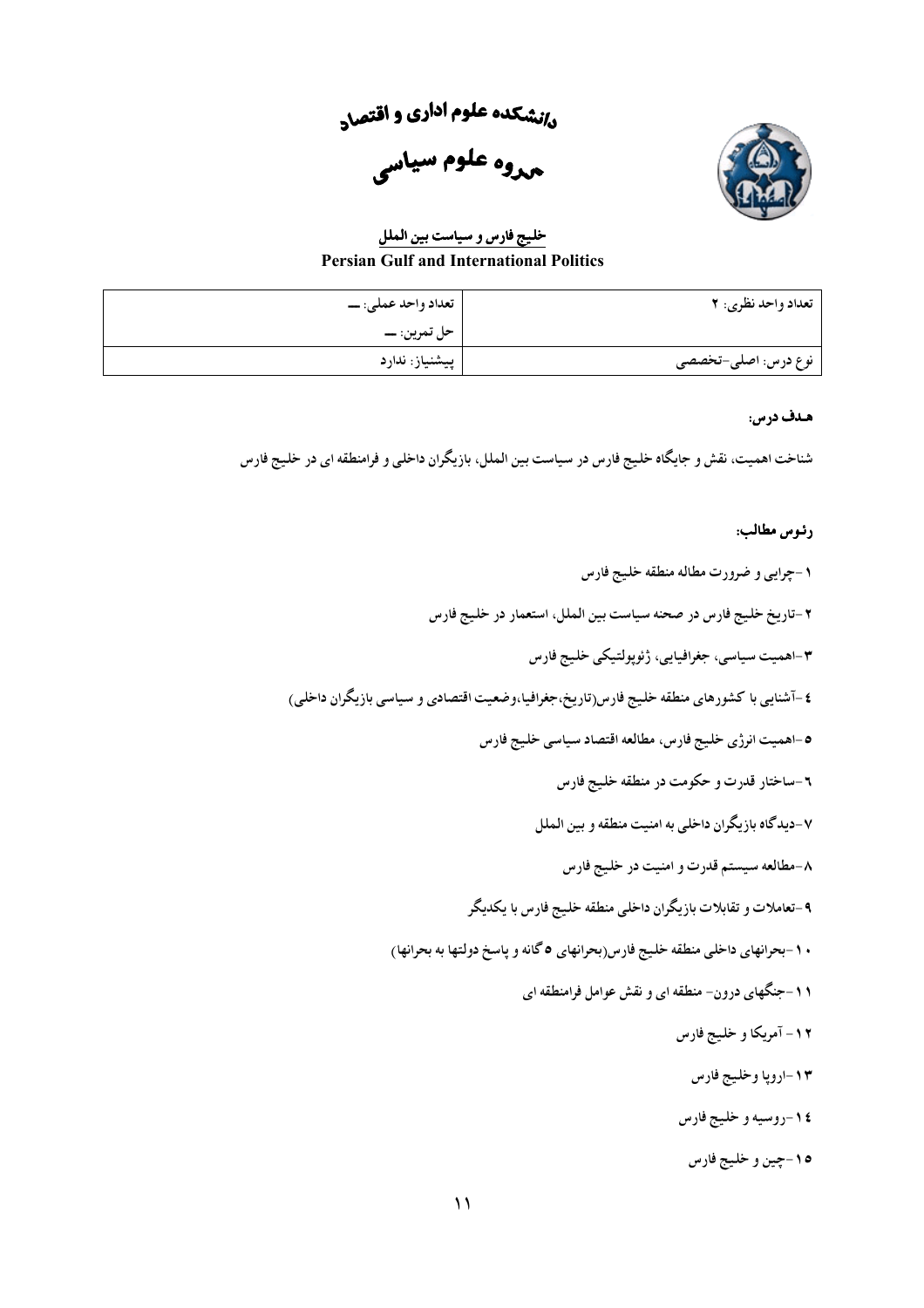١٦-تحولات جديد در منطقه خليج فارس، آينده منطقه، روندهاو چشم اندازها

**ارزیابی درس :** مقاله مدون، ارائه کنفرانس و امتحان کتبی در پایان ترم

منابع منتخب:

– ابراهیمی فر، طاهره(۱۳۸۱)، الگوهای اعتمادسازی در منطقه ی خلیج فارس، دفتر مطالعات سیاسی و بین الملل وزارت امور خارجه، تهران، مرکز چاپ و انتشارات وزارت امور خارجه. - اسدیان، امیر( ۱۳۸۱) ، سیاست امنیتی آمریکا در خلیج فارس، تهران، پژوهشکده ی مطالعات راهبردی. - امامی ،محمدعلی(۱۳۸۱) ، عوامل تأثیرگذار خارجی در خلیج فارس، دفتر مطالعات سیاسی و بین الملل، وزارت امور خارجه، تهران، مرکز چاپ و انتشارات امور خارجه. - روشندل ،جلیل و سیف زاده حسین(۱۳۸۲) ، تعارضات داخلی، منطقه ای و بین الملل در خلیج فارس، تهران، مرکز پژوهش های علمی و مطالعات استراتژیک خاورمیانه. - کورد سمن ،آنتونی اچ(۱۳۸۱) ، موازنه ی نظامی در خلیج فارس و خاورمیانه، ترجمه ی مجید خسروی، تهران، مرکز مطالعات و تحقیقات دفاعی سیاه یاسداران. – نعیمی ارفع، بهمن( ۱۳۷۰) ، مبانی رفتاری شورای همکاری خلیج فارس در قبال جمهوری اسلامی ایران، تهران، دفتر مطالعات سياسي و

بين الملل، وزارت امور خارجه، ١٣٧٠.

– هالیس ،رزماری(١٣٧٢) ، امنیت خلیج فارس، ترجمه ی حاکم قاسمی، تهران، دانشگاه امام حسین علیه السلام، .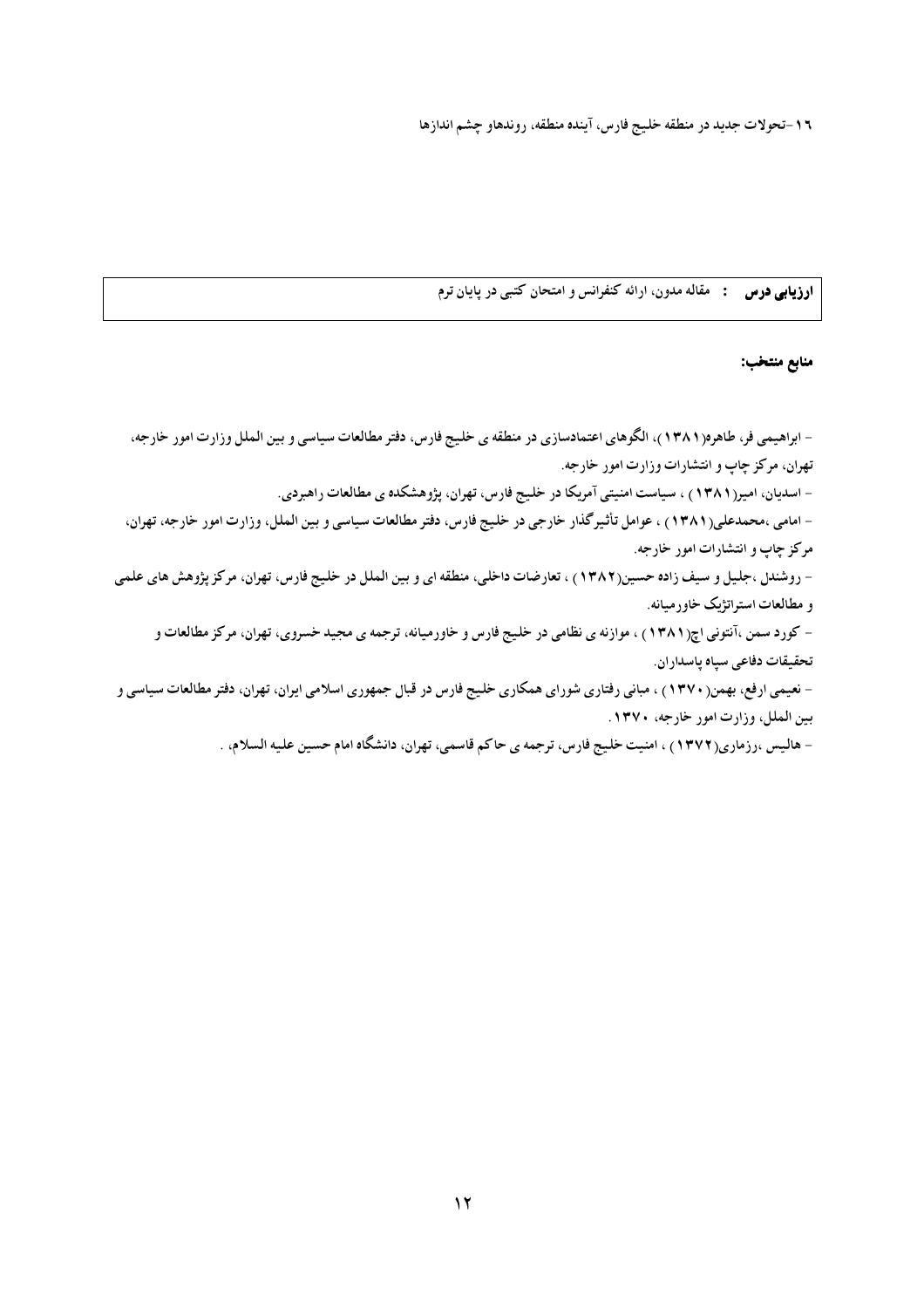



نظريه هاي روابط بين الملل **Theories of International Relations** 

| تعداد واحد نظري: ٢  | تعداد واحد عملي: ـــ |
|---------------------|----------------------|
|                     |                      |
| نوع درس: اصلی-تخصصی | پیشنیاز: ندارد       |

شناخت دانشجویان از رویکرد، نظریه های متعارض و مناظره ها ً در روابط بین الملل و نقد و ارزیابی هر یک از آنها.

- ١- مساعي براي تئوريزه كردن روابط بين الملل
	- ۲- لزوم تئوري سازي
- ۳- مشکلات و مسائل تئوري سازي در روابط بين الملل
- ٤- محاسن و معايب تئوري يردازي در روابط بين الملل
- ٥- موفقيت ها و ناكاميها در تئوريزه كردن روابط بين الملل
	- ۲- طبقه بندی نظریه های روابط بین الملل
- ۷- تجزیه و تحلیل مناظره های گوناگون در روابط بین الملل
- ٨- سرشت روابط بين الملل، روش شناسي، مسائل معرفت شناسي و هستي شناسي
	- ۹- تأثير رئاليزم در فرايند تئوري سازي در روابط بين الملل
		- ۱۰– تقابل میان خودگرائی و تأویل گرایی
- ۱۱- تکوین گرایی (سازه انگاری) گامی در جهت ایجاد سنتزی در مطالعه روابط بین الملل
- ۱۲ تأثیر جهانی شدن در تبیین نظریه ها و آزمون نظریه ها در عصر جهانی شدن روابط بین الملل
	- ١٣- موقعیت كشورهاي جنوب در عرصه نظريه يردازي در روابط بين الملل
		- ١٤- آينده نظريه پردازي در روابط بين الملل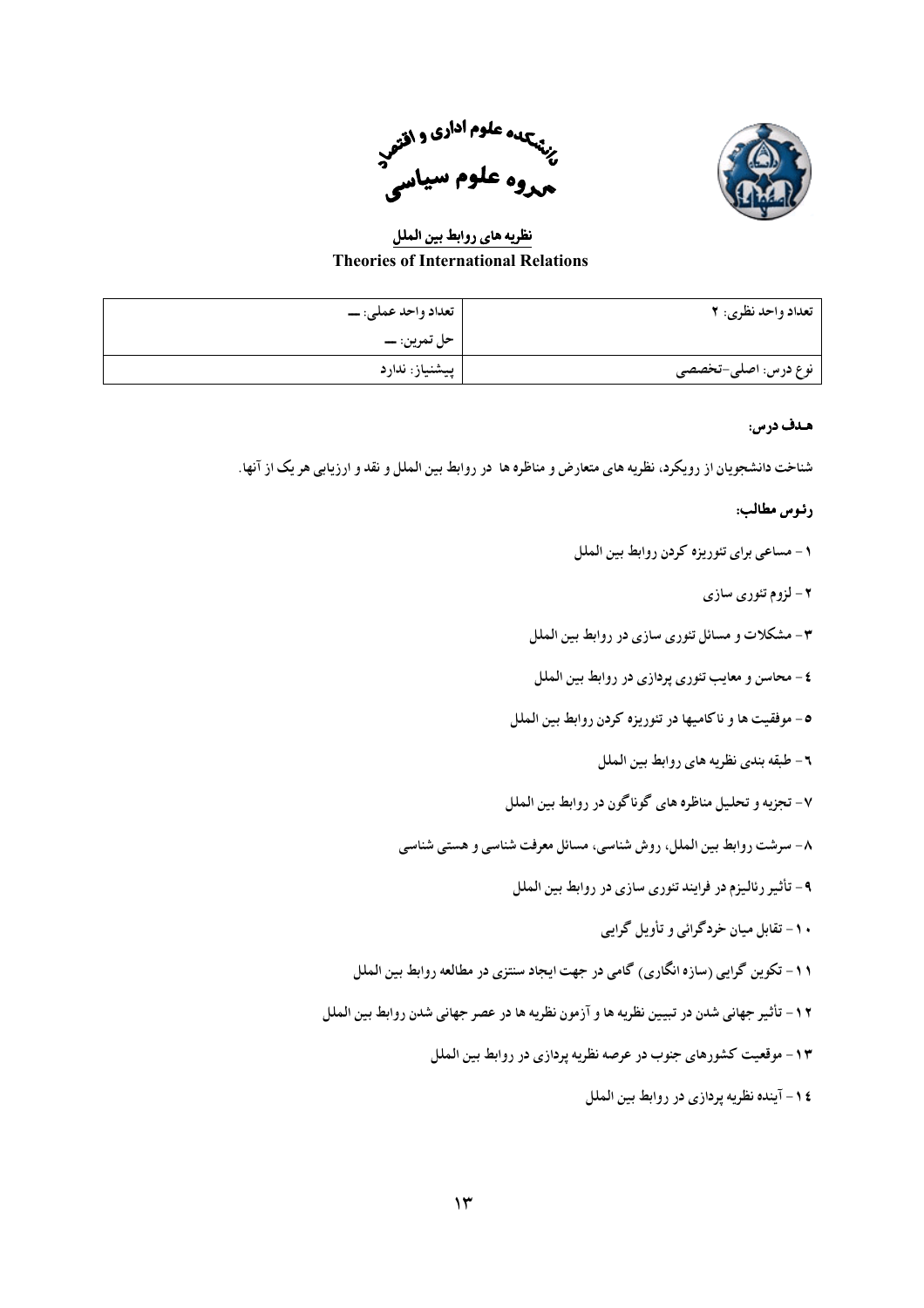**ارزیابی درس :** مقاله مدون، ارائه کنفرانس و امتحان کتبی در پایان ترم

#### منابع منتخب:

-رنگر،نیکلاس(۱۳۸۲)، **روابط بین الملل،نظریه سیاسی و مساله نظـم جهانی،فراسوی نظریـه روابـط بـین الملـل،**ترجمـه لـیلا سـازگار ،انتشارات وزارت امور خارجه. -سیف زاده،سید حسین(۱۳۸۷)، **نظریه پردازی در روابط بین الملل:مبانی و قالبهای فکری**،انتشارات سمت. -قوام،سیدعبدالعلی(١٣٨٦)، **روابط بین الملل:نظریه ها و رویکردها**،انتشارات سمت. -کلارک،پان(۱۳۸۲)، **جهانی شدن ونظریه روابط بین الملل،**ترجمه فرامرز تقی لو ،انتشارات وزارت امورخارجه. -لینکلیتر،اندرو(١٣٨٥)،ماهیت و هدف نظریه روابط بین الملل،ترجمه لیلا سازگار ،انتشارات وزارت امور خارجه.

> -لینکلیتر،اندرو(۱۳۸۰)، **نظریه هنجارگذار و روابط بین الملل،**ترجمه لیلا سازگار ،انتشارات وزارت امورخارجه. -مشیرزاده، حمیرا(۱۳۸۲)، تحول **در نظریه های روابط بین الملل**،انتشارات سمت.

- Bull, H. (1972), in Der Derian(1995), International Theory: Critical Investigation, Basingstoke.

-Burchill, Scott and Linklater, Andrew(1996), Theories of International Relations, New York , st. Martins Press, INC.

-Kegley, C.W., Jr. (ed), (1995), Controversy in International Theory: Realism and the Neo-Liberal Chalenge, New York.

-Puchala, Donald James and Mansbach, Richard W. (2003), Theory and History in International Relations, Routledge: June.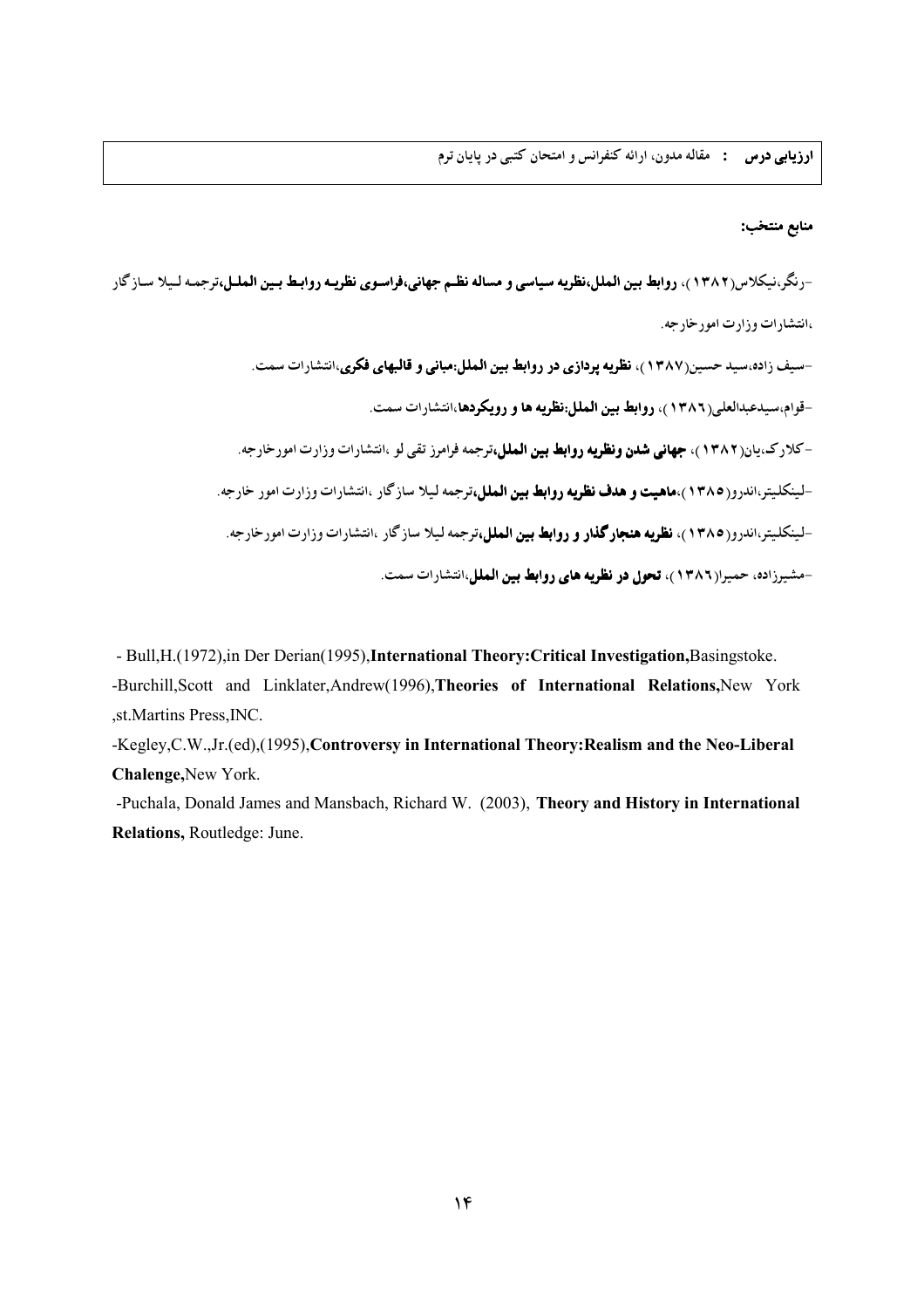



# تحولات جدید در سازمان های بین المللی **New Developments in International Organizations**

| تعداد واحد نظري: ٢  | تعداد واحد عملي: ـــ |
|---------------------|----------------------|
|                     |                      |
| نوع درس: اصلی-تخصصی | پیشنیاز: ندارد       |

# هدف درس:

شناخت دانشجویان از ساختار، عملکرد و تکامل سازمان های بین المللبی و نقش آنها در گسترش همکاریها و حفظ صلح و امنیت بین

# المللي.

# رئوس مطالب:

- ١ مفهوم سازمان هاي بين المللي
- ٢- تكامل و تعريف سازمان هاي بين المللي
	- ٣- طبقه بندي سازمان هاي بين المللي
	- ٤- گونه شناسي سازمان هاي بين المللي
- ٥- برخور دهای روش شناختی با سازمان های بین المللی
- ٦- رويكرد تصميم گيري در مطالعه سازمان هاي بين المللي
	- ٧- برخوردهای کمی در مطالعه سازمان های بین المللی
		- ۸- تعابیر غربی از سازمان های بین المللی
- ۹ دیدگاه های جهان سومی نسبت به سازمان های بین المللی
- ۱۰- موقعیت و نقش سازمان های بین المللی در آغاز هزاره سوم
	- ۱۱- جهانی شدن و عملکرد سازمان های بین المللی
		- ١٢- آينده سازمان هاي بين المللي

**ارزیابی درس :** مقاله مدون، ارائه کنفرانس و امتحان کتبی در یابیان ترم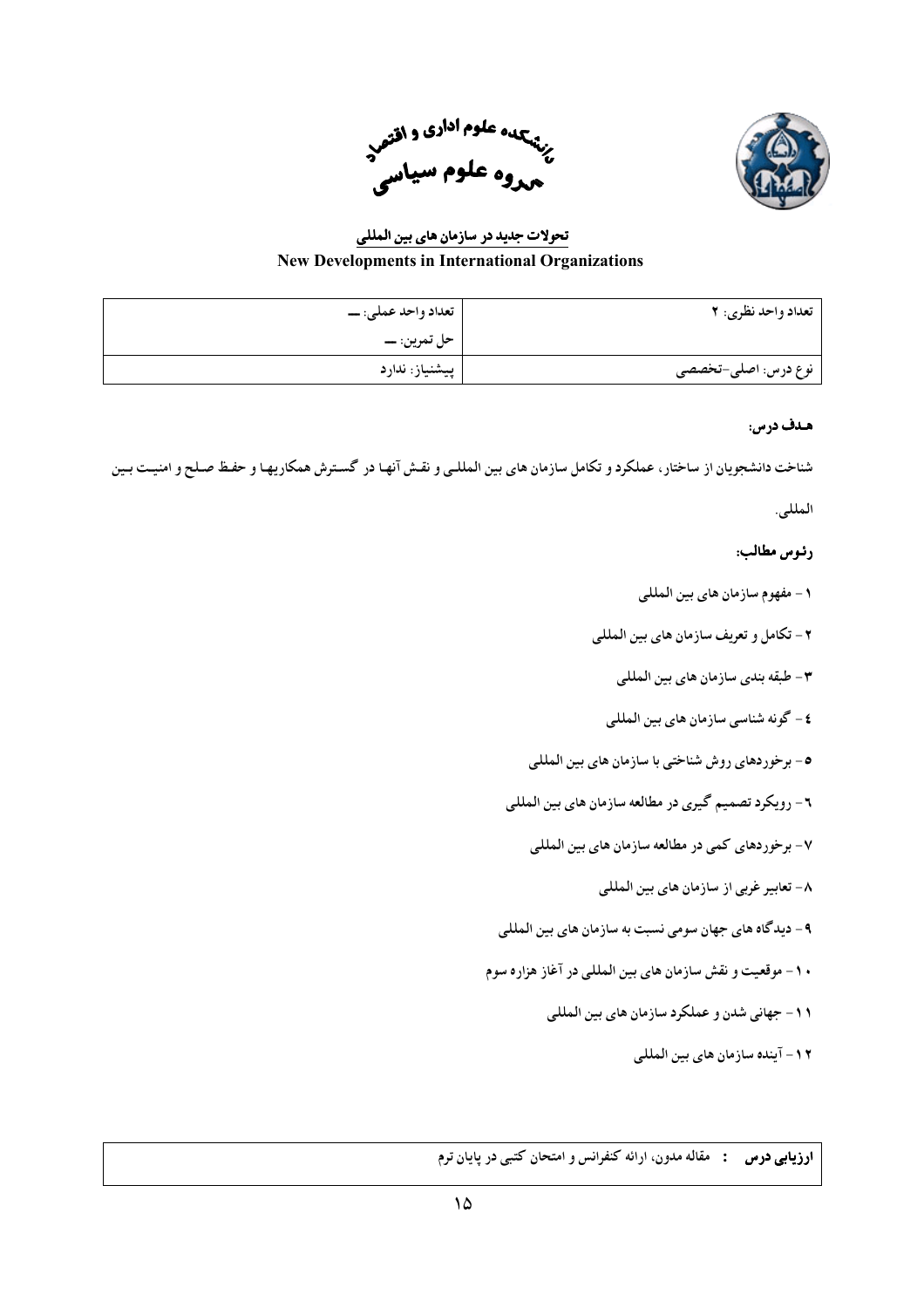منابع منتخب:

-آقایی،سید داود( ۱۳۸٤)،**سازمانهای بین المللی** ،انتشارات نسل نیکان. -پیز، کلی کیت(۱۳۸۷)، **سازمان های بین المللی،**ترجمه حسین شریفی طراز کوهی ،انتشارات میزان. -زمانی،قاسم( ۱۳۸٤)،ح**قوق سازمانهای بین المللی:شخصیت،مسئولیت،مصونیت**،موسسه مطالعات و پژوهشهای حقوقی شهر دانش. -عسگرخانی،ابومحمد(۱۳۸۳)،و**ژیم های بین المللی**،موسسه مطالعات و تحقیقات بین المللی ابرار معاصر تهران. –قائم مقام فراهانی،سیدعبدالمجید( ۱۳۸۲)،**حقوق بین الملل سازمانهای بین المللی** ،انتشارات دادگستر. -موسی زاده،رضا(۱۳۸۷)، **سازمانهای بین المللی**،انتشارات میزان.

-Archer, Cline(1992), International Organizations, Routledge.

-Lewis, Douglas (2006), Global Governance and the Quest for Justice, V.1 : International and **Regional Organisations, Hart Publishing (UK): February.**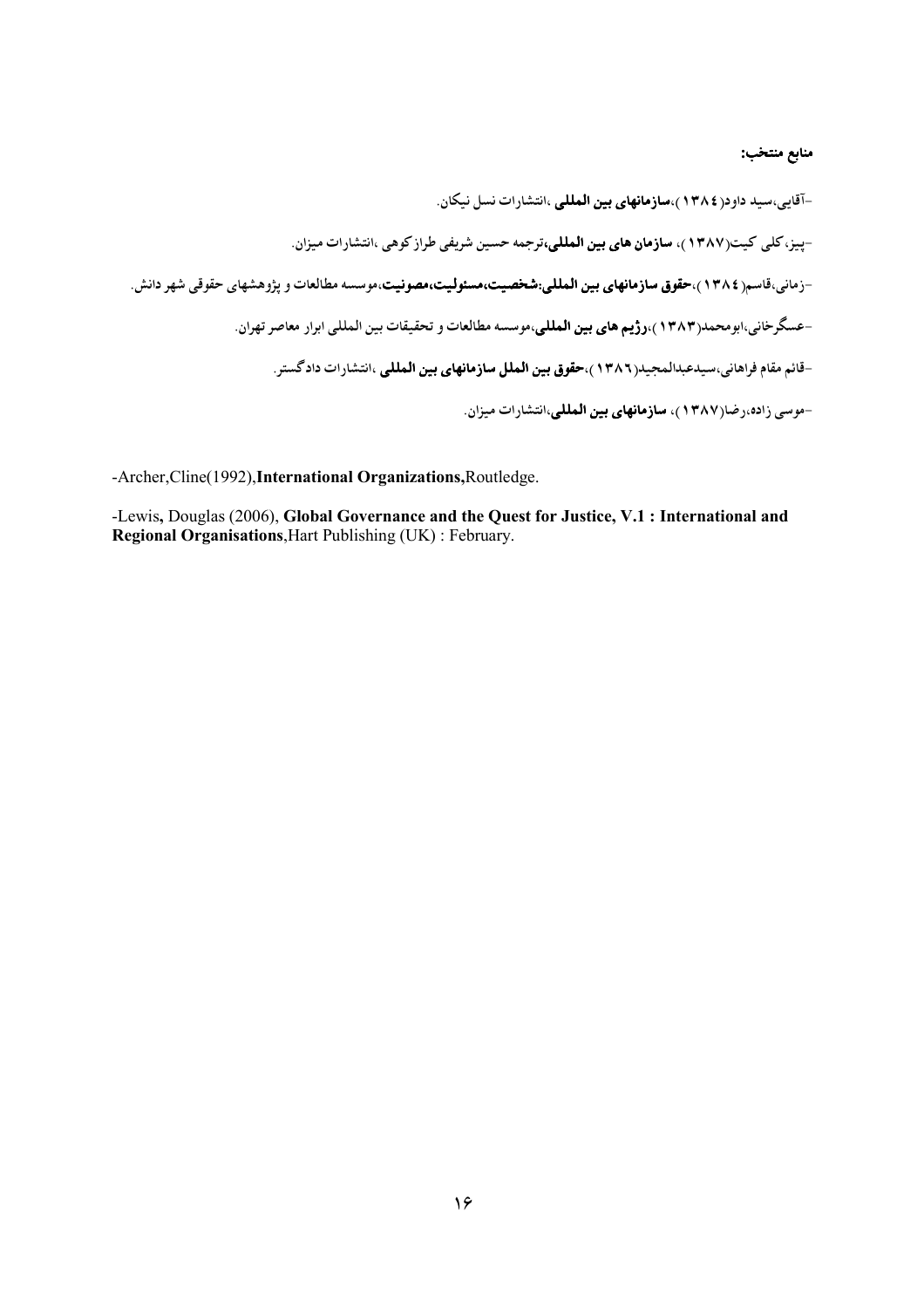



مطالعات منطقه ای **Regional Studies** 

| تعداد واحد نظري: ٢               | تعداد واحد عملي: ـــ |
|----------------------------------|----------------------|
|                                  |                      |
| <sup>۔</sup> نوع درس: اصلی-تخصصی | پیشنیاز: ندارد       |

شناخت دانشجویان از الگوها و رویکردهای گوناگون در مطالعات منطقه ای و بهره گیری از پارامترهای خاص برای بررسی تحولات در هر

یک از مناطق (با تأکید بر منطقه خاورمیانه)

## رئوس مطالب:

- ۱ مطالعات تاریخی منطقه ای
- ۲- مطالعات منطقه ای از منظر تئوریک
	- $\epsilon$  مطالعات منطقه ای
- ٤ جهاني شدن و نظم نوين اقتصادي، سياسي و امنيتي
	- ٥- مطالعات امنيتبي منطقه
	- ٦- تحولات سياسي و اجتماعي منطقه
		- ۷- همکاریها و منازعات منطقه ای
		- ۸- بررسی سازمان های منطقه ای

**ارزیابی درس :** مقاله مدون، ارائه کنفرانس و امتحان کتبی در پایان ترم

منابع منتخب: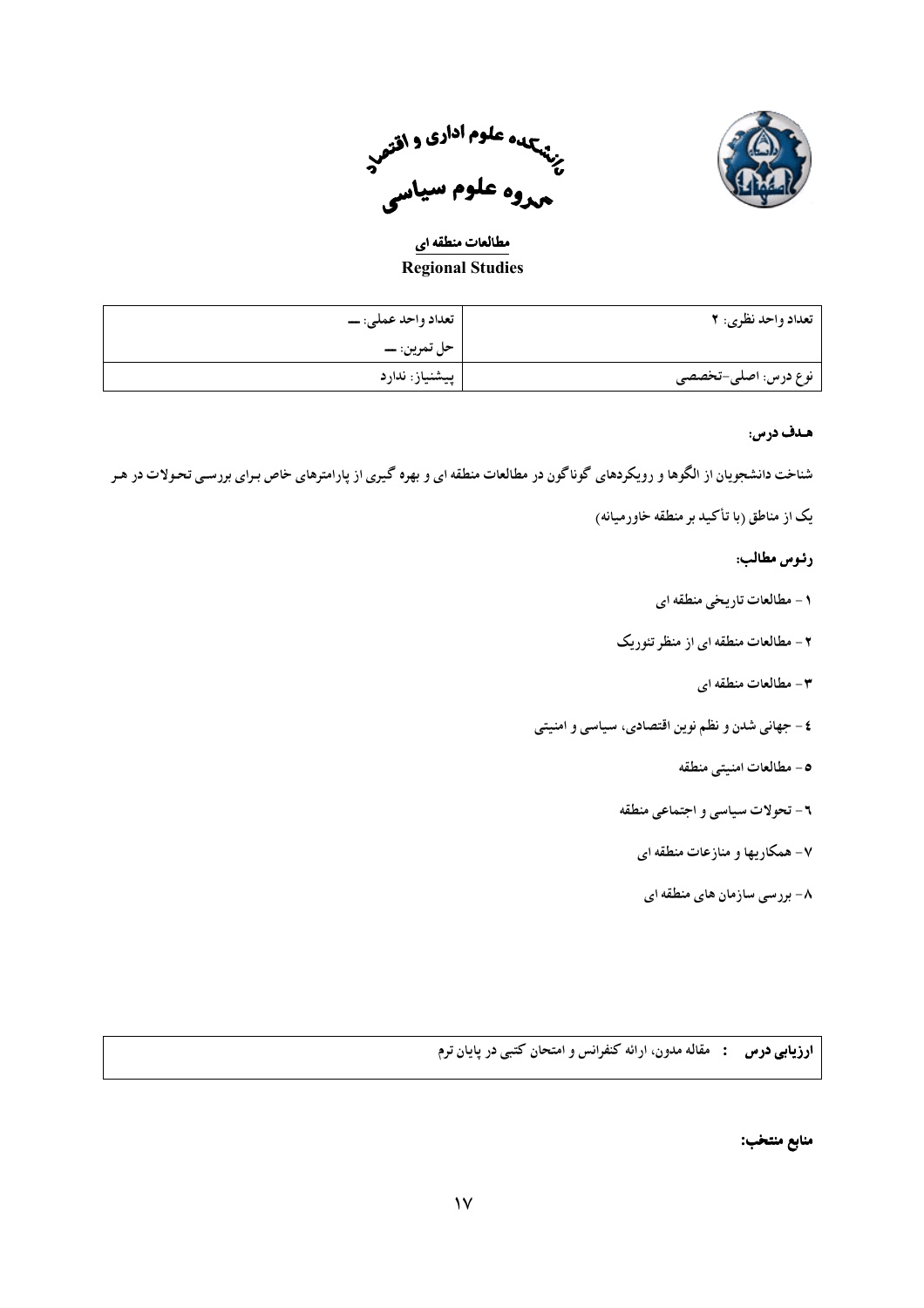-گودبای،جیمز ای.( ۱۳۸۲)، تعارض های منطقه ای، ترجمه محمدرضاسعیدآبادی ،پژوهشکده مطالعات راهبردی.

-لیک،دیویدای و پاتریک ام مورگان( ۱۳۸۱)، ن**ظم های منطقه ای، امنیت سازی در جهانی نوین،** ترجمه جلال دهقانی فیروزآبادی ،بژوهشكده مطالعات راهبردي.

- Bilgin, Pinar(2005), Regional security in the Middle East: a critical perspective, Routledgea.

-McGee, Terry G.(2001), New Regional Development Paradigms : Volume 1, Globalization and

the New Regional Development, Greenwood Press

-Mattli , Walter(1999), The Logic of Regional Integration : Europe and Beyond , Cambridge University Press.

- Pevehouse, Jon C.(2005), Democracy from above : regional organizations and democratization , Cambridge Universitya.

- payne, Anthony(2004), The new regional politics of development, Palgrave Macmillana.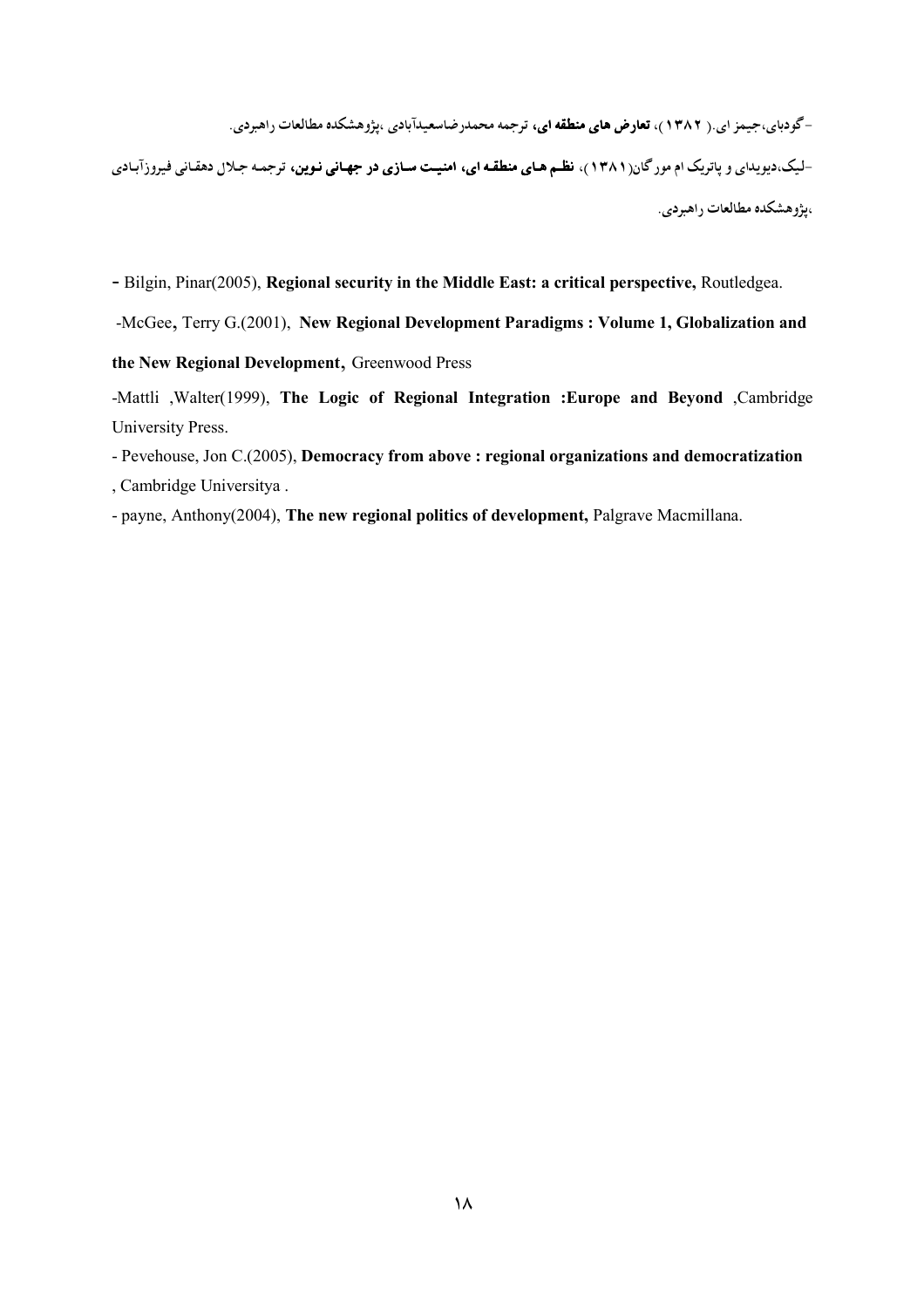



# انقلاب اسلامی ایران و جامعهٔ بین الملل **Iranian Islamic Revolution and International Community**

| تعداد واحد نظري: ٢  | تعداد واحد عملي: ـــ |
|---------------------|----------------------|
|                     |                      |
| نوع درس: اصلی-تخصصی | پیشنیاز: ندارد       |

## هدف درس:

بررسی تحولات مربوط به جایگاه و نوع ایفای نقش ایران در جامعه بین الملل به ویژه در دوران پس از جنگ سرد با تأکید بر مفاهیم، نظریـات

و چارچوب های تاکتیکی سیاست بین الملل

## رئوس مطالب:

۱- ویژگی های جامعه بین الملل و کشورهای جهان سوم و اسلامی

- ٢- ايران و روابط بين الملل
	- ۴- ایران و امنیت جهانی
	- ٤ ايران و اقتصاد جهاني
- ۰- ایران و سیاست جهانی
- ۲- ایران و فرهنگ جهانبی
- ۷- ایران و سیاست خارجی قدرت های بزرگ
- ۸- ایران و سیاست خارجی قدرت های منطقه ای
	- ۹- ابران و همسابگان
	- ۱۰- ایران و اتحادیه های منطقه ای جهانی
	- ۱۱- ایران و NOSهای جهانی و منطقه ای
		- ۱۲- ایران و بازیگران فراملبی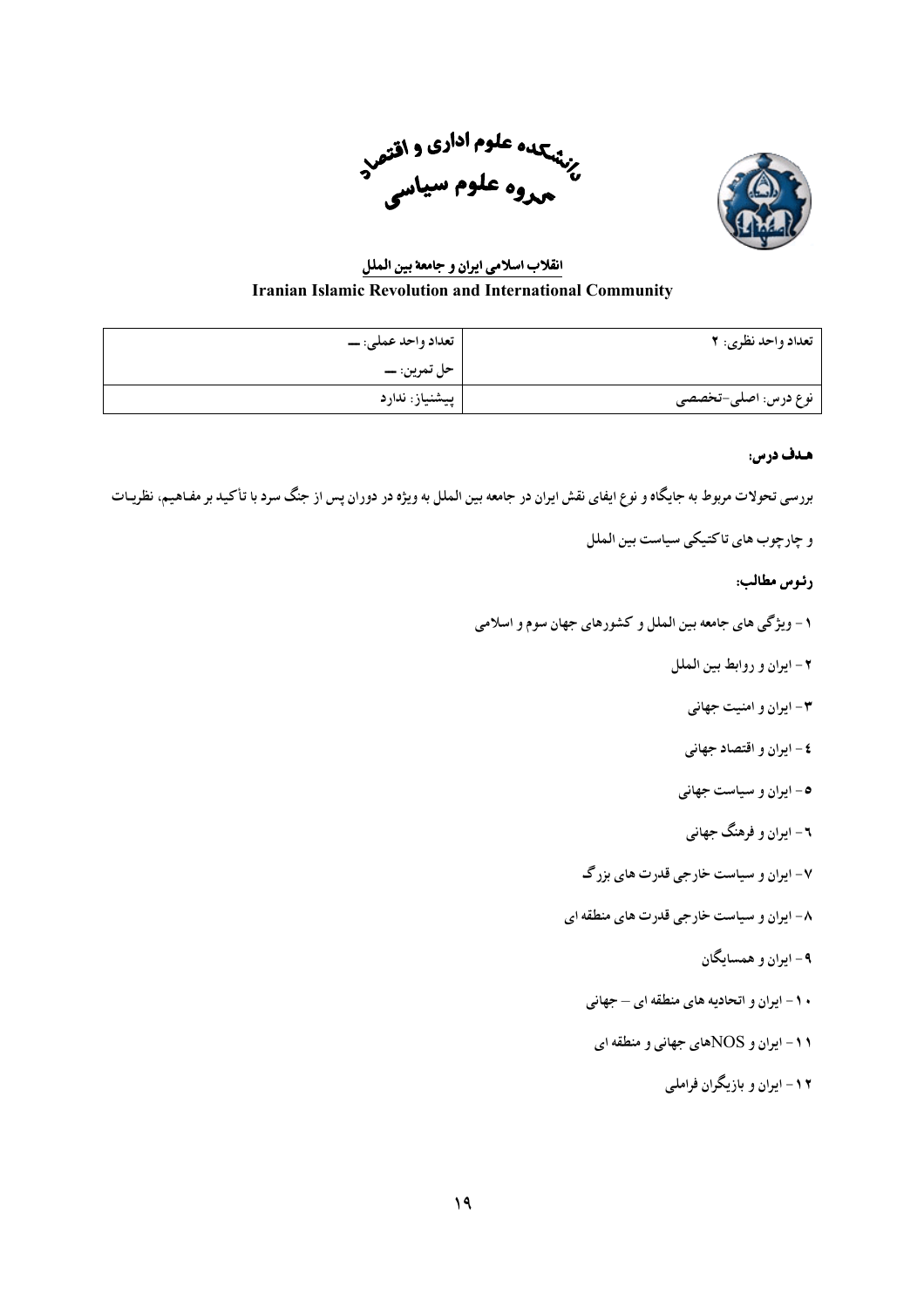#### منابع منتخب:

-حسین خانی،نورلله علی واکبرولایتی(۱۳۸۴)، **روابط سیاسی ایران با کشورهای همسایه** (از دیروز تا امروز). -ستوده،محمد(۱۳۸۵)،**تحولات نظام بین الملل وسیاست خارجی جمهوری اسلامی ایران،ق**ر: بوستان کتاب. -قربان زاده سوار، قربانعلی(١٣٨٦)، **روابط بین الملل از دیدگاه امام خمینی** ، انتشارات پژوهشکده امام خمینی(ره) و انقلاب اسلامی. -لينكليتز، اندرو(١٣٨٤)، **جامعه شناسي تاريخي روابط بين الملل،**ترجمه عليرضا طيب،انتشارات وزارت امور خارجه. لینکلیتز،اندرو(۱۳۸۵)،**جامعه و همکاری در روابط بین الملل**،ترجمه بهرام مستقیمی،انتشارات وزارت امور خارجه. -محمدي،منوچهر (١٣٨٧)، **آينده نظام بين الملل و سياست خارجي جهوري اسلامي ايوان** ،انتشارات وزارت امورخارجه. -مجرد،محسن(١٣٨٦)، تاثيرانقلاب اسلامي بر سياست بين الملل ،مركز اسناد انقلاب اسلامي.

- Panah, Maryam(2007), The Islamic Republic and the World: Global Dimensions of the Iranian **Revolution, Pluto Press.** 

- Rajaee, Farhang(1983), Islamic values and world view Khomeyni on man, the state and international politics, University press of Americaa.

-Solneman, Adrebaa (1979), l'historie, revolution Iranienne, Nicaragua, emeutes, guerres d'Etat, vieille Europaa, Belles Emotionsa.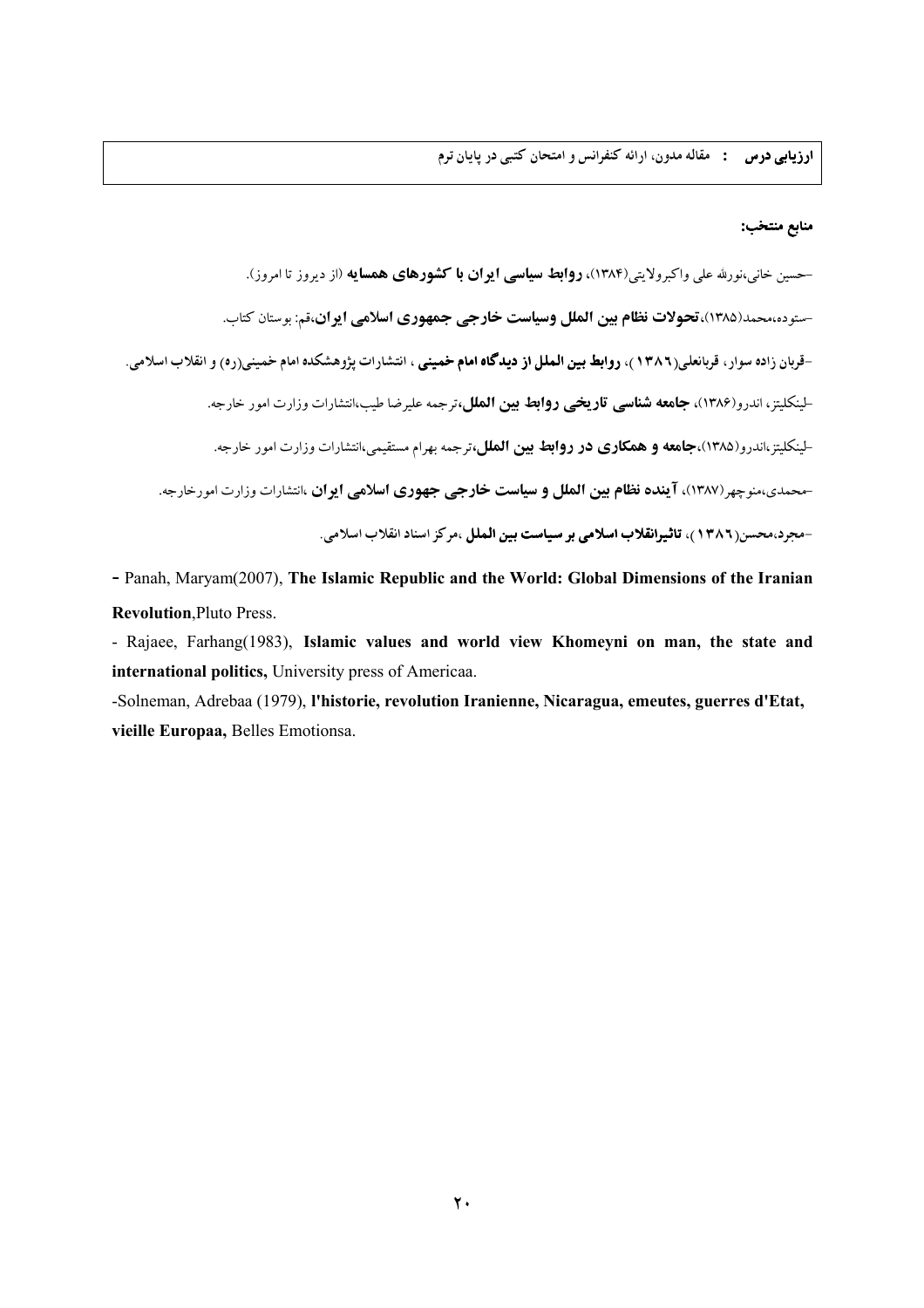

منهجده علوم <sup>ادا</sup>ری و اقتصر<br>ت<sup>ر</sup>تم<sub>مد</sub>وه علوم سیاسی<sup>مز</sup>

امنیت جهانی و استراتژی دولت ها **World Security and States Strategies** 

| تعداد واحد نظري: ٢  | تعداد واحد عملي: ـــ |
|---------------------|----------------------|
|                     |                      |
| نوع درس: اصلی-تخصصی | پیشنیاز: ندارد       |

شناخت دانشجويان از وضعيت جديد نظام بين الملل از لحاظ شناخت عوامل امنيت زدا و امنيت زا و تأثير جهت گيري دولت هـا در تبيـين

امنیت جهانی

## رئىوس مطالب:

- ١ نظام بين الملل و امنيت ملي (تأثير ساختار نظام بين المللي در امنيت ملي كشورها، سياست بين الملل و سياست خارجي كشـورها،
	- عوامل مؤثر بر سمت گیری سیاست خارجی و موفقیت آن، شیوه های بهره برداری از امکانات بین المللی برای تأمین امنیت ملی)
- ۲ عوامل تهدید کنندهٔ امنیت ملی (مفهوم تهدید علیه امنیت ملی، تهدیدهای خارجی و داخلی، راه مقابله با تهدیدها، دگرگونی در شیوه و

## ماهيت تهديدها)

- ۳- چالش های عمده امنیتی جهانی در آغاز هزاره سوم
	- ٤ حنگ افزار اطلاعاتی
	- ۰- استراتژی نبرد در قرن ۲۱
- ٦ جايگاه گفتمان امنيت در جدال هاي پارادايمي روابط بين الملل

٧- امنیت جهانی و جوامع جنوب

۸- دگرگونی های امنیت ملی (تحولات بین المللی و تأثیر آن بر امنیت ملی، دگرگونی های داخلی و تأثیر آن بر امنیت ملبی، تأثیر افکار

عمومی و رسانه های جمعی بر امنیت ملی، نقش سازمان های بین المللی دولتی و غیر دولتی در امنیت ملی کشورها

٩- شرايط نوين جهاني، موقعيت امنيت بين المللي و جهت گيري دولت ها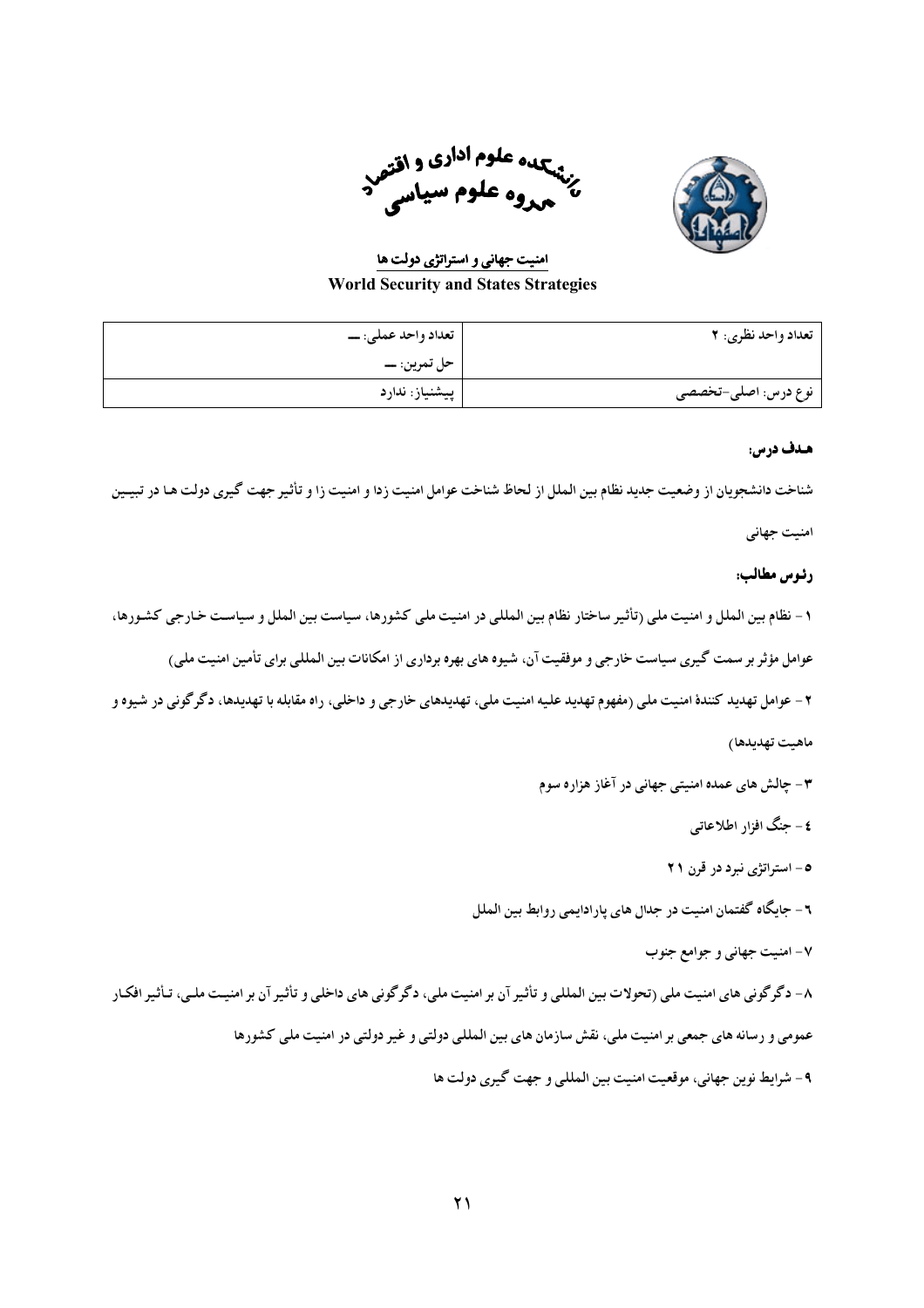**ارزیابی درس :** مقاله مدون، ارائه کنفرانس و امتحان کتبی در یایان ترم

#### منابع منتخب:

-روشندل،جلیل( ١٣٧٤)،امنیت ملی و نظام بین الملل،انتشارات سمت.

-طیب،علیرضا( ۱۳۸۰)،ا**رزیابی های انتقادی در زمینه امنیت بین الملل**،نشرنی.

-عبدالله خانی،علی( ۱۳۸٤)، کتاب امنیت بین الملل(۱):فرصت ها،تهدیدات و چالش های فراروی امنیت ملی جمهوری اسلامی ایران ، موسسه تحقيقات بين المللي ابرار معاصر تهران.

-عبدالله خانی، علی( ١٣٨٤)، كتاب امنیت بین الملل(٢):فرصت ها،تهدیدات و چالش های فراروی امنیت ملی جمهوری اسلامی ایران، موسسه تحقيقات بين المللي ابرار معاصر تهران.

-عبدالله خانی، علی( ١٣٨٤)، كتاب امنیت بین الملل(٣):فرصت ها،تهدیدات و چالش های فراروی امنیت ملی جمهوری اسلامی ایران، موسسه تحقيقات بين المللي ابرار معاصر تهران.

-کراهمان،الکه(۱۳۸۷)، **تهدیدات و بازیگران جدید در امنیت بین الملل،**جمعی از مترجمان، ویراستارالهام رضانژاد، یژوهشکده مطالعات راهبردي.

-لیتل، آر .وآردی مک کین لای(۱۳۸۰)، **امنیت جهانی:رویکردها و نظریه ها** ،ترجمه اصغر افتخاری،پژوهشکده مطالعات راهیردی.

-Booth, Ken(2004), Critical Security Studies And World Politics, Lynne Rienner Publishers -Booth, Ken(2008), Theory of World Security, Cambridge Studies in International Relations - Dockrill, Saki(2005), The end of the Cold War era: the transformation of the global security order, Hodder Arnold.

-Michel E.(2000), Grave New World : Security Challenges in the Twenty -First Century, Georgetown University center for peace and Security Studies Brown.

- Mushkat, Mario'n(1982), The third world and peace; some aspects of the interrelationship of underdevelopment and international security, St. Martin's Press; Homoshire Gower.

-Viotti , Paul R. and Kauppi, Mark V. (1996), International Relations and World Politics: Security, **Economy, Identity, Prentice Hall College Div**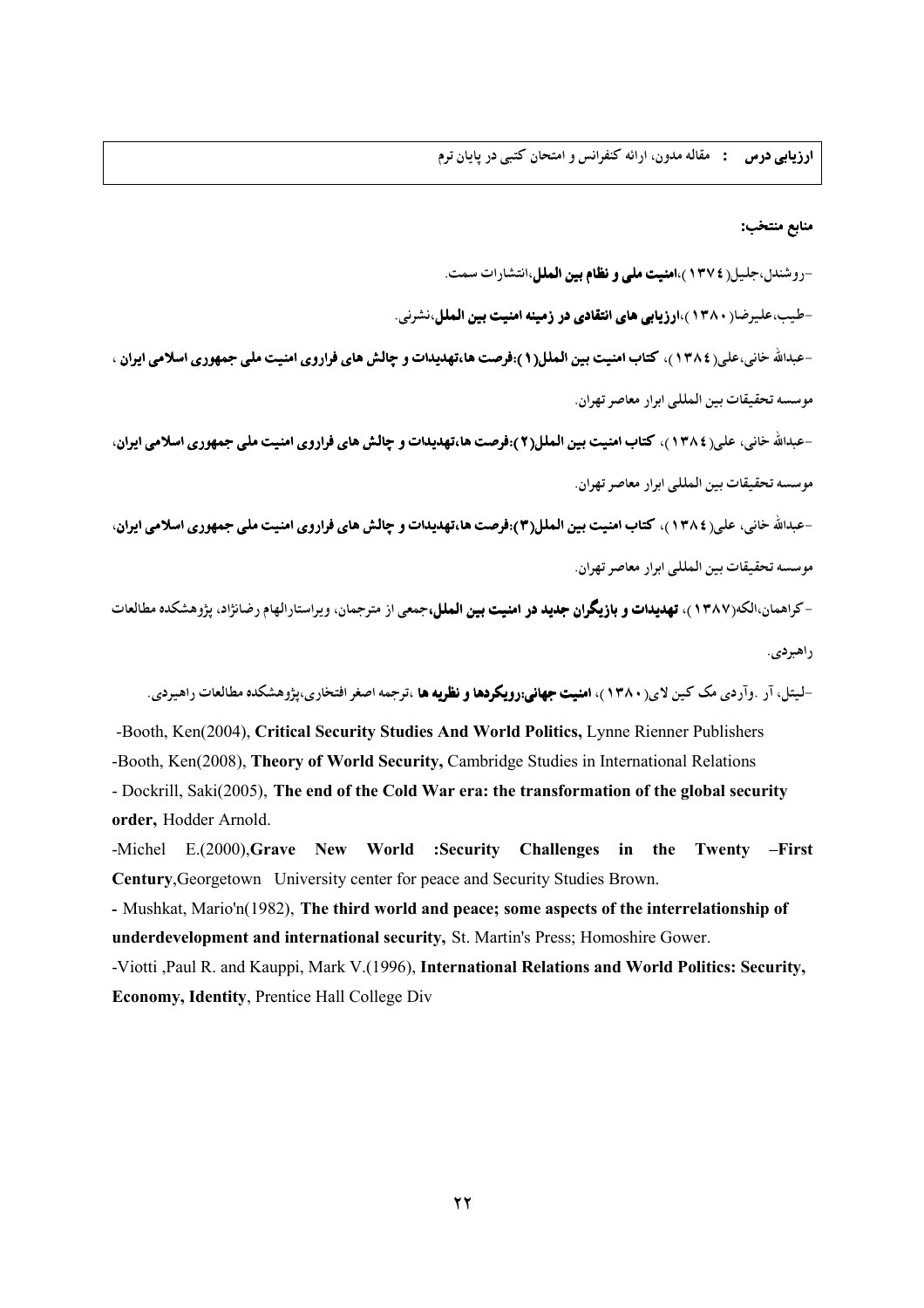

سپهاره علوم اداری و <sub>اقتص</sub><br>پختهاروه علوم سیاسی

اسلام و سیاست بین الملل **Islam and International Politics** 

| تعداد واحد نظري: ٢  | تعداد واحد عملي: ـــ |
|---------------------|----------------------|
|                     |                      |
| نوع درس: اصلی-تخصصی | پیشنیاز: ندارد       |

تبیین مبانی سیاست بین الملل و همچنین روابط بین الملل از منظر اسلام

- ١ مبانی اندیشه های سیاسی در اسلام (قرآن و احادیث) در خصوص روابط بین الملل
	- ٢-مباني فقهي اسلام در حوزه روابط بين الملل
	- ٣-قلمرو روابط بين الملل در فقه سياسي اسلام
		- ٤-اسلام و نظريه هاي روابط بين المل
	- ۰-مسئولیت بین المللی در اسلام از نظر قرآن و احادیث
		- ٢-اسلام سياسي و سياست بين الملل
		- ٧-اصول روابط بين الملل از نظر اسلام
			- ۸-اسلام سیاسی و جهانی شدن
		- ۹-بنیاد گرایی اسلامی و تاثیر آن بر نظام بین الملل
			- ۱۰-دیدگاه اسلام در مورد تروریسم
				- ١١-اسلام و سازمانهاي بين المللي
			- ۱۲-اسلام و مسابقه تسلیحاتی و خلع سلاح
			- ١٣-اسلام و حقوق بشر در سياست بين الملل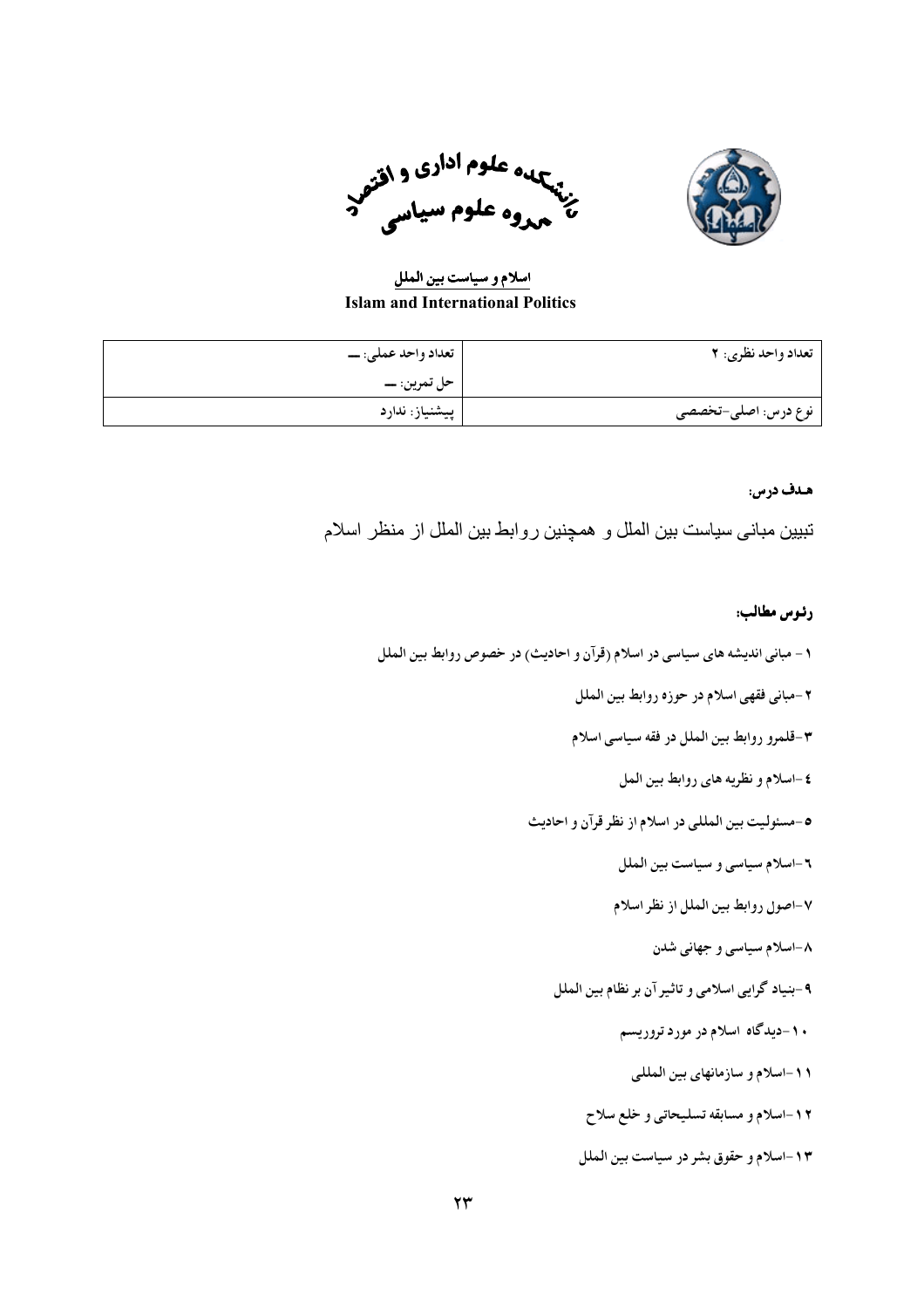٤ ١-اسلام و (روابط) شمال-جنوب در سياست بين الملل

<mark>ارزیابی درس : مقاله مد</mark>ون، ارائه کنفرانس و امتحان کتبی در پایان ترم

## منابع منتخب:

پور احمدی حسین(۱۳۸۹)،اسلام و روابط بین الملل (چارچوبهای نظری، موضوعی، تحلیلی)، تهران: انتشارات دانشگاه امام صادق (ع) جوادی آملی عبدالله،(۱۳۸۸) روابط بینالملل در اسلام، تهران: موسسه انتشاراتی اسراء، ۱۳۸۸.

سیمبر، رضا و ارسلان قربانی(۱۳۸۹)، اسلام گرابی در نظام بین الملل"رهبافت ها و رویکردها"، تهران: انتشارات دانشگاه امام صادق  $\cdot$ (2)

علوی سید محمود(۱۳۸۶)، مبانی فقهی روابط بین الملل ، تهران: امیر کبیر.

علیخانی احمد(۱۳۷۹)، تقابل فرهنگی در روابط بین الملل اسلام و غرب ، تهران : دوره عالمی جنگ. محقق داماد، سيد مصطفى(١٣٧٣)، حقوق روابط بين الملل در اسلام، تهران:مركز نشر علوم اسلامي .

بلبر، هادی(۱۳۸۹)، صورتیندی گفتمان اسلامی در روابط بس الملل، تهران: انتشارات دانشگاه امام صادق (ع).

.-Griffiths, martin(1992), Realism, Idealism and International Politics: Arinter Pretation, Routledge.

-Holstin, K.J.(1992), International politics: A framework for analysis, prentice-Hall.

-Lerch, charles o.(1972), Concepts of international Politics, Prentics Hall of India.

-Thompson, W. and Thompson, William R. (2001), Evolutionary Interpretations of World Politics , Routledge.

-Van Dyke, vernon(1968), International Politics, Vakils/Feffer/Simons.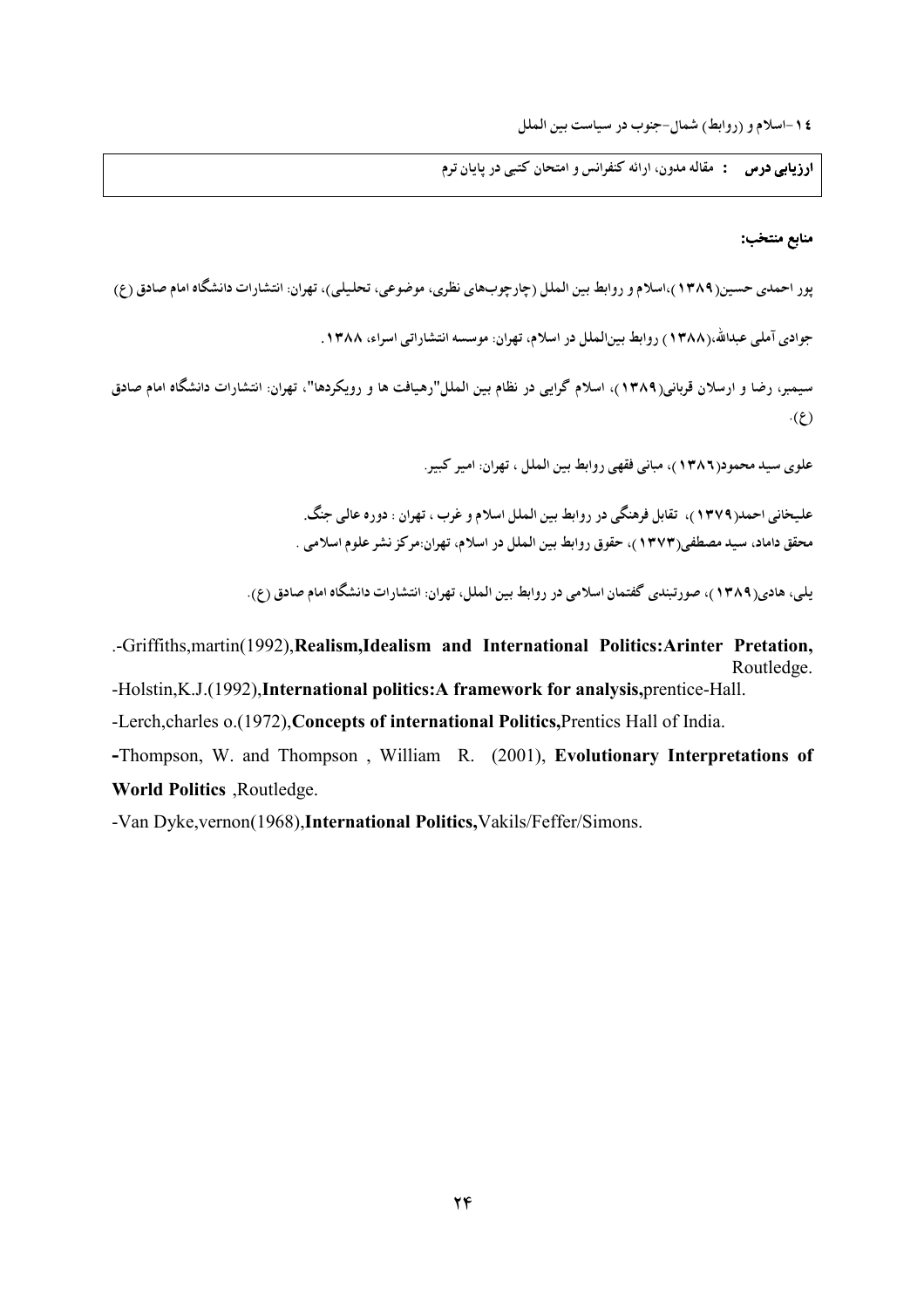



زبان تخصصي(٢واحد) Writing and Translation techniques in English Language

| تعداد واحد نظري: ٢   | تعداد واحد عملي: ـــ |
|----------------------|----------------------|
|                      |                      |
| نوع درس: اصلی -تخصصی | پیشنیاز:             |

دراین درس دانشج*و*یان به ترجمه مفاهیم کلیدی روابط بین الملل می یردازند. نوشتن مقالات به زبان انگلیسمی در مورد مفاهیم اصلبی در روابط بس الملل از دیگر اهداف این درس است.

## رئوس مطالب:

۱ – ارائه کنفرانس به زبان انگلیسبی ۲ – نوشتن مقاله به زبان انگلیس ۳– ترجمه متون انگلیسبی

**ارزیابی درس :** مقاله مدون، ارائه کنفرانس و امتحان کتبی و شفاهی در یایان ترم

## منبع اصلي :

-داورپناه،هرمز(١٣٨٥)،انگلیسی برای دانشجویان رشته علوم سیاسی،انتشارات سمت. -علوی،پرویز( ۱۳۷٤)،ا**نگلیسی تخصصی برای دانشجویان علوم سیاسی و روابط بین الملل،**انتشارات علم نوین.

-Heywood, A.(2000), Key concept in politics, Pal grave press.

-Kegley, C.W., Jr. (ed), (1995), Controversy in International Theory: Realism and the Neo-Liberal Chalenge, New York.

-Puchala, Donald James and Mansbach, Richard W. (2003), Theory and History in International Relations, Routledge: June.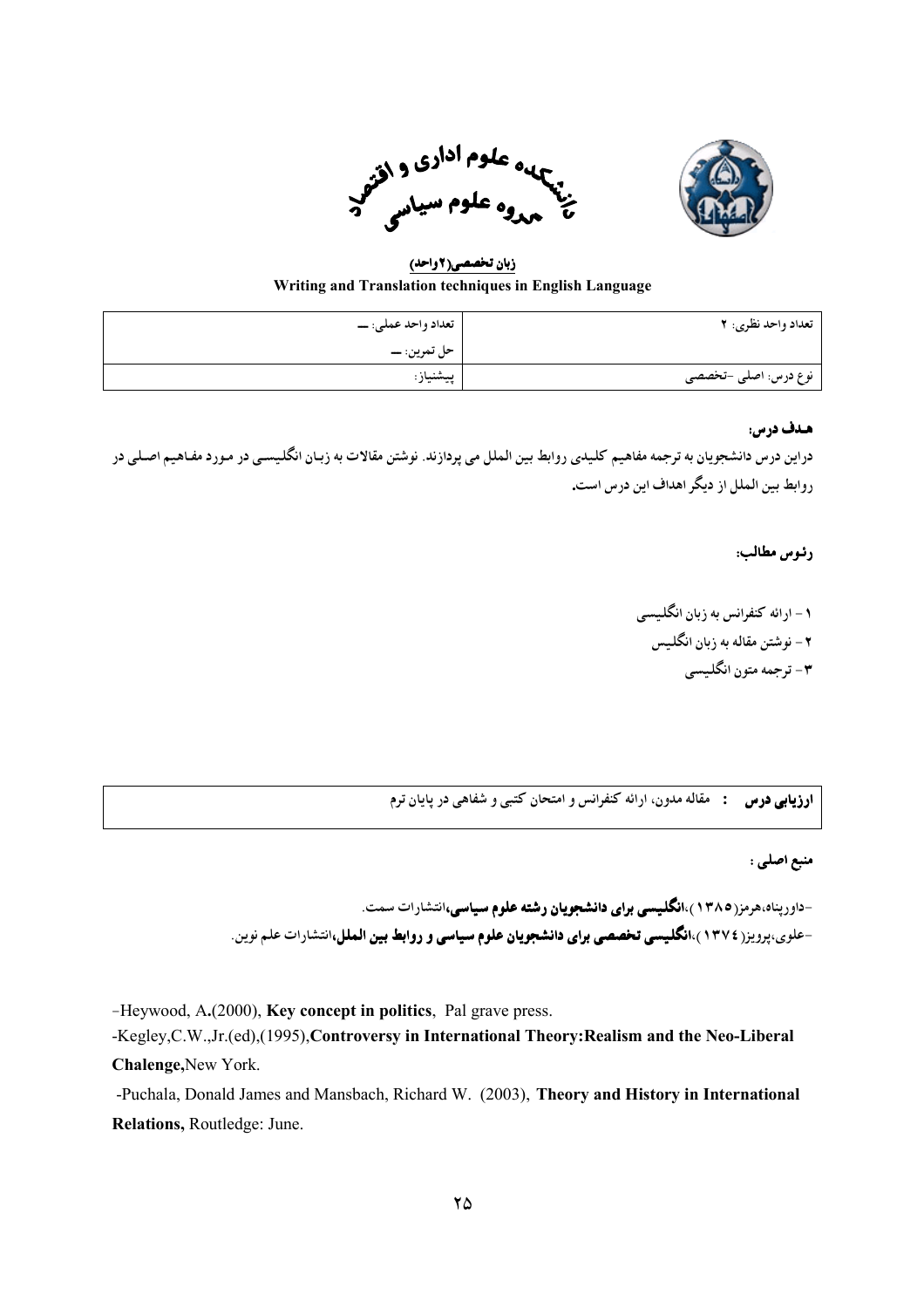# ب- دروس اختیاری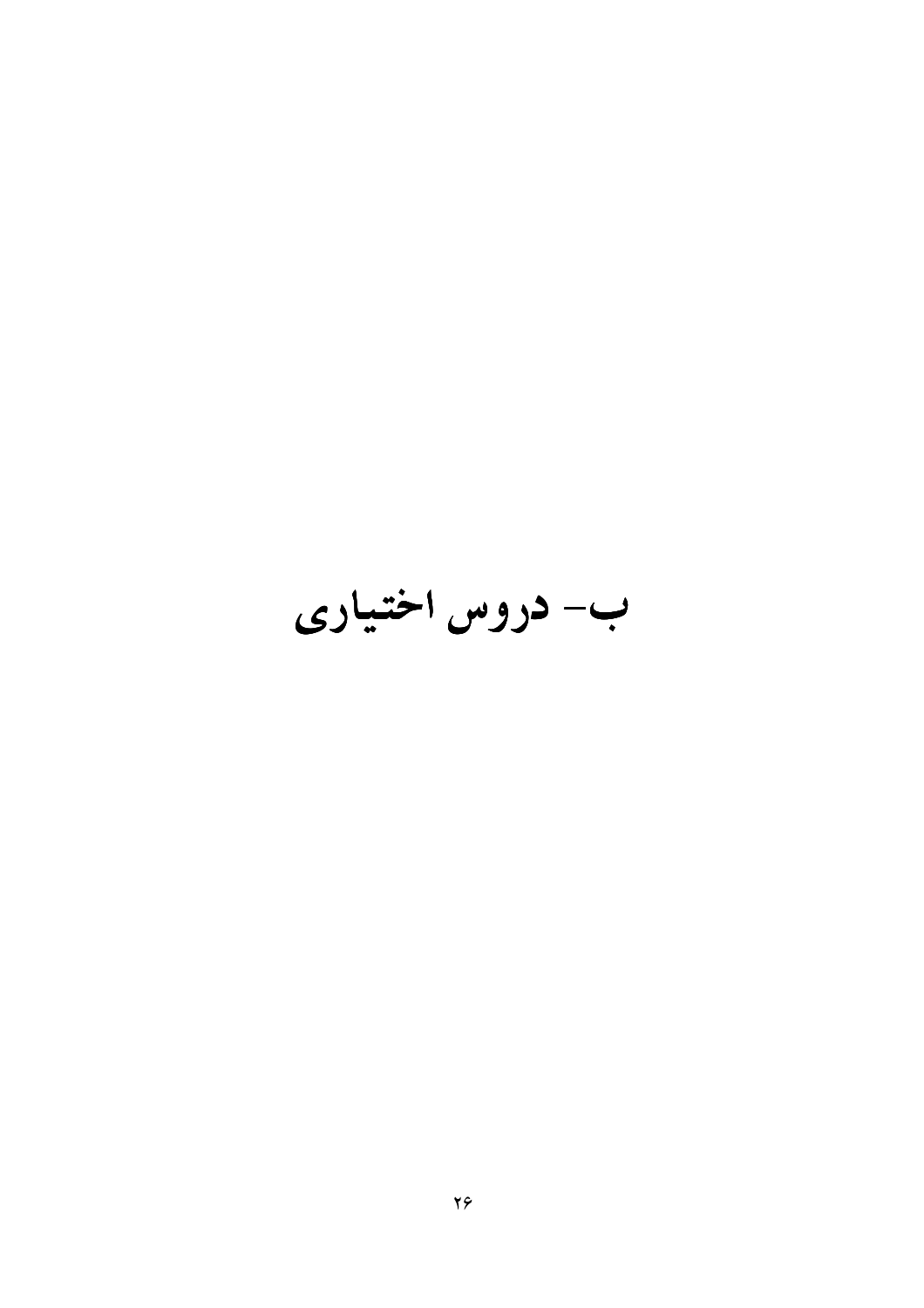

<sub>مروه</sub> علوم سیاس<sub>ی</sub>

# نظریه های سیاست خارجی **Theories of Foreign Policy**

| تعداد واحد نظري: ٢ | تعداد واحد عملي: ـــ |
|--------------------|----------------------|
|                    |                      |
| نوع درس: اختیاری   | پیشنیاز: ندارد       |

## هـدف درس:

ارائه چارچوب های نظری بررسی فرآیند تصمیم گیری در سیاست خارجی، عوامل و بازیگران اصلبی، اهـداف و منـافع دولتهـا، فضـای بـازی

دولت ها در نظام بين الملل

# رئوس مطالب:

- ۱ سطوح تحلیل در سیاست خارجی
- ۲ مدل های تصمیم گیری در سیاست خارجی
- ۳- رهیافت های عمده در مطالعهٔ سیاست خارجی
	- الف- رهيافت بوروكراتيك
- ب- رهیافت روانشناسانه (بررسی ویژگی های فرد تصمیم گیرنده)
	- ج- رهيافت اجرائي و كاركردگرايانه
		- د- رهيافت مقايسه اي
		- هـ رهبافت سيستميك
	- ٤ نظريات عمده در مطالعهٔ سياست خارجي:
		- ۱ مدل پوچالا
- ۷- مدل مایکل پرچر و همکاران ۲ - مدل اسنابدر
	- ۸– مد<sub>ل «</sub>ییش نظریه<sub>» ر</sub>وزنا ۳- دو مدل هربرت سايمون
- ۹- مد<sub>ل «</sub>طرح پیوستگی» روزنا ٤- دو مدل اليسون
	- ٥- دو مدل جانيس و جان

٦ - مدل مدلسکی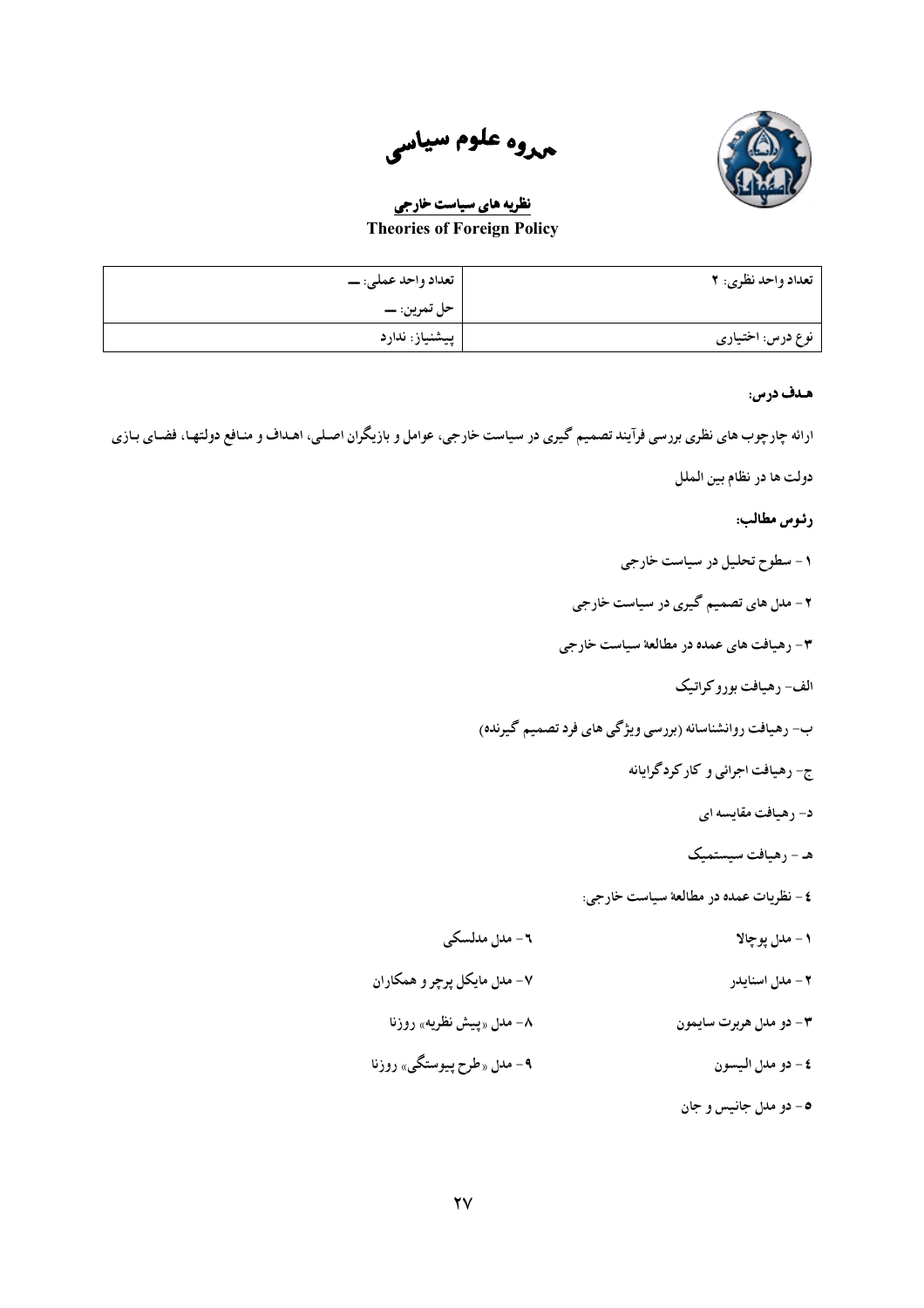**ارزیابی درس :** مقاله مدون، ارائه کنفرانس و امتحان کتبی در پایان ترم

منابع منتخب:

-اخوان زنجانی، داریوش(۱۳۸۳)،جهانی شدن و سیاست خارجی ،انتشارات وزارت امور خارجه. -برز گر، ابراهیم(۱۳۷۳)، **مبانی تصمیم گیری سیاسی از دیدگاه امام خمینی(ره)**،سازمان تبلیغات اسلامی. -تاجیک ،محمدرضا(۱۳۸۳)،**سیاست خارجی،عرصه فقدان تصمیم و تدبیر**،فرهنگ گفتمان. -خوشوقت،محمد حسین( ۱۳۸۵) ،تجزیه و تحلیل تصمیم گیری در سیاست خارجی،انتشارات وزارت امور خارجه. -هیل، کریستوفر(۱۳۸۷)، **ماهیت متحول سیاست خارجی،**ترجمه وحید بزرگی،علیرضاطیب ،پژوهشکده مطالعات راهبردی.

-Lovell, John P.(1970), Foreign Policy in Perspective: Strategy, Adaptation, Decision -Making, New York: Holt, Rinehart and Winston.

- Mintz, Alex(2002), Integrating cognitive and rational theories of foreign policy decision making, Palgrave Macmillan.

-Palmer, Glenn & Colin Dueck .T., Clifton Morgan (2006), A Theory of Foreign Policy, Princeton university press.

-Snyder, Richard C., Bruck, H. W., Burton Sapin, and Valerie Hudson(2002), Foreign Policy Decision Making (Revisited), Palgrave Macmillan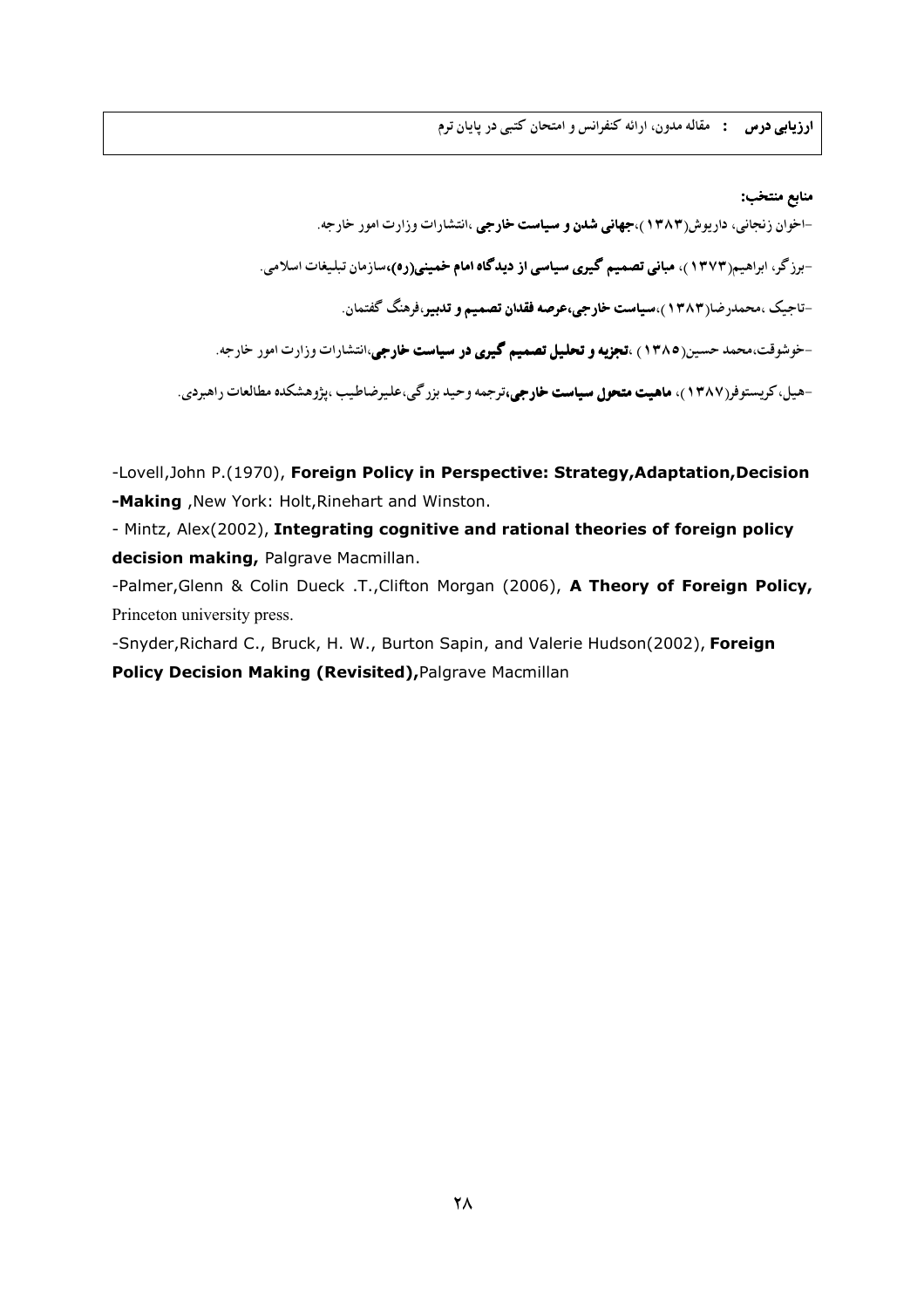

سمعهای علوم <sup>ادا</sup>دی و اقتص<sub>ر</sub><br>م<sup>ن</sup>هیر علوم سرار مهروه علوم سياسى

# ا<mark>قتصاد سیاسی بین الملل</mark>

| International Political Economy |                           |
|---------------------------------|---------------------------|
| تعداد واحد عملي: ـــ            | <b>تعداد واحد نظري: ٢</b> |
|                                 |                           |
| پیشنیاز: ندارد                  | نوع درس: اختیاری          |

## هدف درس:

افزایش بینش و درک دانشجو نسبت به مسائل اقتصاد جهانی که بر مناسبات سیاسی بین المللی اثر می گذارد .

- ۱ نظریه های کلاسیک اقتصاد بین الملل، نظریه مزیت مطلق و مزیت نسبی
	- ٢- علل و اساس تجارت بين الملل
	- ٣- عرضه وتقاضا در تجارت بين الملل
	- ٤- قيمت كالا و عوامل توليد در مبادلات بين المللي
		- ۰- تجارت و تحرک عوامل تولید
			- ۲ سیاست های بازر گانی
		- ٧- تعرفه ها و آثار آن در روابط بين الملل
		- ۸– اتحادیه های گمرکی و بازار مشترک
			- ٩- مسئله رشد و تجارت بين الملل
	- ۱۰-مفهوم جدید وابستگی و تقسیم کار در مبادله کالا
		- ۱۱-سرمایه و نیروی کار در روابط بین الملل
	- ١٢-شركت هاى چند مليتى و نقش آنها در سياست و روابط بين الملل
		- ۱۳-جهان سوم در عرصه اقتصادی جهان معاصر
			- ٤ ١-بازر گاني خارجي ايران
			- ۱۵- بازار مشترک اسلامی.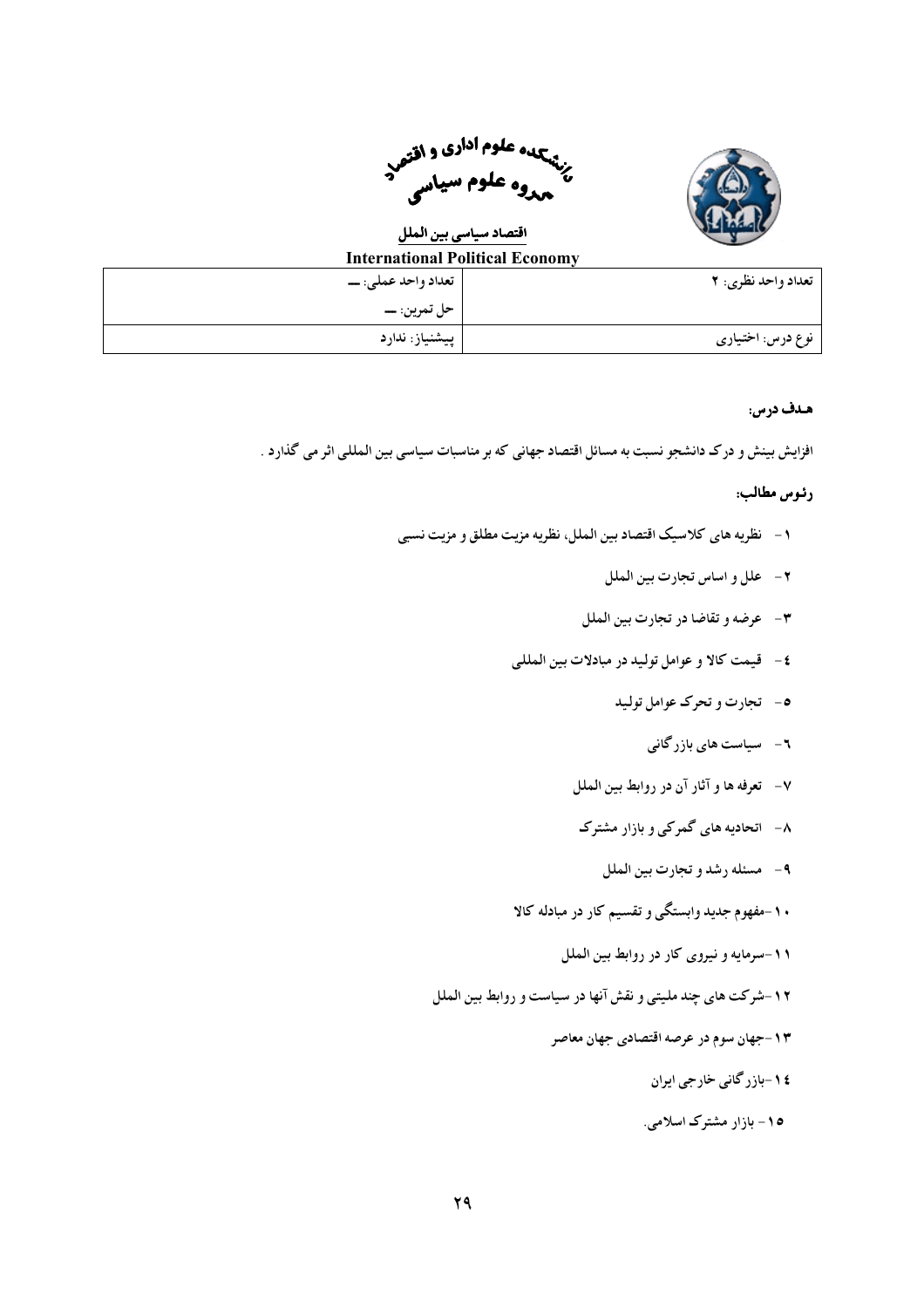## منابع منتخب:

-روزنا،جیمز و رابرت کاکس،استفان گیل،جورن هتنه،کیس واندرییجل،یوشیکازو ساکا ماتو(۱۳۸**۰)، اقتصاد سیاسی بین الملل و جهانی شدن،**ترجمه حسین یوراحمدی ،انتشارات قومس.

-گلیپین،رابرت و جین گلیپین(۱۳۸۷)،ا**قتصاد سیاسی جهانی:درک نظم اقتصاد بین الملل،** ترجمه مهدی میرمحمدی ،موسسه تحقیقاتی تدبير اقتصاد.

-لارسون، تامس ودیوید اسکید مور(١٣٧٦)، ا**قتصاد سیاسی بین الملل :تلاش برای کسب قدرت و ثروت**،ترجمه احمد ساعی،انتشارات قومس.

-محتشم دولتشاهي،طهماسب( ١٣٨٤)، ا**قتصاد بين الملل:(تجارت بين الملل،ماليه بين الملل، بازر گاني بين الملل**)،انتشارات يشوتن. -محمدی نیک،رضا(۱۳۸۷)، **تعامل سیاست و اقتصاد در روابط بین الملل**،نقش بیان.

-Balaam, D.and Veseth, M.(1996), Introduction to International Political Economy, Englewood Cliffs, Prentice-Hall.

- Cohen, Benjamin J(2005), International political economy, Ashgate.

-Knorr, Klaus(1975), The Power of Nations: The Political Economy of International Relations New York: Basic Books.

- Isaak, Robert A.(1991), International political economy: managing world economic change, Prentice Hall.

- Maswood, Javed(2000), International political economy and globalization, World Scientific.

-Watson, Matthew(2005), Foundations of International Political Economy, Palgrave MacMillan.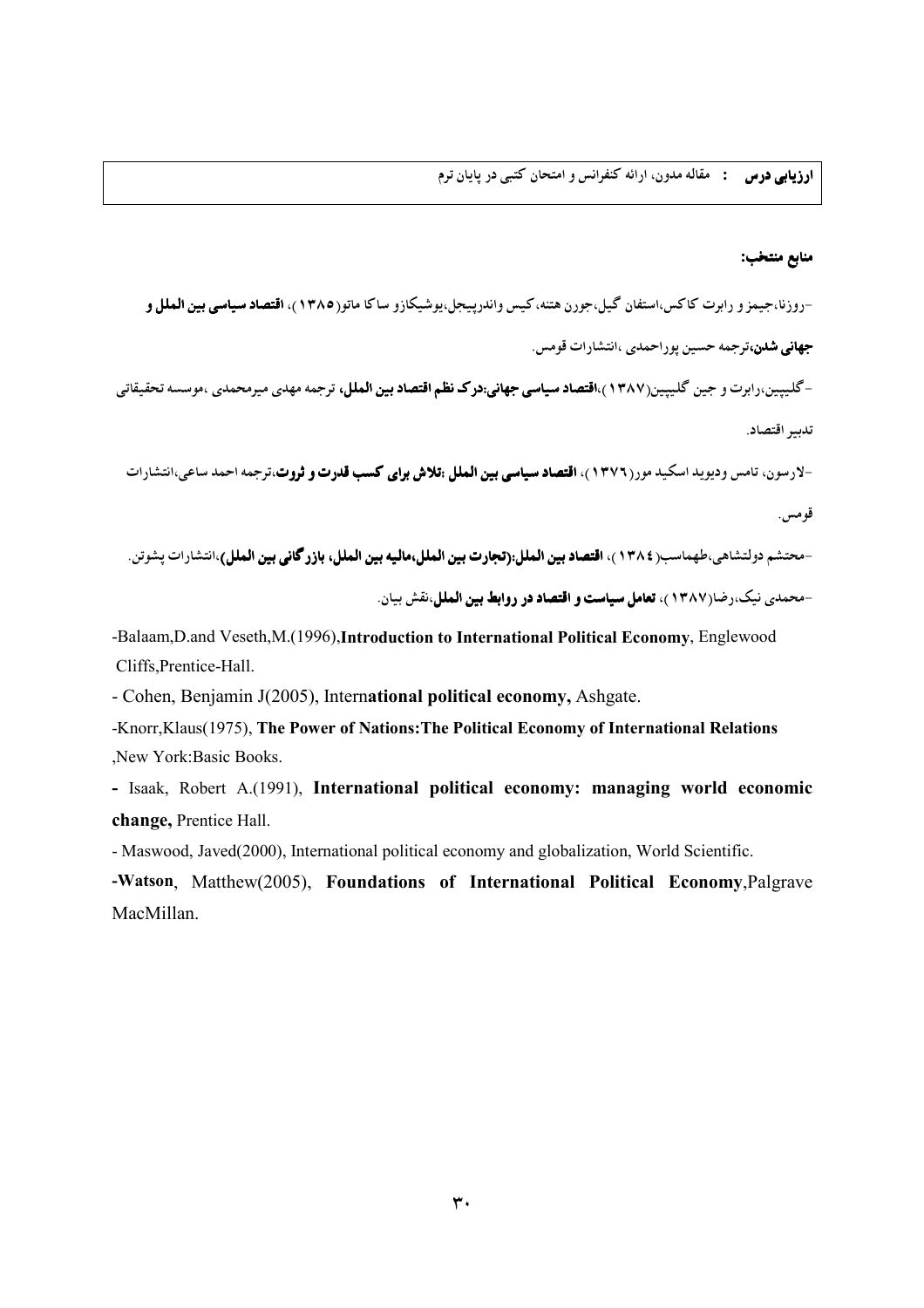

سیسه علوم اداری و <sub>اقت</sub>هبه علوم استانی<br>م<sup>ن</sup>هم وه علوم

<u>سیاست خارجی قدرت های بزرگ (پس از جنگ سر</u>د)

**Foreign Policy of Great Powers** 

| تعداد واحد نظري: ٢ | تعداد واحد عملي: ـــ |
|--------------------|----------------------|
|                    |                      |
| نوع درس: اختیاری   | پیشنیاز: ندارد       |

## هدف درس:

شناخت دانشجویان از سیاست خارجی قدرت های بزرگ از لحاظ تبیین منافع، اولویت بندی هدفها و اتخاذ استراتژی مربوط در دوران پس از

حنگ سرد

# رئوس مطالب:

١ – بررسي ويژگي هاي عمده نظام بين الملل پس از فروياشي نظام دو قطبي از لحاظ ساختار، هنجار، فرايندها و قواعد بازي

۲ – معیارهای طبقه بندی دولتها به صورت قدرت های بزرگ، متوسط و کوچک

۳- بررسی سیاست خارجی قدرت های بزرگ از لحاظ شیوه نگرش به جهان، مقوله بندی عوامل امنیت زا و امنیت زدا در سیاست خارجی،

ارزیابی و تجزیه و تحلیل عناصر تشکیل دهنده قـدرت، موانـع و محـدودیت هـای رسـیدن بـه هـدف هـای ملـی و تـأمین منـافع، شـیوه هـای

بکار گیری ابزارها و تکنیک ها در سیاست خارجی، موقعیت قدرت های بزر گ در چارچوب اتحادها

٤- ائتلاف هاي بين المللي، جايگاه كشورهاي جنوب در سياست خارجي قدرت هـاي بـزرگ، جايگـاه مسـائل حـاد بـين الملـل (مقابلـه بـا

مسائل زیست محیطی، قاچاق مواد مخدر، تروریسم، توسعه نیافتگی، بیماری های واگیر و…) در سیاست خارجی قدرت های بزرگ

۰- تحلیل و ارزیابی تعاملات سیاسی، اقتصادی و امنیتی قدرت های بزرگ

٦- جايگاه واقعي هر يک از قدرت هاي بزرگ در نظام جديد بين الملل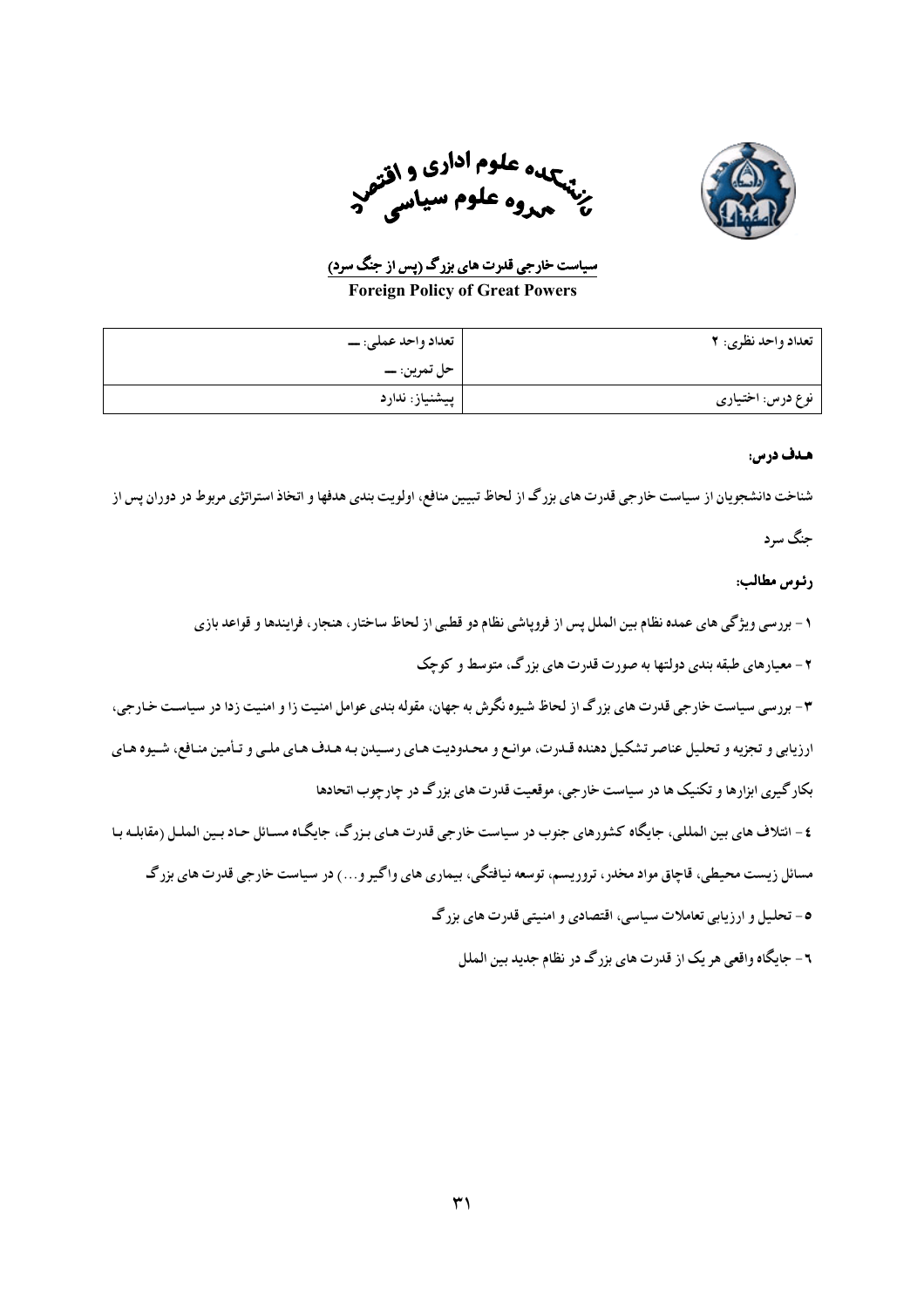**ارزیابی درس د** مقاله مدون، ارائه کنفرانس و امتحان کتبی در پایان ترم

## منابع منتخب:

–کند<sub>ی،</sub>پل(۱۳۲۹)،**ظهور و سقوط قدرت های بزرگ،ترجمه محمد قائد شرقس،**سازمان انتشارات و آموزش انقلاب اسلامی.

-ویتکف،یوجین و چارلزکگلبی( ۱۳۸٤)،**سیاست خارجی آمریکا:الگو وروند**،ترجمه اصغر دستمالچی،انتشارات وزارت امورخارجه.

-Baile, Jonathan(2005), Great power: strategy in Asia: empire cultue and trade(1905-2005) ,Routledge.

-Hook, Steven W. (2007), Comparative Foreign Policy: Adaptation Strategies of the Great and

**Emerging Powers**, Prentice Hall.

- Kent, Marian(1984), The great powers and the end of the Ottoman Empire, Publisher: G. Allen & Unwin.

- Ross, Graham (1983), the great powers and the decline of the European States system (1914-1945), Longman.

- Simpson, Gerry(2004), Great powers and outlaw states: unequal sovereigns in the international legal order, Cambridge University Press.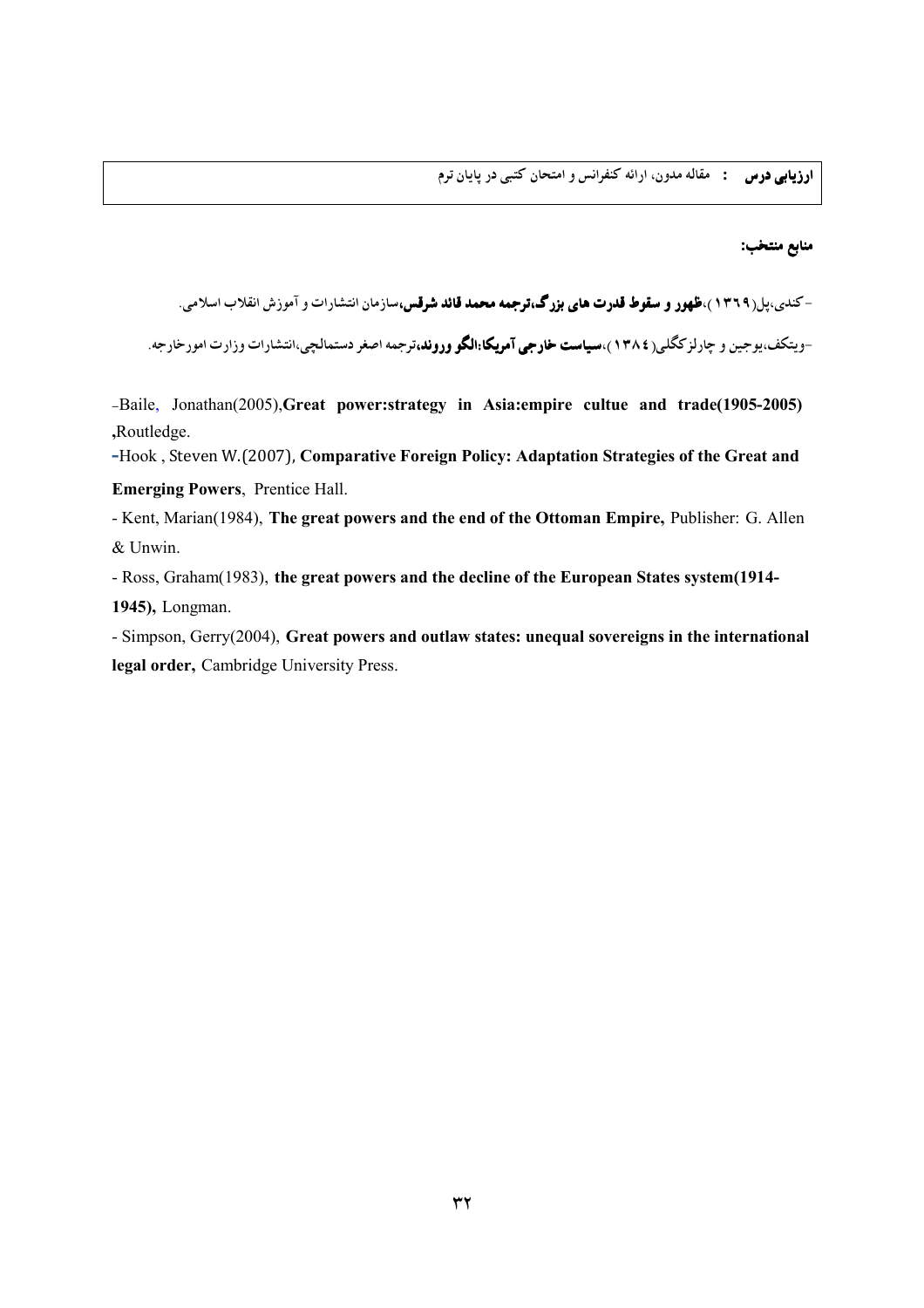



تحولات نوین جهانی و کشورهای در حال توسعه **New Developments in the World and Developing States** 

| تعداد واحد نظري: ٢ | تعداد واحد عملي: ـــ |
|--------------------|----------------------|
|                    |                      |
| نوع درس: اختیاری   | پیشنیاز: ندارد       |

«تحولات نوین جهانی و کشورهای در حال توسعه» مطالعه و شناخت ساختارها و نرم های حاکم بر نظام جهانی و تعریف نو از منـافع و حـوزهٔ

عمل دولتهای در حال توسعه در ابعاد اقتصادی، سیاسی، امنیتی و فرهنگی میباشد.

- ۱ تحولات نظام جهانی در دوران پس از جنگ سرد: حوزه های اقتصادی، سیاسی نظامی و فرهنگی
	- ۲ نظام بین الملل و بازیگران متوسط و کوچک: کشورهای در حال توسعه
		- ٣- امنيت بين الملل و كشورهاي در حال توسعه
- ٤- اقتصاد بين الملل و كشورهاي در حال توسعه: تجارت بازارهاي يولي و مالي و سرمايه گذاري هاي خارجي
	- ۰- ارتباطات جهانی و بازیگران متوسط و کوچک
	- ۲- سازمان های بین المللی و کشورهای در حال توسعه
	- ۷– حاکمیت جهانی بازیگران فراملیتی و بازیگران در حال توسعه
	- ۸– همکاری های جهانی، منطقه ای و محلبی و کشورهای در حال توسعه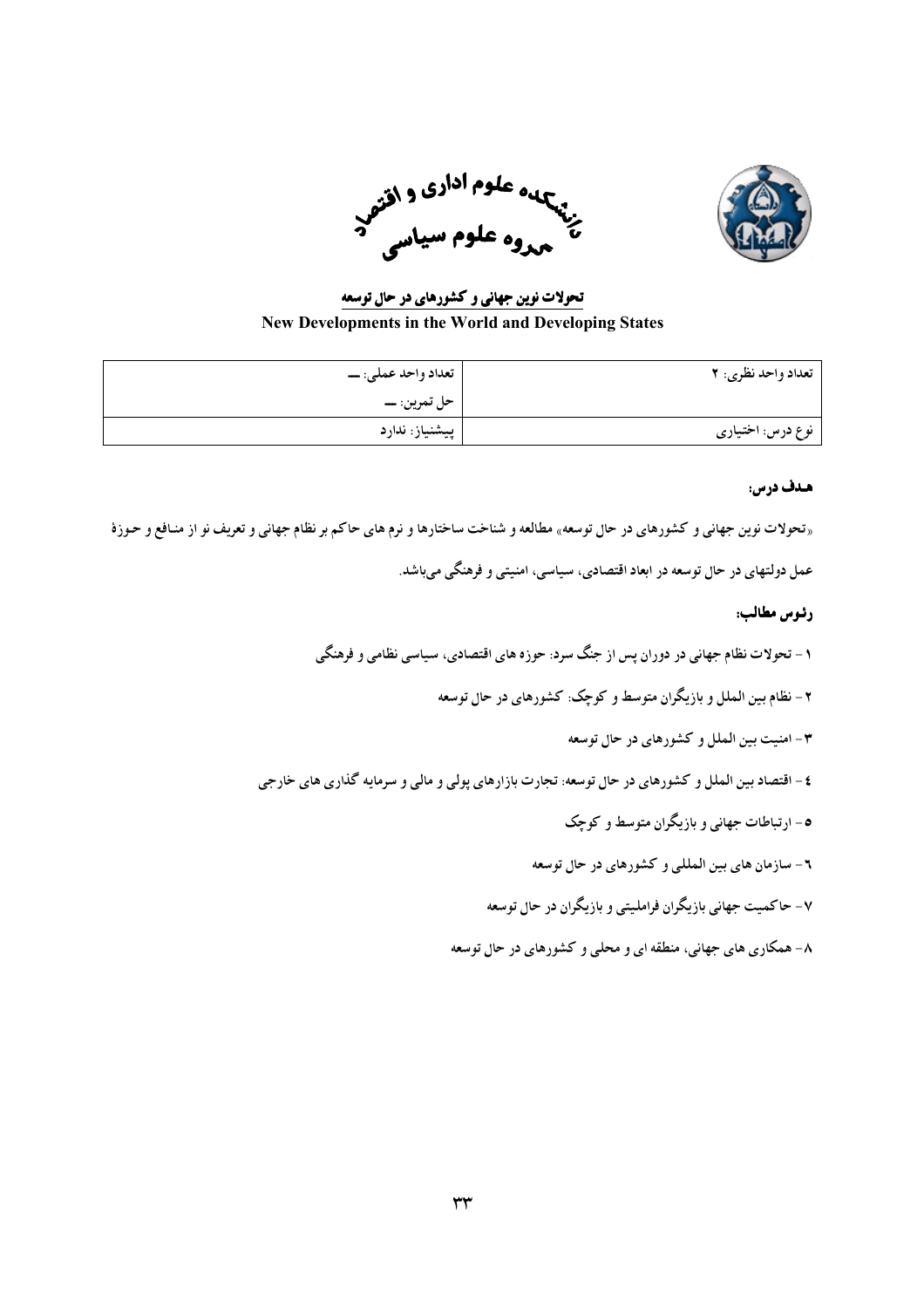**ارزیابی درس :** مقاله مدون، ارائه کنفرانس و امتحان کتبی در پایان ترم

# منابع منتخب:

-توکلی،جعفر( ۱۳۸٤)، جهانی شدن و چالش فقر در کشورهای در حال توسعه،انتشارات سیهراندیش.

-شعبانعلی قمی،حسین وامیرحسین علی بیگی(۱۳۸۳)،**تحلیلی بر جنسیت و فناوری اطلاعات در کشورهای درحال توسعه**،انتشارات دانشگاه الزهرا.

-گرینسپون،الخاندرو(۱۳۸۲)، **سیاستهای فقرزدایی،راهبردهای مبارزه با فقر در کشورهای درحال توسعه**،ترجمه ناصرموفقیان،موسسه عالی يژوهش تامين اجتماعي.

-میرترابی،سعید(۱۳۸۷)، نفت،**سیاست و دموکراسی:بررسی پویش های متفاوت نفت و سیاست در کشورهای در حال توسعه**،انتشارات قومس.

-Akyuz , Ylmaz(2007), Developing Countries and World Trade: Performance and Prospects , Zed Books Ltd.

-Andrain, Charles. F.(1988), Political Change in the Third World, Allen&Unwin.

-Ryrie, William(1995), First World, Third World, St. Martin s.

-Todaro, Michael. P.(1989), Economic Development in the Third World , Longman.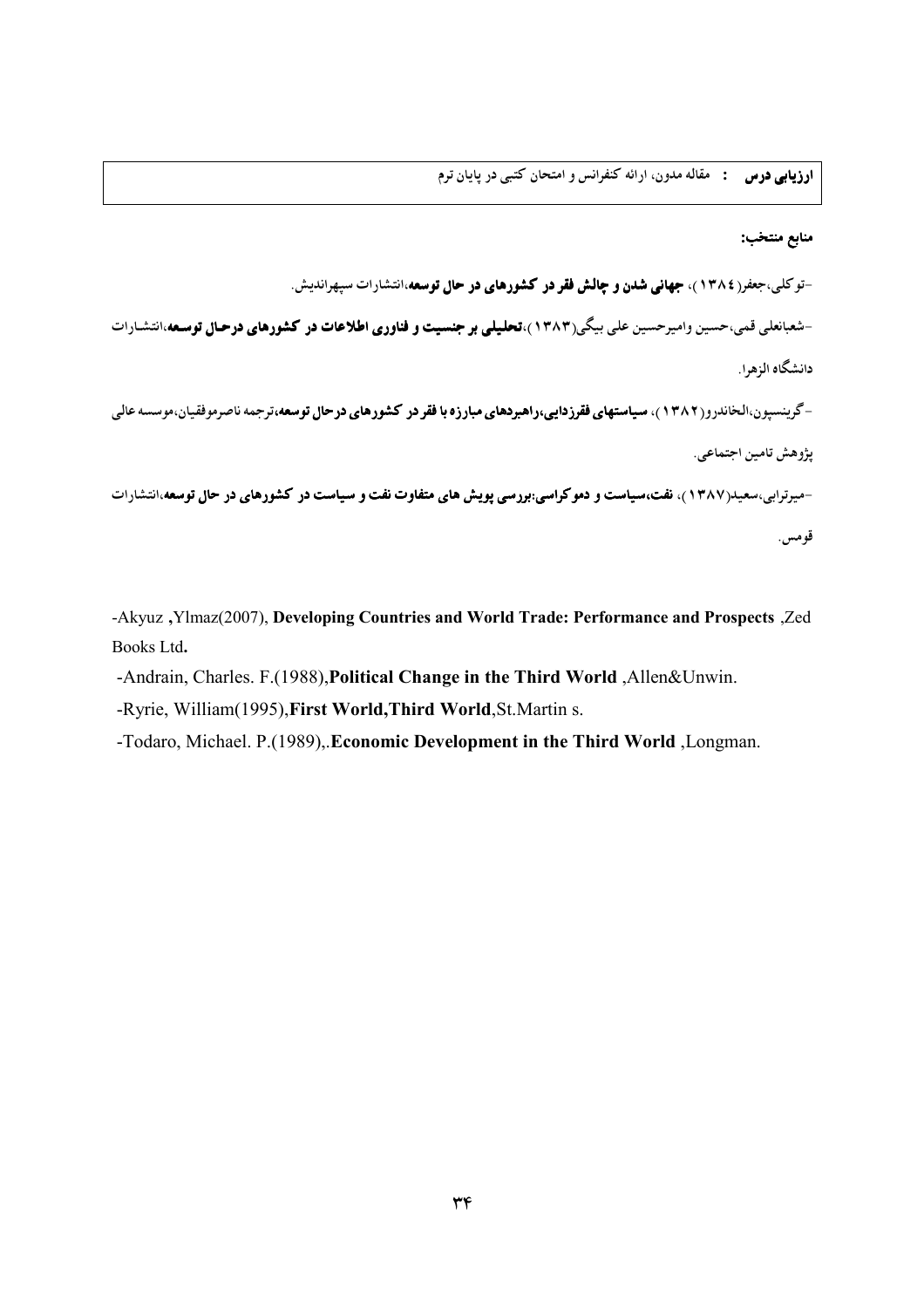



# تحلیل و پیش بینی در عرصه سیاست بین الملل

## **Analysis and Prediction in World Politics**

| تعداد واحد نظري: ٢ | تعداد واحد عملي: ـــ |
|--------------------|----------------------|
|                    |                      |
| نوع درس: اختیاری   | پیشنیاز: ندارد       |

# هدف درس:

شناخت دانشجویان با روشها و شیوه های بررسی، تحلیل و پیش بینی رویدادهای بین المللی

- ۱ آینده شناسی و آینده سازی (مفاهیم، تعاریف و تمایز ها)
	- ۲ تاریخ آینده شناسی
	- ۰.۳ آینده شناسی و علم
	- ٤ آينده شناسي در عرصه علم سياست
	- ٥- فرايند تخمين و ييش بيني در عرصه علم سياست
- ۲- رویکردها و آموزه های آینده شناسی در عرصه علم سیاست
	- ۷- آینده شناسی و اطلاعات
	- ۸- آسیب شناسی پیش بینی و آینده شناسی
	- ۹- بایدها و نبایدها در عرصه آینده شناسی
		- ۰۱۰ آینده شناسی: به سوی یک تئوری
			- ۱۱– مورد شناسی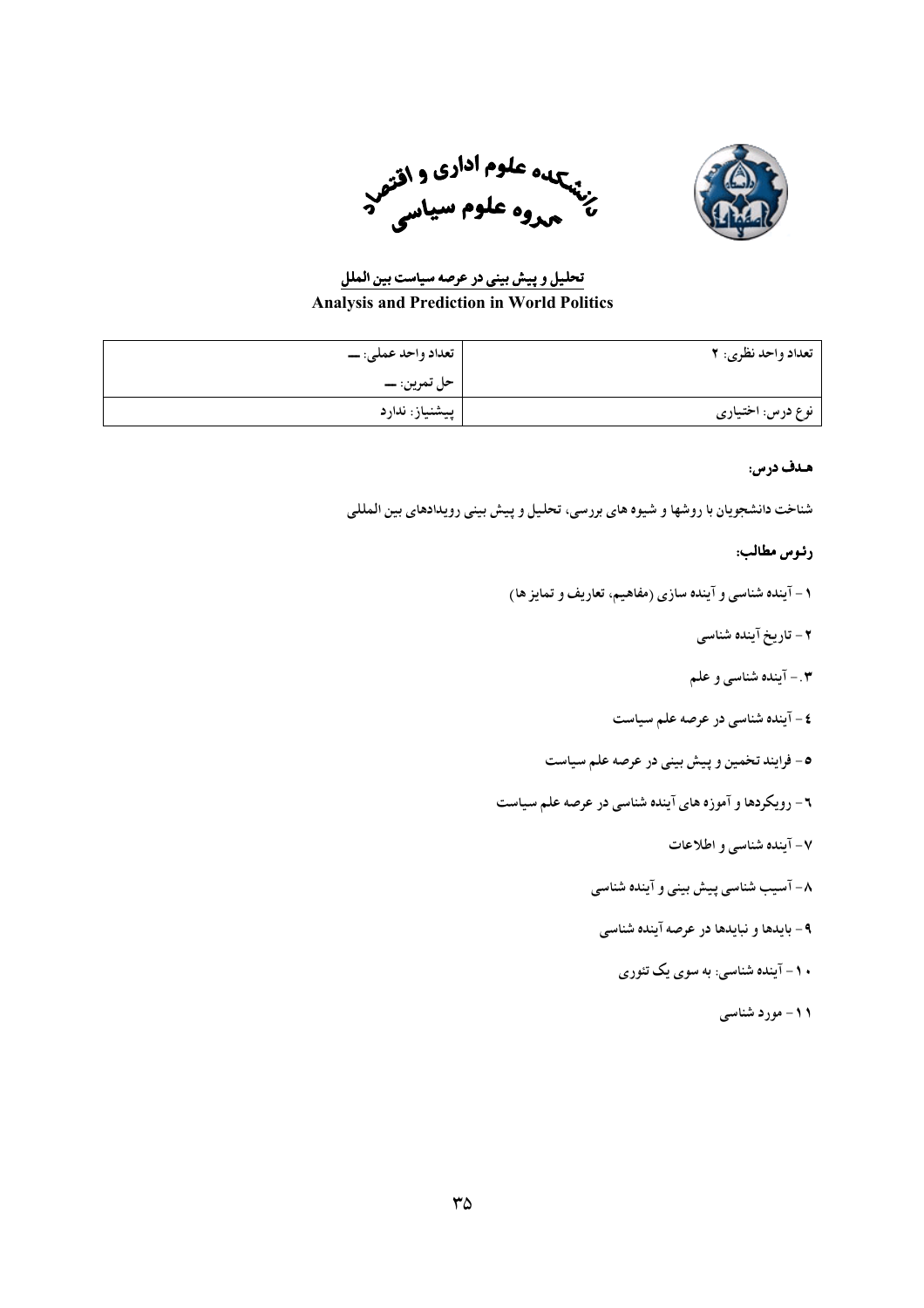<mark>ارزیابی درس : م</mark>قاله مدون، ارائه کنفرانس و امتحان کتبی در پایان ترم

#### منابع منتخب:

-پارسونز ،واین(۱۳۸۵)، **مبانی سیاستگذاری عمومی و تحلیل سیاست ها**،ترجمه حمیدرضا ملک محمدی،پژوهشکده مطالعات

راهبر دي.

-هالستبي، كالوي ياكور(١٣٧٣)،مباني تحليل سياست بين الملل،ترجمه بهرام مستقيمي،مسعودطارم سري،انتشارات وزارت امور خارجه.

- Attali, Jacques(2009), A Brief History of the Future: A Brave and Controversial Look at the Twenty-First Century, Arcade Publishing.

-Deusch, Karl W.(1978), The Analysis of International Relations, Englewood Cliffs, N.J.: Prentice-HaLL

- Friedman, George(2010), The Next 100 Years: A Forecast for the 21st Century, Anchor.

-Holstin, K.J.(1992), International politics: Aframwork for analysis, Prentice-Hall.

- Lia, Brynjar(2005), Globalisation and the Future of Terrorism: Patterns and Predictions, Routledge.

- Reid, T.R.(2004), The United States of Europe: The New Superpower and the End of American Supremacy, Penguin Press.

-Starr, Harvey(2006), Approaches, Levels, and Methods of Analysis in International Politics **Crossing Boundaries, Advances in Foreign Analysis.**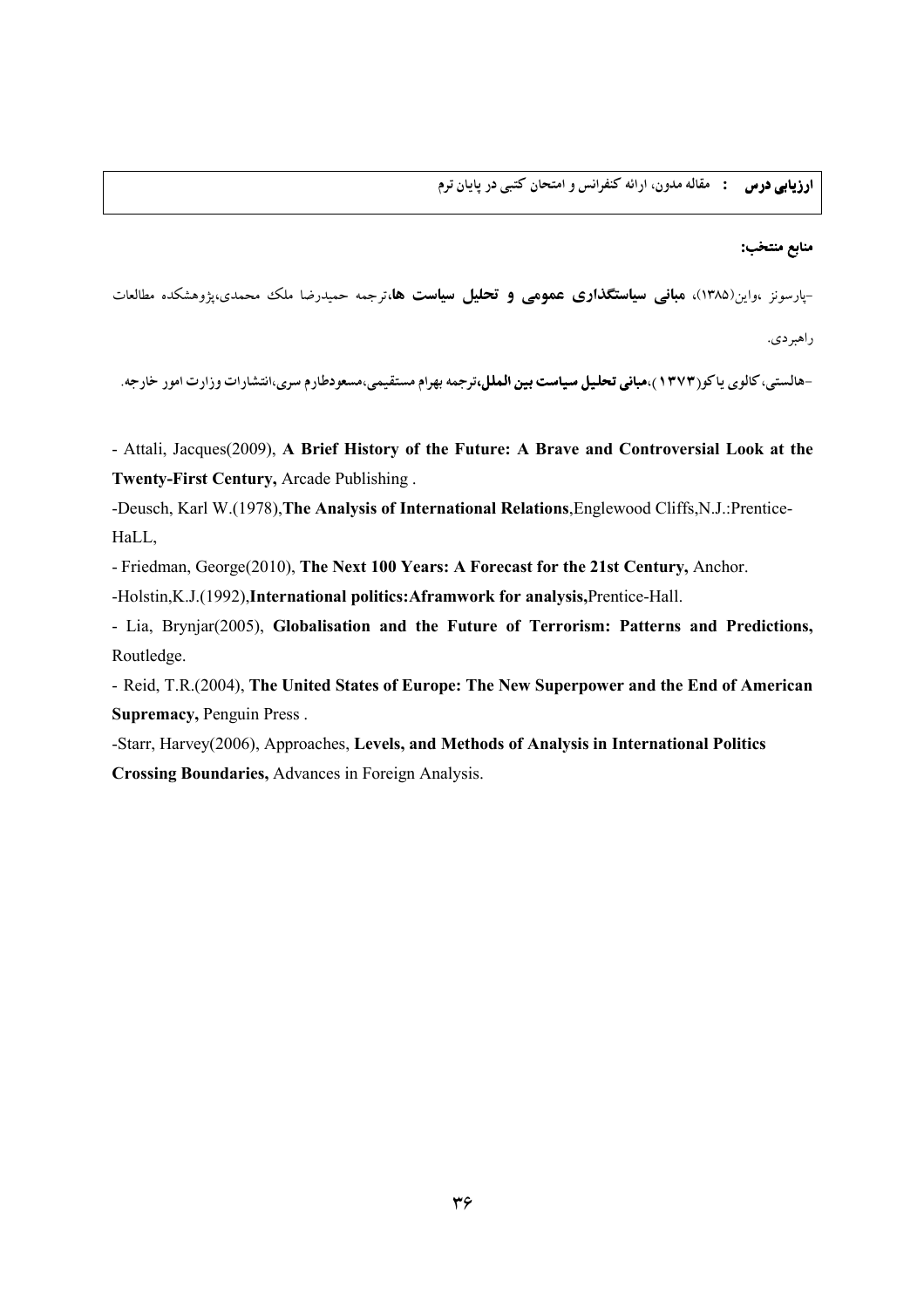



سیاست خارجی مقایسه ای **Comparative Foreign Policy** 

| تعداد واحد نظري: ٢ | تعداد واحد عملي: ـــ |
|--------------------|----------------------|
|                    | حل تمرين: ـــــ      |
| نوع درس: اختیاری   | پیشنیاز: ندارد       |

«سیاست خارجی مقایسه ای» تلاش دارد با تعریف چارچوب تئوریک وییژه بـه بررسـی و مقایسـه موضـوعات مختلـف در سیاسـت خـارجی،

دورانهای گوناگون سیاست خارجی، بازیگران مختلف و ساختارهای گوناگون حاکم بر تدوین و اجرای سیاست خارجی بپردازد…

- ۱ رهیافت های عمده در مطالعهٔ سیاست خارجی (رفتار گرایان، ساختار گرایان)
	- ۲ نظریه های عمده در مطالعهٔ (تطبیقی) مقایسه ای سیاست خارجی
- ۳- سیاست خارجی مقایسه ای و بررسی نیروها و عوامل داخلی و خارجی در هدایت سیاست خارجی
	- ٤ تعامل دولت و نظام جهاني در تدوين و اجراي سياست خارجي
- ۰- سیاست خارجی مقایسه ای و تحول ساختاری نظام جهانی و محیط حاکم بر صحنهٔ سیاست خارجی
	- ۶ مطالعهٔ مقایسه ای تدوین استراتژی و سیاست گذاری خارجی
	- ۷- مطالعهٔ مقایسه ای متغیرها مؤثر در تدوین سیاست خارجی شامل نهادها و دستگاه های ذینفع
		- ۸- مدل های مختلف تصمیم گیری در سیاست خارجی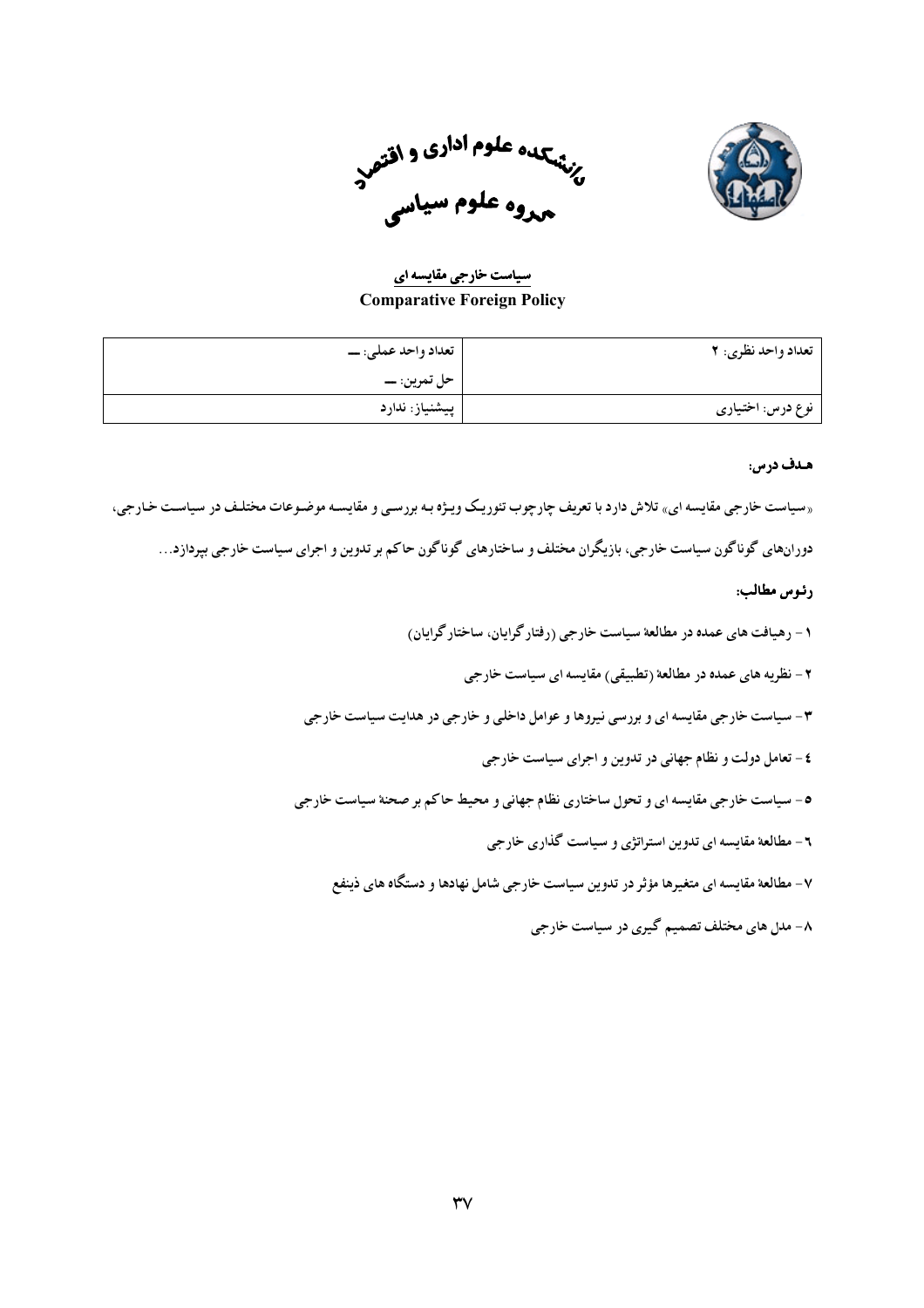# منابع منتخب:

-آلموند،گابریل ۱. ودیگران(۱۳۷۲)،**چارچوبی نظری برای بررسی تطبیقی،**ترجمه علیرضا طیب،انتشارات مرکز آموزش مدیریت دولتی<sub>-</sub> -چیلکوت،رونالد(۱۳۷۸)، **نظریه های سیاست مقایسه ای،**ترجمه وحید بزرگی،علیرضا طیب،موسسه خدمات فرهنگی رسا. -قوام،سید عبدالعلی ( ١٣٨٥)، سیاستهای مقایسه ای،انتشارات سمت.

- Blondel, Jean(1990), Comparative Government, Philip Allan.

-Cohen, Ronald and John Middleton(1917), Comparative Political Systems: Studies in the Politics of Pre-Industrial Societies, Texas Press sourcebooks in anthropology.

-Hague, Rod and Martin Harrop(1987), Comparative Government and Politics, Macmillan -Ryan, K. and Kaarbo Beasley (2001), Foreign Policy in Comparative Perspective, CQ Press: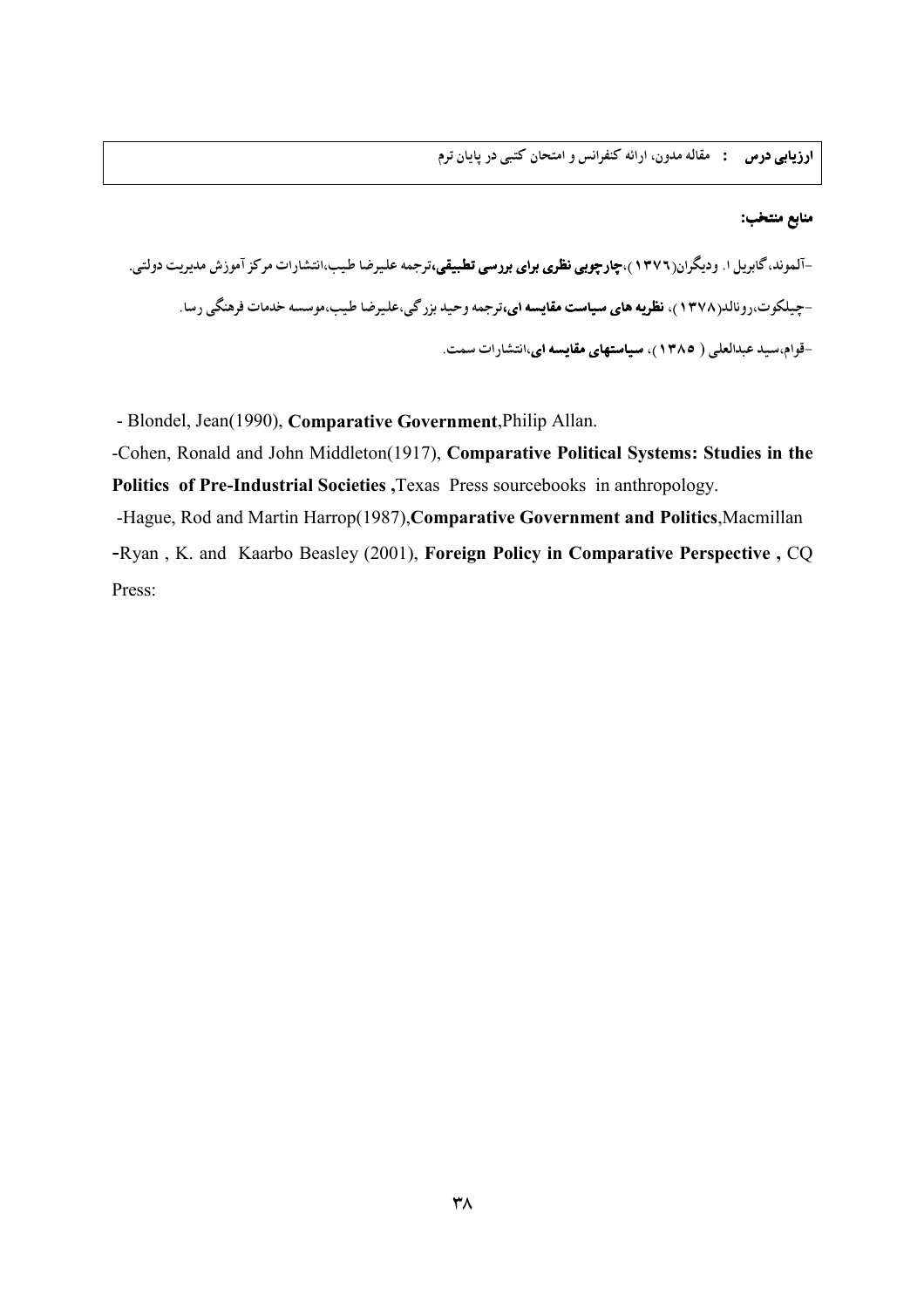

به علوم <sup>ادا</sup>ری و اقتص<br>ب<sup>ر</sup>شیمهوه علوم سیاسی

مدیریت بحران های بین المللی **Crisis Management in International Politics** 

| تعداد واحد نظري: ٢ | تعداد واحد عملي: ـــ |
|--------------------|----------------------|
|                    |                      |
| نوع درس: اختیاری   | پیشنیاز: ندارد       |

شناخت دانشجويان با روشها و الگوهاي مطالعاتي جهت تجزيه و تحليل و بررسي مديريت بحران هاي بين المللي

## رنيوس مطالب:

- ۱ جايگاه بحث مديريت بحران هاي بين المللي در روابط بين الملل
	- ۲ بررسی ریشه های بحران
- ۳- بهره گیری از روش های سیستمیک و تصمیم گیری در تحلیل بحران های بین المللی
	- ٤ بررسي مختصات بحرانها
	- ٥- گونه شناسي بحرانهاي بين المللي
	- ٦- ويژگي هاي بحرانهاي بين المللي در آغاز هزاره سوم
- ۷- طبقه بندی وضعیت های بحرانی (شدید، نوظهور، بطنی، موردی، انعکاسی، برنامه ای، عادی و ارادی)
	- ٨- دكترين هاي بحران هاي بين المللي
	- ۹- تصميم گيري و تدبير در عرصه بحران هاي بين المللي
		- ۱۰- بحران و کاربرد دیپلماسی
- ۱۱- روشهای برخورد با شرایط بحران (بهره گیری از نظریه بازیهای استراتژیک، تاکتیک های افزایش اعتبار و تاکتیک های کاهش خطر)
	- ۱۲- تجزیه و تحلیل تاکتیک های برخورد با بحران
		- ۱۳- مسئله برقراری ارتباط در بحران
	- ٤ ١ ارزيابي نتايج و پيامدهاي بحران و تأثير آن بر مسائل منطقه اي و سياست بين الملل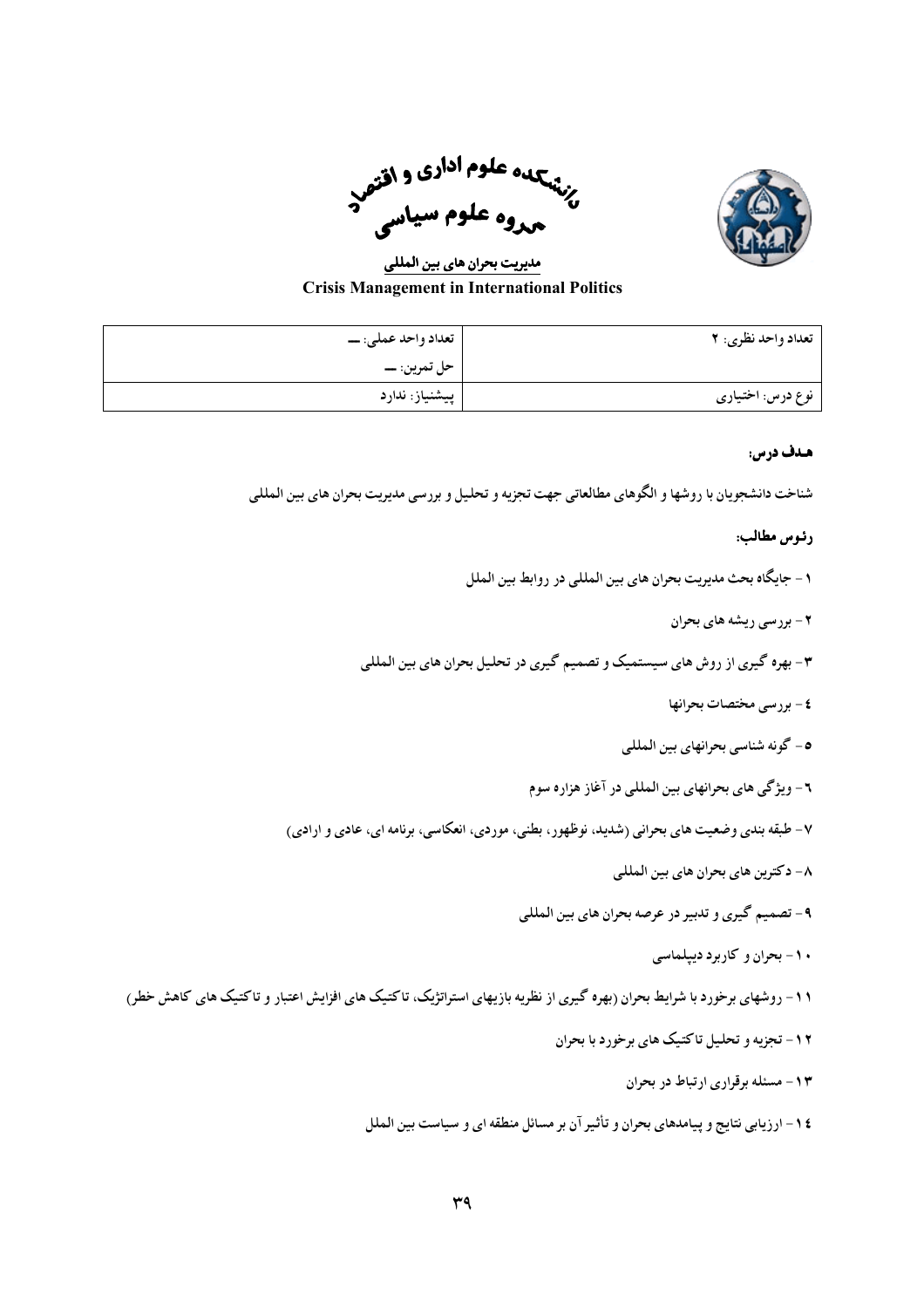<mark>ارزیابی درس : مقاله مد</mark>ون، ارائه کنفرانس و امتحان کتبی در پایان ترم

#### منابع منتخب:

-اشتگر،اولریش و ماتیاس وینتر(١٣٨٦)،مدیریت بحران،اداره کردن فشارهای خارجی:راهکارهایی برای پیشگیری از مصائب صنفی،ترجمه غلامرضا صالحي معوا،انتشارات رسا. -برج،مایکل(۱۳۸۲)، بحوان در سیاست جهان،یافته هـا و مطالعـات مـوردی،ترجمـه حیـدرعلی بلـوچی،علی گـل محمـدی ،پژوهشـکده

مطالعات راههردی.

-مکارتی،شان(۱۳۸۱)، نقش اطلاعات در مدیریت بحران،درآمدی بر درک محور دو قطبی تولیدکننده-مصرف کننده اطلاعات،ترجمه محمد, ضا تاحىک،فرهنگ گفتمان.

-ورفی،امت و مارک اندرومورفی( ۱۳۸۰)،رهبری **ومدیریت بر لبه بحران،تر**جمه سیدرضاافتخاری، انتشار ات بامشاد.

- Carnegie Endowment for International Peace (2006), Managing Sino-American Crises: Case Studies and Analysis, Carnegie Endowment for International Peace.

- George, Alexander L. (1991), Avoiding War: Problems Of Crisis Management, Westview Press.

- NYU Press(1995), Overcoming Indifference: 10 Key Challenges in Today's Changing World, **NYU Press.** 

-Stealth Management Institute(2000), The Way of Compassion: Survival Strategies for a World in Crisis , Stealth Management Institute.

- Schelling, Thomas C.(1981), The Strategy of Conflict , Harvard University Press.

- The MIT Press(1990), Nuclear Diplomacy and Crisis Management (International Security Readers), The MIT Press.

- Tauris Academic Studies(2010), International Intervention in Local Conflicts: Crisis

Management and Conflict Resolution Since the Cold War, Tauris Academic Studies.

- Zonis, Marvin(2003), The Kimchi Matters: Global Business and Local Politics in a Crisis-Driven World, Agate B2.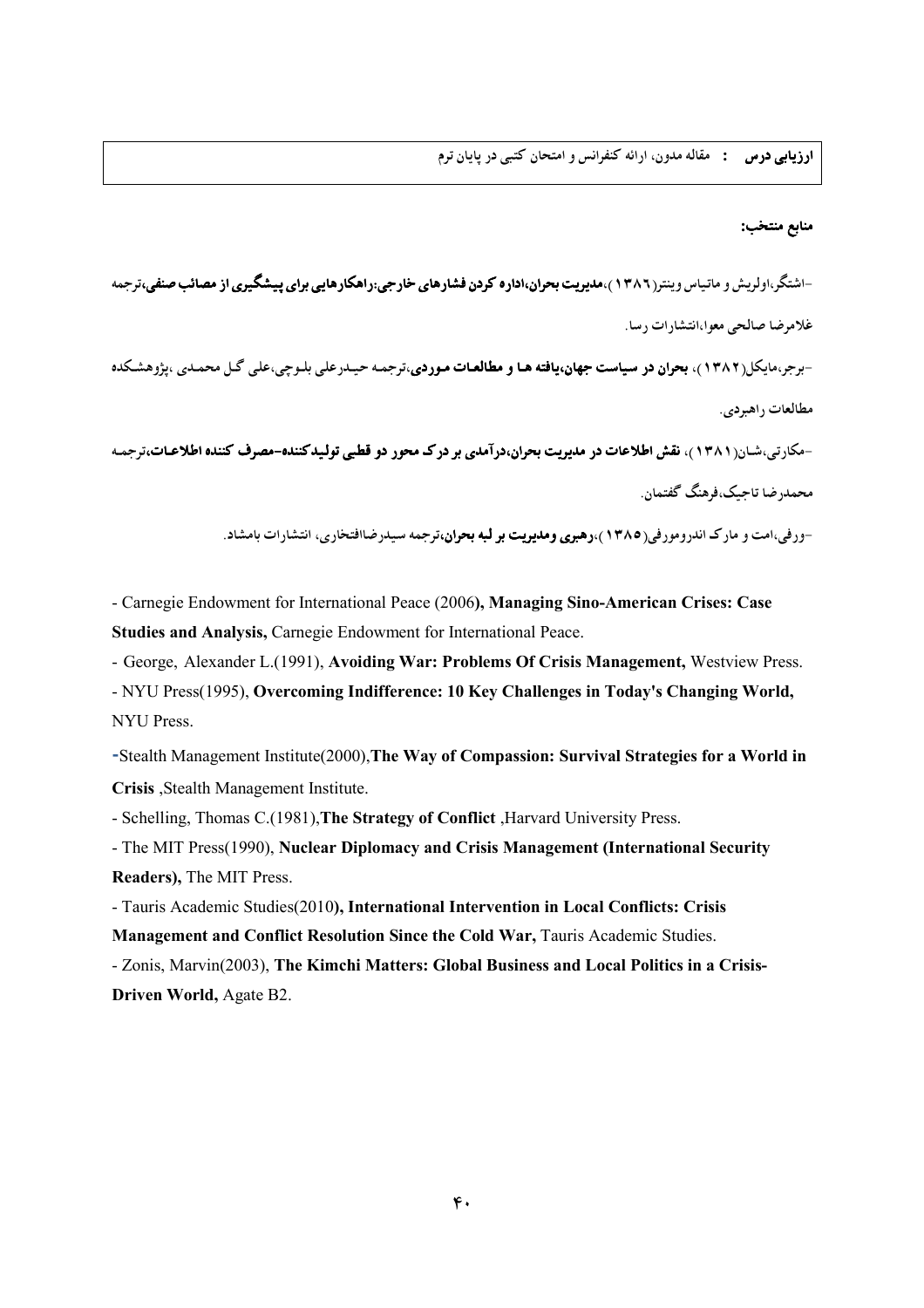



# سیاست خارجی جمهوری اسلامی ایران: فرصتها و چالش ها **Iranian Foreign Policy: Opportunities and Challenges**

| تعداد واحد نظري: ٢ | تعداد واحد عملي: ـــ |
|--------------------|----------------------|
|                    | حل تمرين: ـــــ      |
| نوع درس: اختیاری   | پیشنیاز: ندارد       |

## هدف درس:

شناخت دانشجویان با فرایندها، ساختار، امکانات و محدودیت ها در سیاستگذاری خارجی ایران

- ۱ پیشینه سیاست و روابط خارجی ایران
- ۲ جهت گیریها و استراتژیهای سیاست خارجی
- ۳- ادوار مختلف مطالعه سیاست خارجی و ویژگی های آن
	- ٤- فرایند تصمیم گیری و اجرایی سیاست خارجی
- ۰- عوامل ذهنی و عینی، پایدار و ناپایدار تأثیر گذار بر سیاست خارجی
	- ۰<br>۳ نهادها و مؤسسات دخبل و غیر دخیل تأثیر گذار
		- ۷- فرصت ها و چالش های سیاست خارجی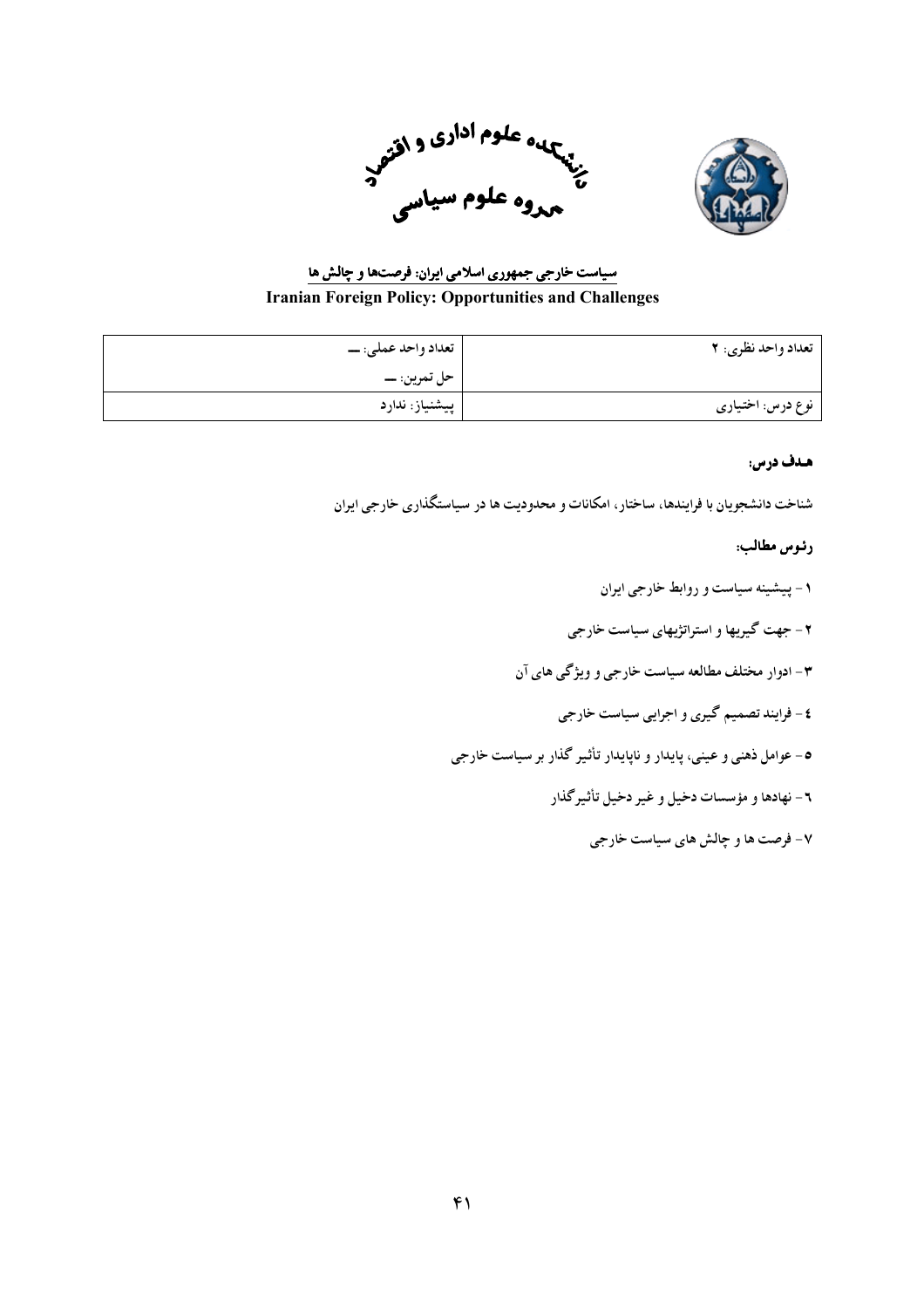**ارزیابی درس :** مقاله مدون، ارائه کنفرانس و امتحان کتبی در یایان ترم

# منابع منتخب:

-احمدیان، فاطمه( ۱۳۸٤)، **تاریخ سیاست خارجی ایران:از صفویه تا امروز**،رهیویان شریف. -ازغندي،عليرضا(١٣٨٦)، **سياست خارجي جمهوري اسلامي ايران**،انتشارات قومس. -ایزدی،بیژن(۱۳۸۲)، **درآمدی بر سیاست خارجی جمهوری اسلامی ایران**،قم:بوستان کتاب. -حاجی یوسفی،امیر محمد(۱۳۸۳)،ا**یران وخاورمیانه،گفتارهایی در سیاست خارجی ایران**،فرهنگ گفتمان. -حق یناه،جعفر(۱۳۸۷)، کردها و سیاست خارجی جمهوری اسلامی ایران،موسسه مطالعات و تحقیقات بین المللی ابرار معاصر تهران. -سجادیور،محمد کاظم(۱۳۸۳)، چهارچوب های مفهومی و پژوهشی برای مطالعه سیاست خارجی ایران،انتشارات وزارت امور خارجه. -مهدوی،عبدالرضا(هوشنگ)( ۱۳۸۶)، **سیاست خارجی ایران در دوران یهلوی (۲۰۰۰اتا۱۳۰۷)**،انتشارات پیکان. -مصفا،نسرین(۱۳۸۶)، نگاهی به سیاست خارجی جمهوری اسلامی ایران،وزارت امور خارجه. -محمدی،منوچهر(۱۳۸۲)، سیاست خارجی جمهوری اسلامی ایران:اصول و مسائل،دادگستر.

- Afrasiabi, K.L. (1994), After Khomeini: New Direction in Iran's Foreign Policy, Westview Pr.

- Hunter, Shireen T.(2010), Iran's Foreign Policy in the Post-Soviet Era: Resisting the New

## **International Order, Praeger**

- Ehteshami ,Anoush and Mahjoob Zweiri(2008), Iran's Foreign Policy: From Khatami to Ahmadinejad, Ithaca Press (GB).

-Maleki, Abbas (2009), Iranian Foreign Policy, ROUTC.

-Maleki, Abbas(2008), Reading In Iran Foreign Policy After September 11, BookSurge Publishing

-Macler, Todd P.(2000), The Roots of Iranian Foreign Policy, Storming Media.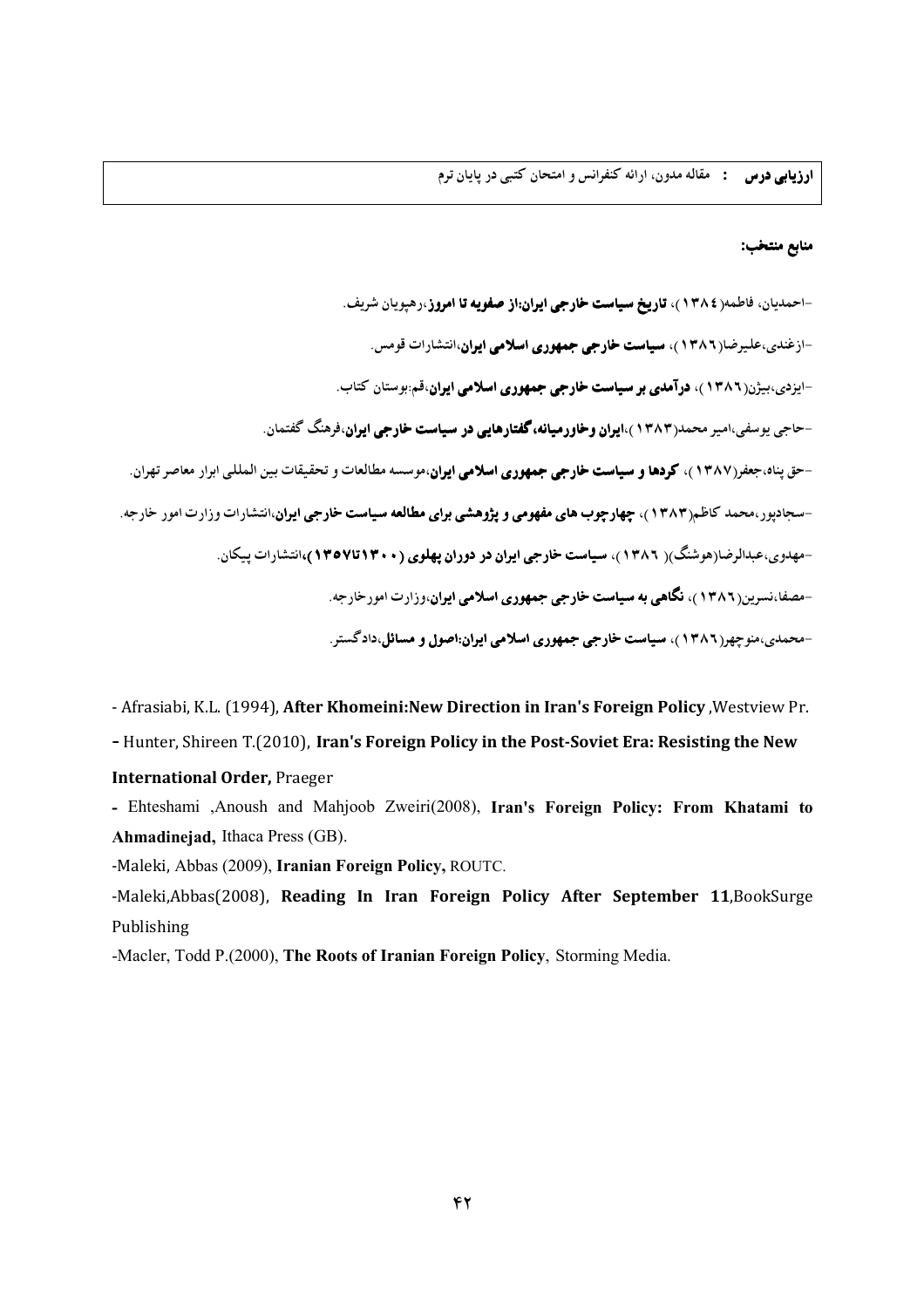



«جهانی شدن» و نظام نوین اقتصادی **Globalization and New Economic Order** 

| تعداد واحد نظري: ٢ | تعداد واحد عملي: ـــ |
|--------------------|----------------------|
|                    | حل تمرين: ـــــ      |
| نوع درس: اختیاری   | پیشنیاز: ندارد       |

در دنیای امروز، پیچیدگی های حیات اقتصادی، اجتماعی، سیاسی و فرهنگی را دیگر نمیتوان تنها از طریق تمرکز تحلیلی بر یک جامعه دریافت و یا نظام جهانگیر را به صحنه اجتماعی تقلیل داد. بنابراین می بایست رهیافت جهانی به مسائل داشت. این درس با این هدف تنظیم شده است.

- ١ مفهوم بندي وضعيت جهاني
- ۲ شیوه های اندیشیدن درباره فرایند «جهانی شدن» و نظام نوین اقتصادی
- ۳- نظریه لیبرالها، رئالیست ها و مارکسیسم کلاسیک و نظریه های امپریالیسم
	- ٤ نظریه های وابستگی
	- ٥ نظریه های نظام جهانی
- ٦- فرایندهای پیچیده تکامل شیوهٔ تولید سرمایه داری بسترساز نظام نوین اقتصادی
	- ۷- اقتصاد جهانی و نظام جهانگیر در عصر اطلاعات
- ۸– نمونه های آرمانی اقتصاد جهانگیر و واقعیات جهانی: بلوک های اقتصادی درجهان
	- ۹ اقتصاد جهانی و اقتصادهای منطقه ای
		- ۱۰- سرمایه داری و پسا سرمایهداری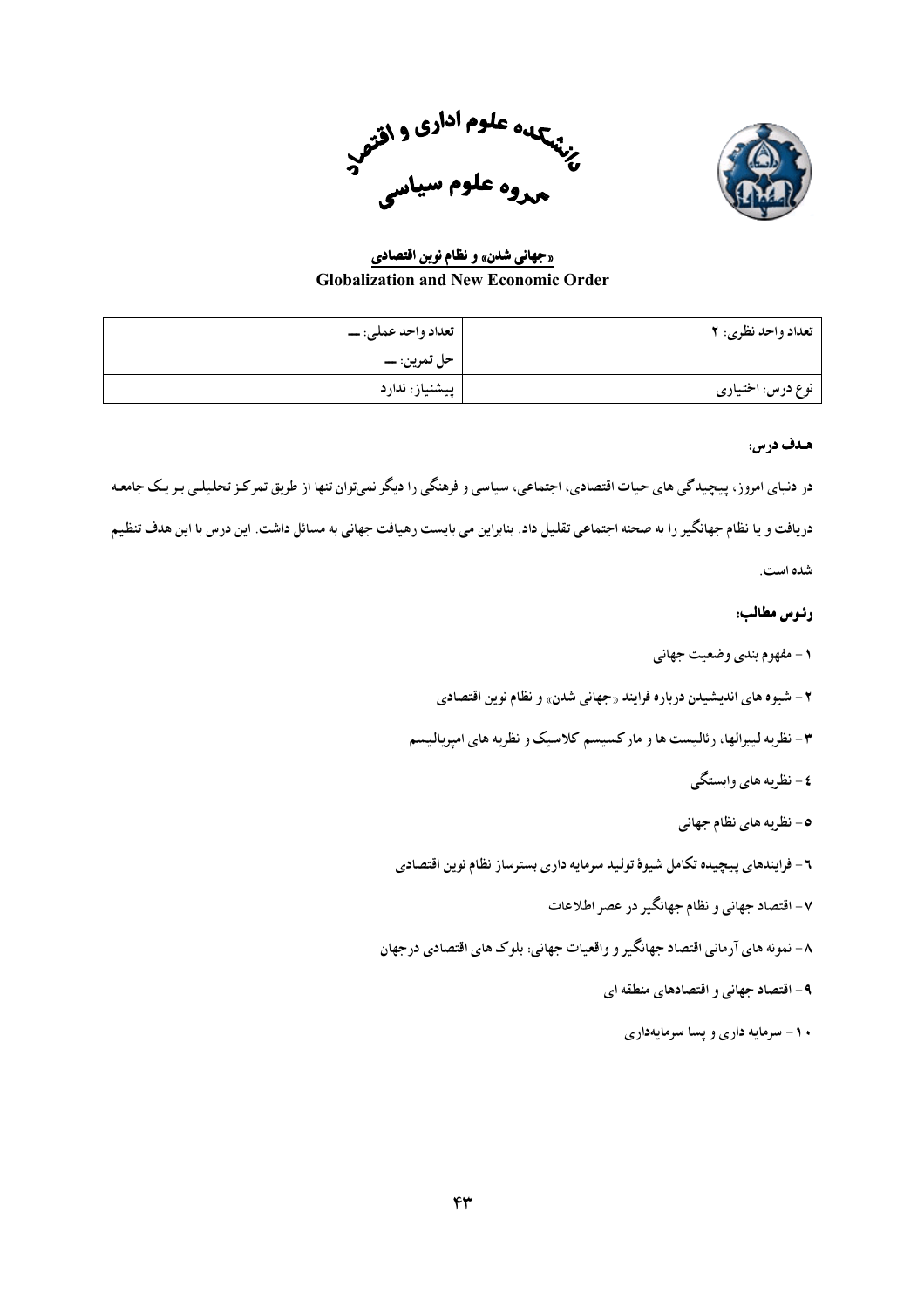**ارزیابی درس :** مقاله مدون، ارائه کنفرانس و امتحان کتبی در پایان ترم

# منابع منتخب:

-رضایی،مهدی و شهرزادکتان(۱۳۸۲)،**مجموعه مقالات همایش جهانی شدن اقتصاد**،موسسه مطالعات ویژوهش های بازرگانی. -رابرتسون،رونالد(۱۳۸۲)، **جهانی شدن،**ترجمه کمال یولادی،مرکز گفتگوی تمدن ها. -شوارتز ،پیتر و پیتر لیدن،جوئل هیات(١٣٨١)،عصر شكوفایی،نگرشی به روند جهانی شدن اقتصاد و چالش های جهان در ٥٠ سال **آتی**،ترجمه ناهید سیهریور،مهدیه صرام،معصومه محمدی ایرانق ،انتشارات رخش.

-مالک،محمدرضا(۱۳۸۲)،جهانی شدن اقتصاد،ازرویاتاواقعیت،دانش واندیشه معاصر.

-Edelman , Marc and Angelique Haugerud(2005), The Anthropology of Development and Globalization: From Classical Political Economy to Contemporary Neoliberalism (Blackwell Anthologies in Social and Cultural Anthropology), London.

-Baker, Andrew and David Hudson and Richard Woodward(2004), Governing Financial Globalisation: The Political Economy of Multi-Level Governance, ISBN: 0203479270.

-Singer, marjan(1996), World Economy, challenges of Globalization and Regionalization, Palgrave Macmillan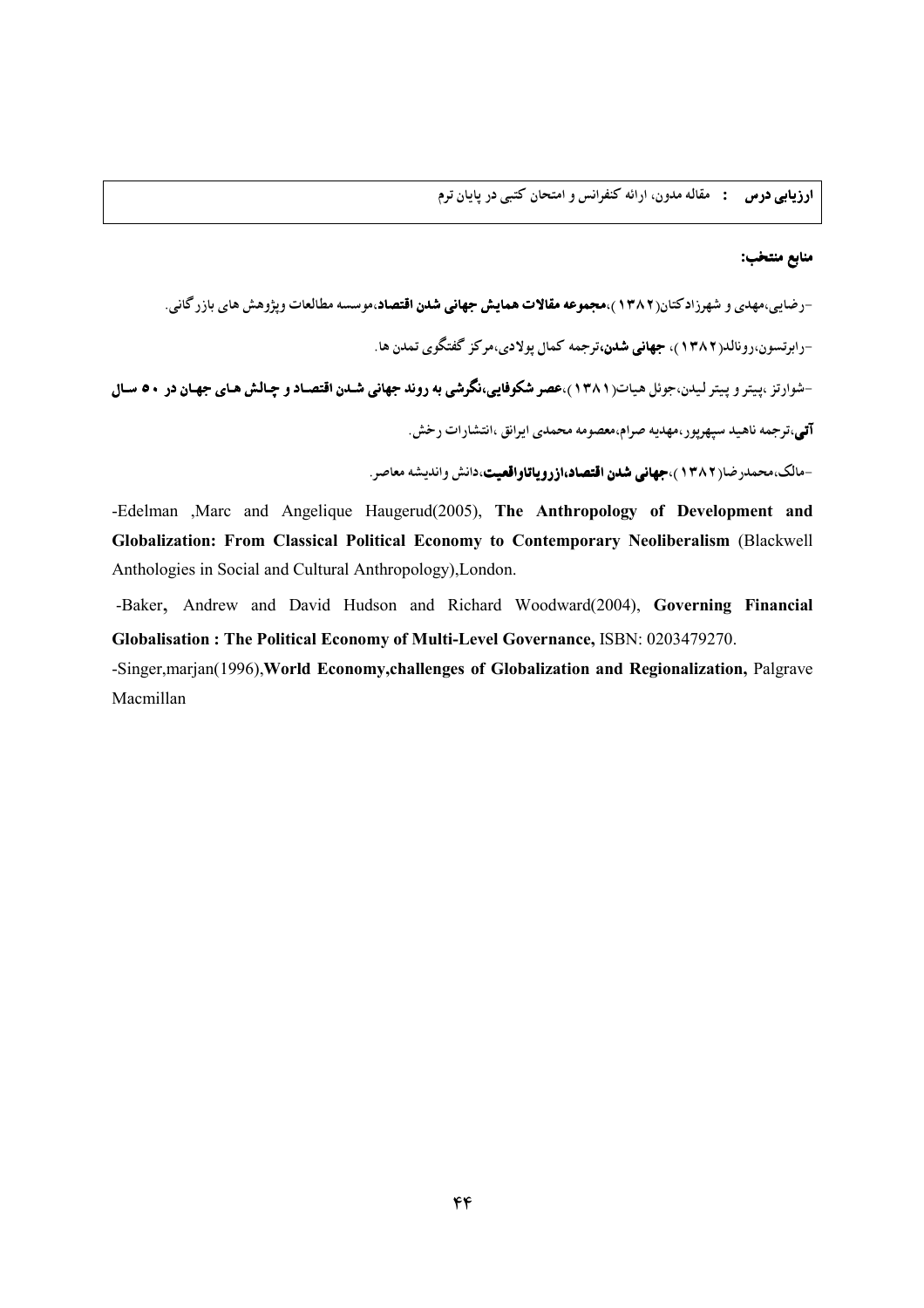



# ارتباطات و تکنولوژی اطلاعاتی در روابط بین الملل **Communication and IT in International Relations**

| تعداد واحد نظري: ٢ | تعداد واحد عملي: ـــ |
|--------------------|----------------------|
|                    |                      |
| نوع درس: اختیاری   | پیشنیاز: ندارد       |

# هدف درس:

شناخت دانشجویان از تحولات جدیدی که در عرصه مطالعه روابط بین الملل در سایه انقلاب ارتباطات و فنآوری اطلاعاتی رخ داده است.

## رئوس مطالب:

۱ – آشنایی با دنیای مجازی و تعامل آن با دنیای حقیقی و همچنین آشنایی با مفاهیم به وجود آمده در دنیای مجازی

۲ – رشد ارتباطات و تحول مفاهیمی نظیر، قدرت، حاکمیت، مرز، استراتژی، امنیت، منافع، مشارکت و…

۳- بررسی چرخه کسب انتقال و پردازش اطلاعات در دنیای امروز و تأثیر آن بر برداشت واحدهای ملی نسبت به جایگاه خود در میـان سـایر

بازیگران در صحنه بین المللی.

e-politics e-policy e-government £ - بررسی مفاهیمی نظیر c- strategy

۰- بررسی مقایسه ای سیاست مبتنی بر جغرافیا و سیاست مبتنی بر زمان

۶ – جهانی شدن و ارتباطات

۷- عصر ارتباطات، وابستگی های ِ متقابل و باز تعریف برد منافع ملی در عصر حاضر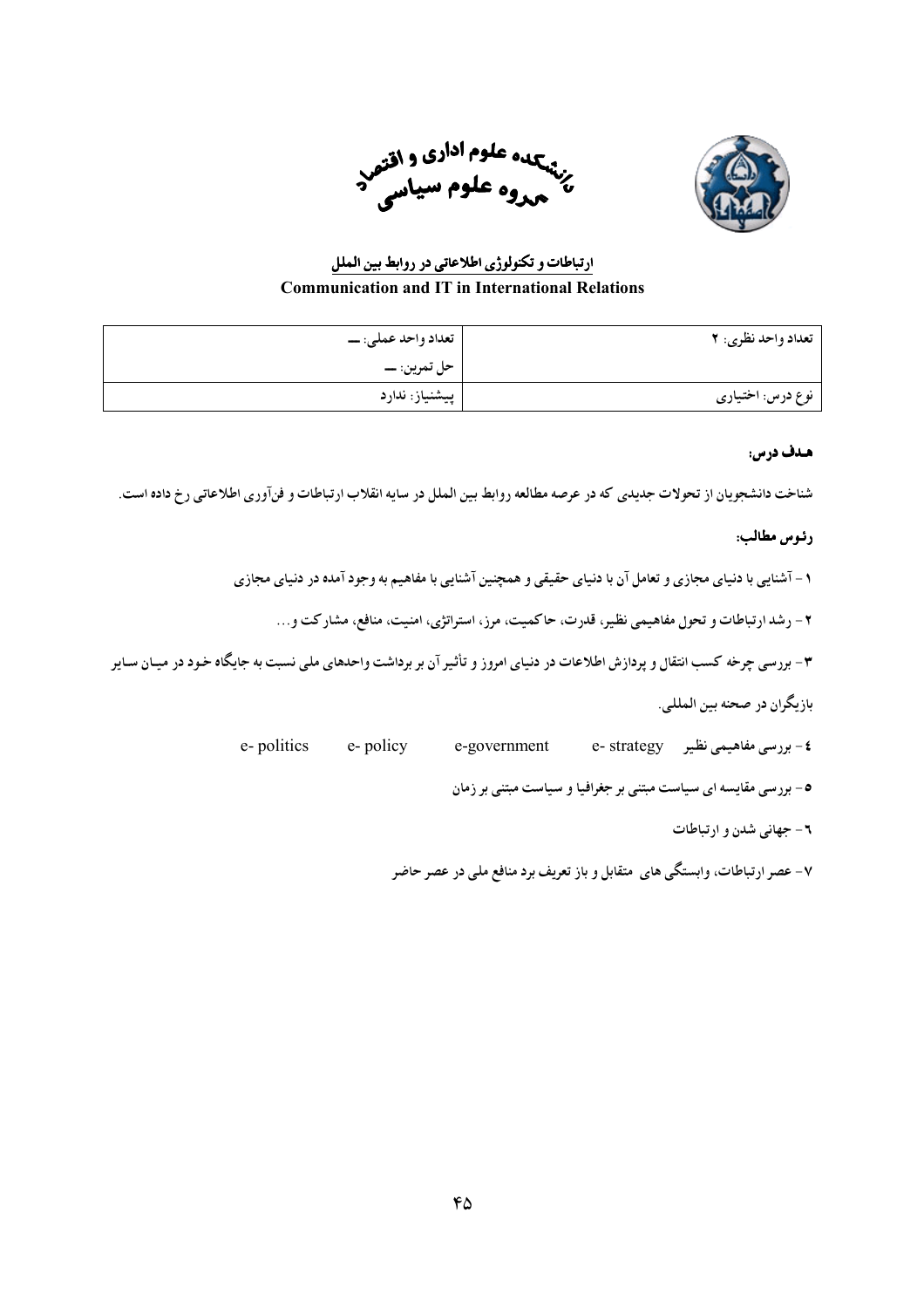## منابع منتخب:

-پلومان،ادوارد( **۱۳۸۰)،حقوق بین الملل و ارتباطات و اطلاعات،**ترجمه بهمن آقایی،انتشارات گنج دانش. -رستگاریور،حسن و نیداعبداللهی( ۱۳۸٤)،راهبردهای توسعه تکنولوژی اطلاعات و ارتباطاتTل،دانش مردم. -رهبر،مريم(١٣٨١)، آزادي اطلاعات و ارتباطات در حقوق بين الملل،انتشارات ابوعطا. -کیا،علی اصغر( ۱۳۸۱)،ا**رتباطات جمعی و روابط بین الملل**،انتشاران آن. -مولانا،حمید(١٣٨٤)، اطلاعات و ارتباطات جهاني:مرزهاي نو در روابط بين الملل،ترجمه اسدالله آزاد،محمد حسن زاده،مريم اخوتی،انتشارات کتابدار .

- McChesney, Robert(2004), The Problem of the Media: U.S. Communication Politics in the Twenty-First Century, Monthly Review Press.

- Martin, Judith and Thomas Nakayama (2009), Intercultural Communication in Contexts, McGraw Hill Humanities/Social Sciences/Languages.

-Newman , Bruce I. and Dejan Vercic.(2003), Communication of Politics: Cross-Cultural Theory (Building in the Practice of Public Relations and Political Marketing), New York.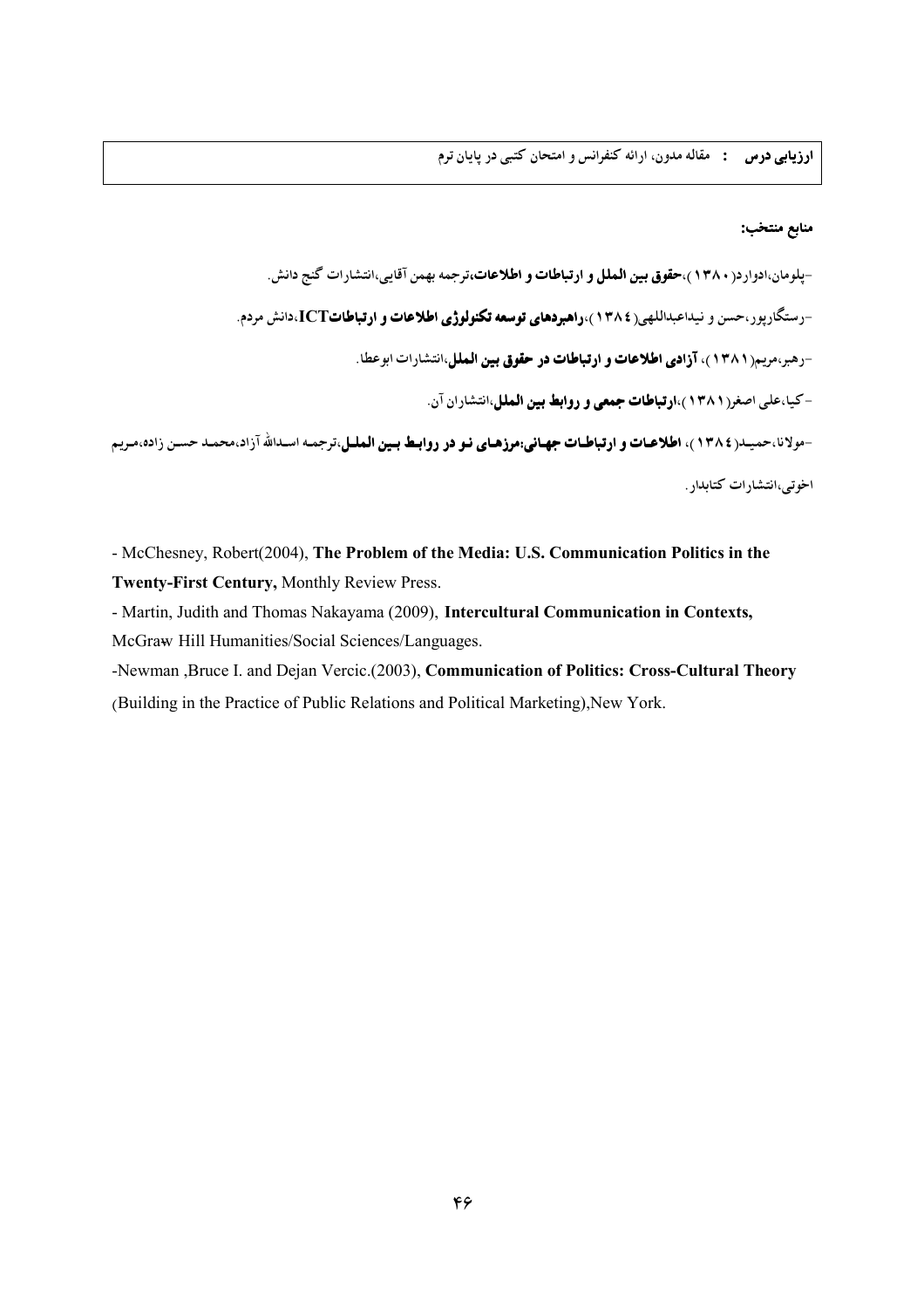



روابط اقتصاد خارجی ایران (گذشته، حال و آینده) **Iranian Economic Relations: Past, Present and Future** 

| تعداد واحد نظري: ٢ | تعداد واحد عملي: ـــ |
|--------------------|----------------------|
|                    |                      |
| نوع درس: اختیاری   | پیشنیاز: ندارد       |

از آنجائیکه از سدهٔ نوزدهم بنیان اقتصاد ایران به طور عمده براساس روابط با خارج استوار بوده است، شناخت دانشجویان از اساسی تـرین

ابعاد اقتصاد کشور در این رابطه واجد اهمیت بسیار است.

- ١ شناخت شيوة توليد أيران تا أوايل قرن بيستم
- ۲ نقش قدرت های خارجی در وابستگی اقتصادی ایران
- ۳- کنترل تجارت خارجي ايران، ممانعت از صنعتي شدن بهنگام و تأسيس صنايع مادر در مراحل مختلف تاريخي
	- ٤ بازرگانی خارجی و رابطه صادرات و واردات قبل از سال ١٣٤٢
		- ٥- بورسي نقش دولت در اقتصاد در كلبي توين شكل آن
			- ۲- تغییر و تحولات اقتصادی از دهه ۲۰ به بعد
	- ۷- نقش دولت و نظارت خارجي بر تدوين برنامه هاي عمراني و الگوي رشد و توسعه
		- ۸- بور سی صنعت نفت و رشد متناسب آن با نیازهای خارجی
		- ۹- وام ها، کمک ها و سرمایه گذاری های خارجی و سلطه سیستم بانکی خارجی
			- ۱۰– گرایش به سوی نظامی کردن اقتصاد
			- ١١- روابط اقتصاد خارجي ايران يس از انقلاب
			- ۱۲ نقش روزافزون دولت در ساختار اقتصاد خارجی
				- ۱۳- روابط تجاری و بازرگانی با غرب و شرق
	- ٤ ١ اهداف و تهدیدات آمریکا در مقابل جمهوری اسلامی ایران و اثرات تحریم اقتصادی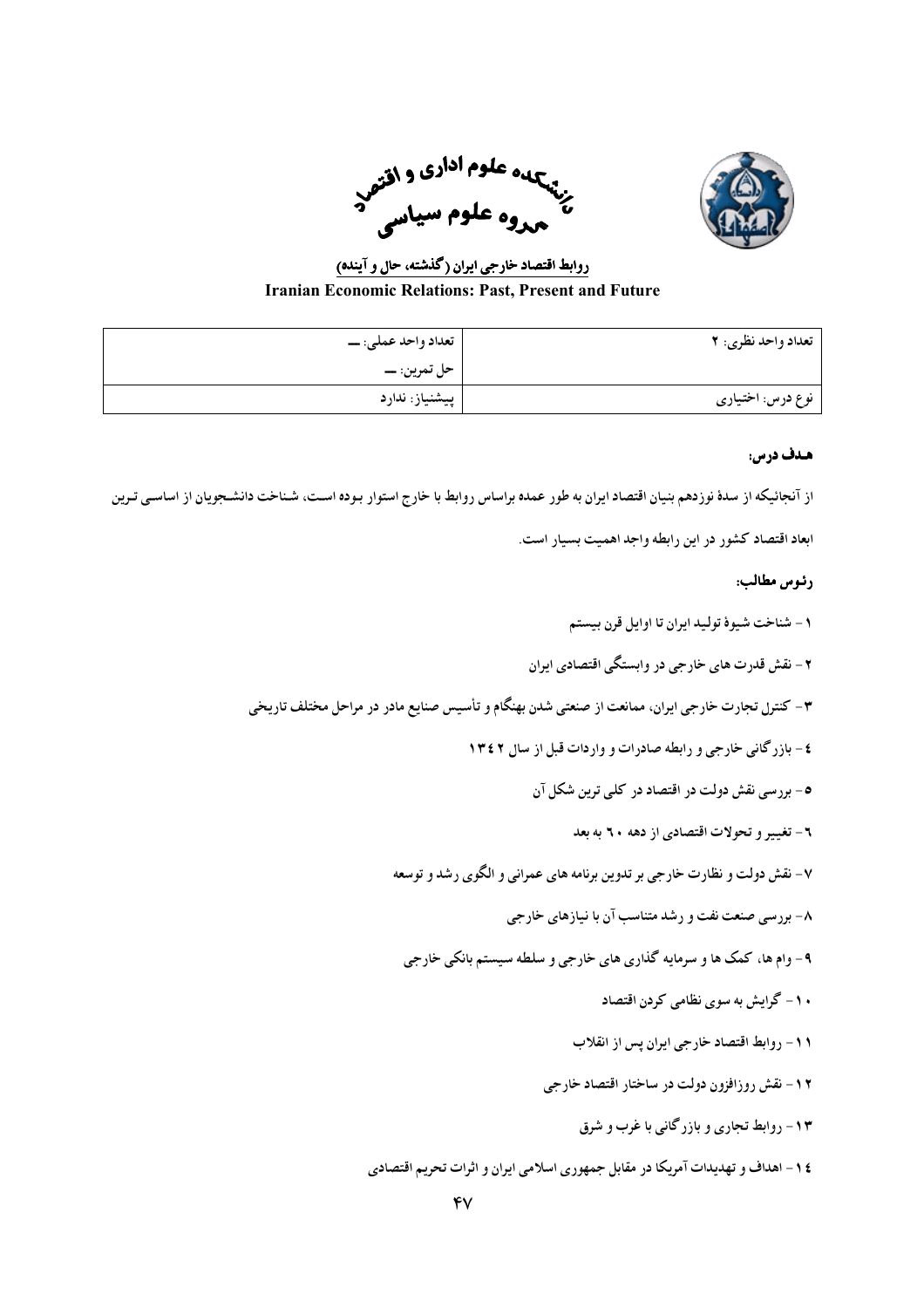## منابع منتخب:

-آهنگران،محمد رسول( ۱۳۸۰)،ا**صلاحات اقتصادی رضا خان و تاثیر عوامل خارجی،**مرکز اسناد انقلاب اسلامی.

-سيف اللهي،سيف الله ( ١٣٧٤)،ا**قتصاد سياسي ايران،**الميزان.

-صادقی پارندی، سیف الله(۱۳۸۴)، **توسعه تجارت دوجانبه ایران با اعضای گروه هشت کشور اسلامی D-8** ،موسسه مطالعات و یژوهشهای بازرگانی، اقتصاد.

-عادلی،محمد حسین( ۱۳٦٥)ا**قتصاد بین الملل و بازر گانی خارجی ایران**،انتشارات جهاد دانشگاهی.

-عليخاني،حسين(١٣٨۴)،**تحريم ايران:شكست يكك سياست**،ترجمه محمد متقى نژاد،دفتر مطالعات سياسي و بين المللي.

-فاخری ،مهدی(۱۳۸۳)، **سازمان جهانی تجارت و سیاست خارجی جمهوری اسلامی ایران** ،انتشارات وزارت امور خارجه.

-میرزا ابراهیمی،رضا(١٣٨٢)،**آسیب شناسی روابط اقتصادی ایران و اتحادیه ارویا،**موسسه تحقیقاتی تدبیر اقتصاد.

-نیکائویی،سیدامیر(۱۳۸۲)،جهانی شدن و توسعه با نگاهی به ایران (گذاری بر جهانی شدن و اقتصاد سیاسی ایران)، کتاب دانشجو.

- Fesharaki, Fereiduna(1976), Development of the Iranian oil industry; international and domestic aspects, Praegera.

- Mofid, Kamrana(1990), economic consequences of the Gulf Wara, Routledge.

- Vagar, Nasrollaha(1969), analysis of Iran foreign trade and the cause of the stagnation of its exportsa, American University Economic Research Institutea.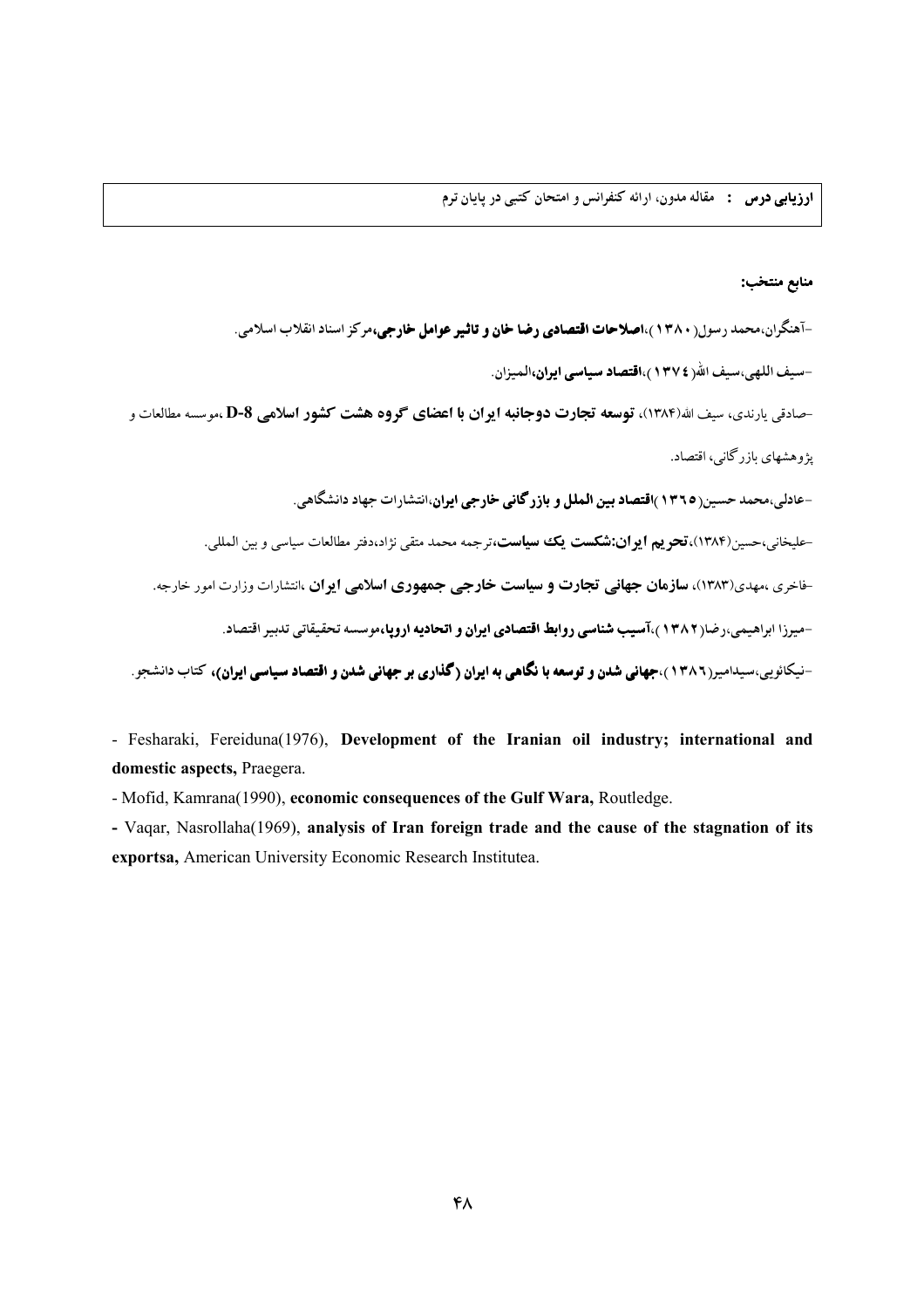



اقتصاد سیاسی توسعه: رویکردهای جدید **Development Political Economy: New Approaches** 

| تعداد واحد نظري: ٢ | تعداد واحد عملي: ـــ |
|--------------------|----------------------|
|                    |                      |
| نوع درس: اختیاری   | پیشنیاز: ندارد       |

«اقتصاد سیاسی توسعه: رویکرد های جدید» در پی شناخت و مطالعهٔ مجموعهٔ عوامل، شـرایط و سـاختارهای اقتصـادی، سیاسـی و فرهنگـی داخلی و بینالمللی مؤثر بر روند و آیندهٔ توسعهٔ اقتصادی و سیاسی در کشورهای در حال توسعه و یـا کمتـر توسعه یافتـه بـا تأکیـد بـر

رویکردهای جدید میباشد.

- ۱- توسعه: مفاهیم و تعاریف
	- ۲ انواع و ابعاد و توسعه
- ۳- رهيافت هاي عمده در مطالعات توسعه
	- ٤ رویکردهای جدید به توسعه
- ۰- عناصر و متغیرهای عمده در فرآیند توسعه در چارچوب رویکردهای نو
- ٦- ابعاد اجتماعي، فرهنگي و زيست محيطي توسعه: توسعهٔ پايدار در رويكردهاي نو
- ٧- نظام نوین اقتصاد سیاسی جهانی و توسعه: ضرورت های اصلاحات اقتصادی، سیاسی و فرهنگی
	- ۸– اقتصاد جهانی و توسعه، منطقه گرائی، همگرائی یا ملی گرائی
	- ۹- اطلاعات و ارتباطات جهاني: فرصت ها و محدوديت هاي نو در مسير توسعه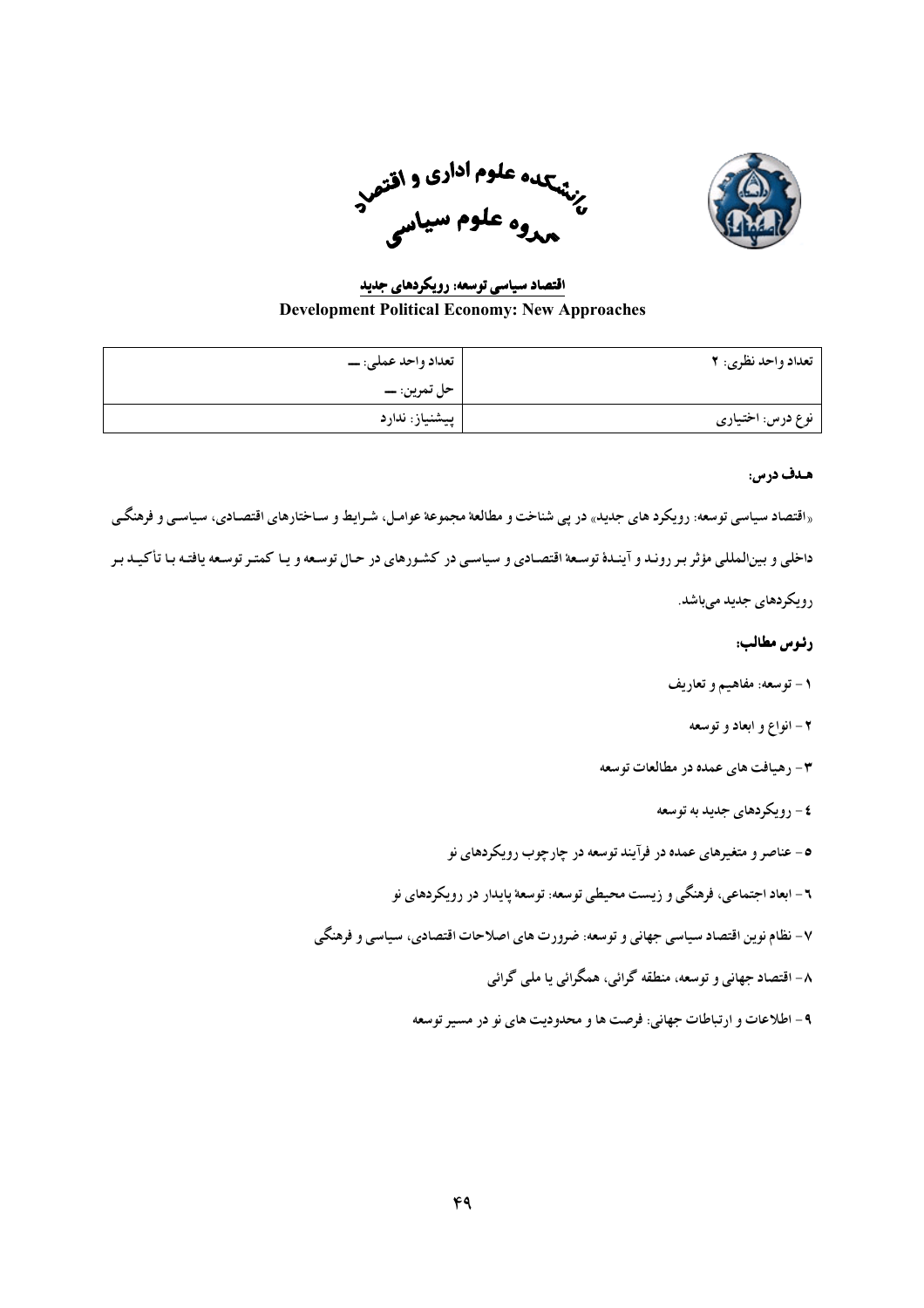**ارزیابی درس :** مقاله مدون، ارائه کنفرانس و امتحان کتبی در پایان ترم

منابع منتخب: –رئیس دانا،فریبرز( ۱۳۸۱)،ا**قتصادسیاسی توسعه**،انتشارات نگاه. -کاکس،رابرت(۱۳۸۱)، **دولت،فساد وفرصت های اجتماعی،تعامل اندیشه ها در اقتصاد سیاسی توسعه**،ترجمه حسـین راغفر،انتشـارات نقش و نگار .

- Baran, paul A. (1970), Political economy of growth, penguin.

-Dopfer, K.(1979), The new political economy of development: integrated Theory and experience, Macmillan.

-Holt, Robert T.(1966), Political basis of economic development: An adaptation, Feffer and Simon.

-Wilber, Charles K.(1992), Political economy of development and under development ,McGraw-Hill.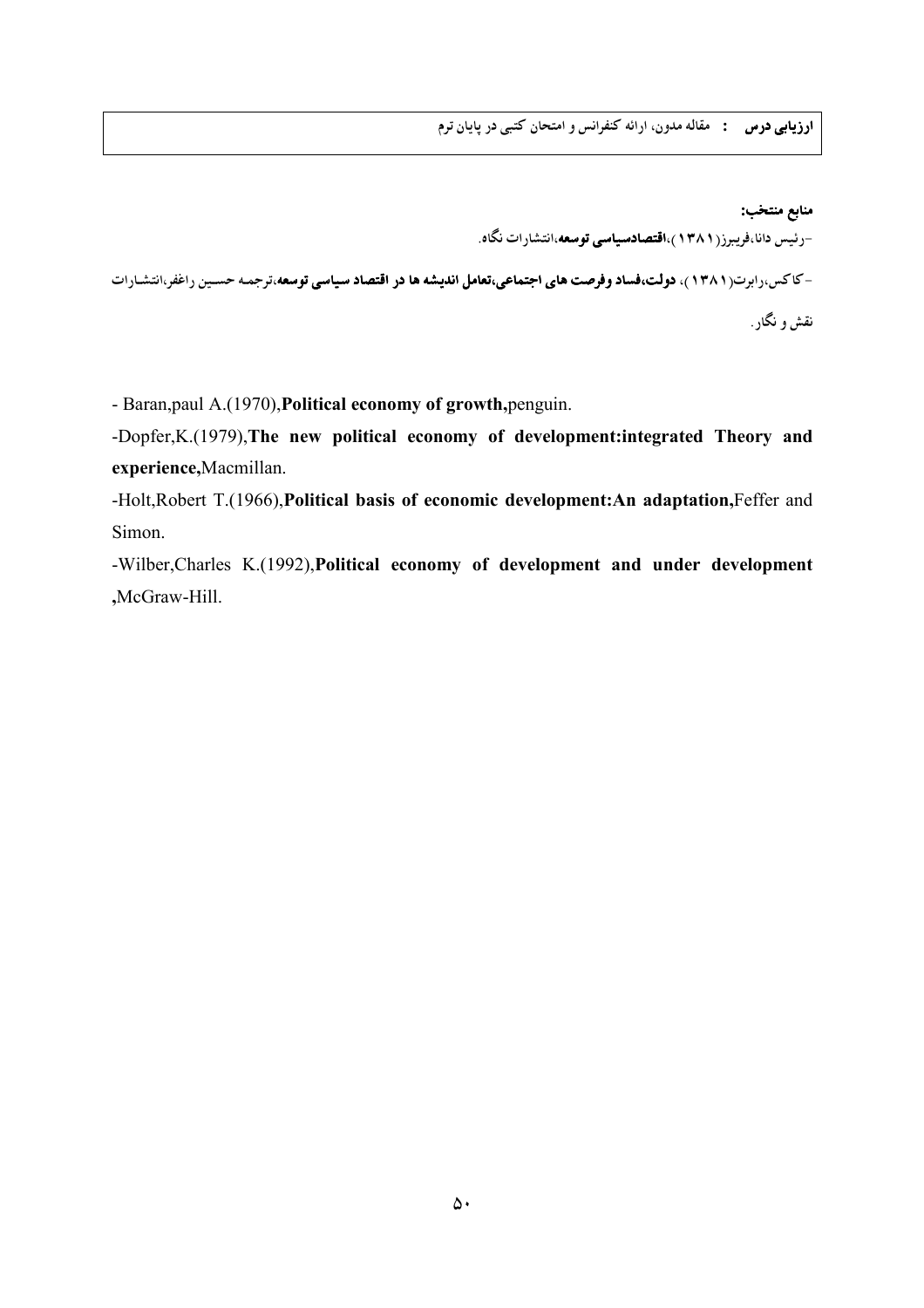



# بازیگران غیر دولتی (NGOS) بعد از جنگ سرد The Role of NGOs in World Politics after Cold War

| تعداد واحد نظري: ٢ | تعداد واحد عملي: ـــ |
|--------------------|----------------------|
|                    |                      |
| نوع درس: اختیاری   | پیشنیاز: ندارد       |

## هـدف درس:

شناخت دانشجویان از نقش و عملکرد بازیگران غیر حکومتی در سیاست بین الملل بعد از جنگ سرد

# رئوس مطالب:

۱ – تعریف مازیگران غیر دولتبی ۲ – تأثیر فرویاشی نظام دو قطبی و افزایش نقش بازیگران غیر حکومتی ۴ – جهانی شدن و بازیگران غیر حکومتی **٤**- موقعیت دولت ها در کنار بازیگران غیر حکومتی در عرصه سیاست جهانی ٥- بازيگران غير دولتي و موقعت دولت هاي شمال و حنوب ۲- بازیگران غیر دولتی و سازمان های بین المللی ٧– طبقه بندي بازيگران غير دولتي: اقتصادي، مالي، تجاري، اجتماعي، سياست، فرهنگي، نظامي، فردي، گروهي ۸- نقش بازیگران غیر دولتی در جوامع جنوب ۹- همکاری، رقابت و یا تعارض بازیگران غیر دولتی با دولتها ۱۰- بازیگران غیر دولتی و حکومت مداری جدید (New Governance) ۱۱- نقش پازیگران غیر دولتی در دگر گونی روابط میان دولت ها و شهروندانشان ۱۲- نقش بازیگران غیر دولتی در ایجاد تنش و یا استقرار صلح و همکاری در روابط بین الملل ۱۳- تجزیه و تلحیل عملکرد بازیگران غیر حکومتی در چارچوب رویکردهای رئالیزم و لیبرالیزم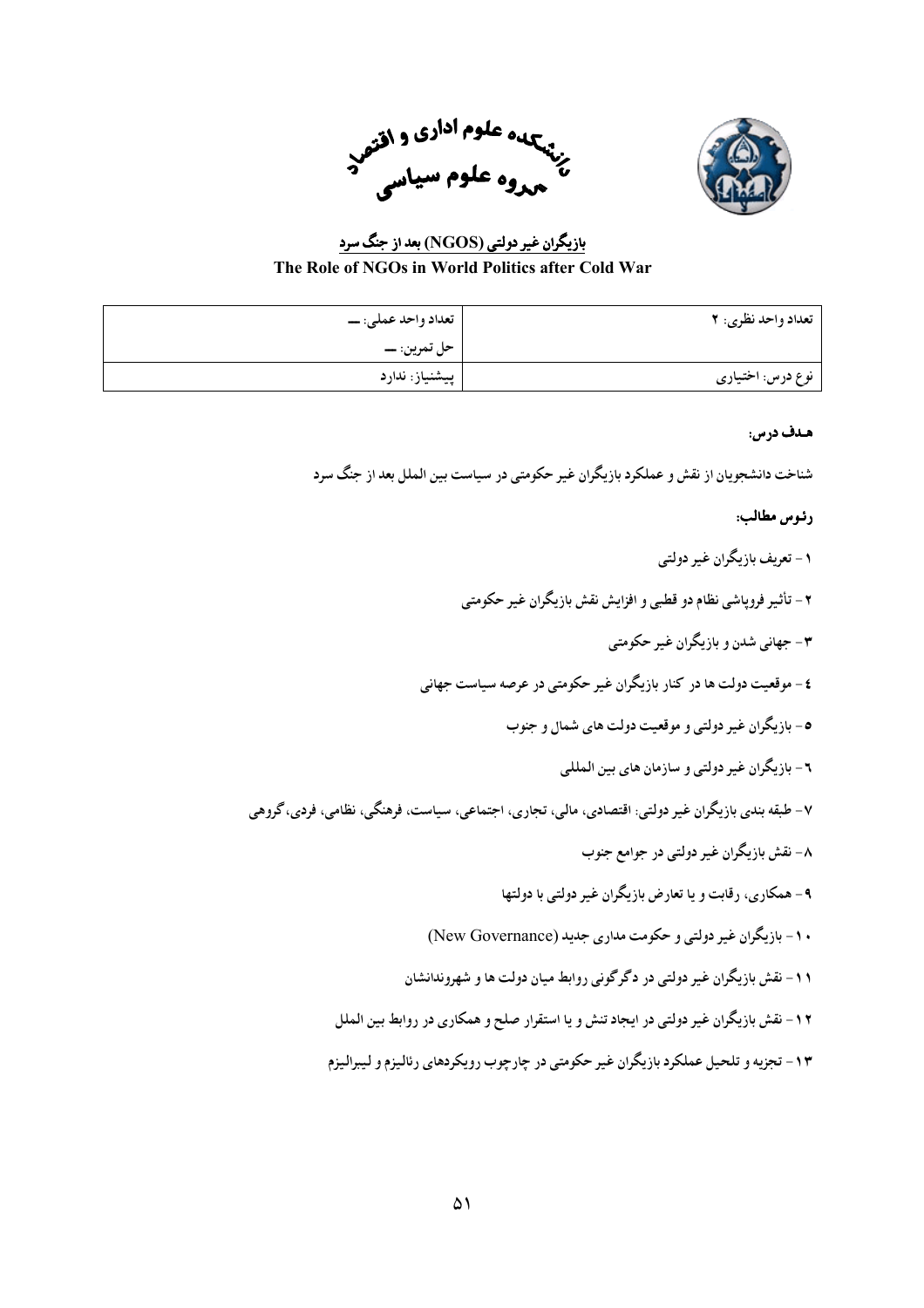**ارزیابی درس :** مقاله مدون، ارائه کنفرانس و امتحان کتبی در پایان ترم

## منابع منتخب:

-گلشن پژوه،محمودرضا(۱۳۸۱)،واهنمای سازمان های غیردولتی،انتشارات موسسه فرهنگبی مطالعات و تحقیقات بـین المللـی ابـرار معاصرتهران.

- Food and Agriculture Organization of the United Nations(1994), FAO collaboration with Asian NGOs, for participatory rural development: the case of ANGOC, Food and Agriculture Organization of the United Nations

- Mendelson, Sarah Elizabeth and Glenn John K.(2002), The Power and Limits of NGOs: A Critical Look at Building Democracy in Eastern Europe and Eurasia, Columbia University Press. - silliman, Sidney G.(1999), Organizing for democracy: NGOs, civil Society and the Philippine state, University of Hawaiia.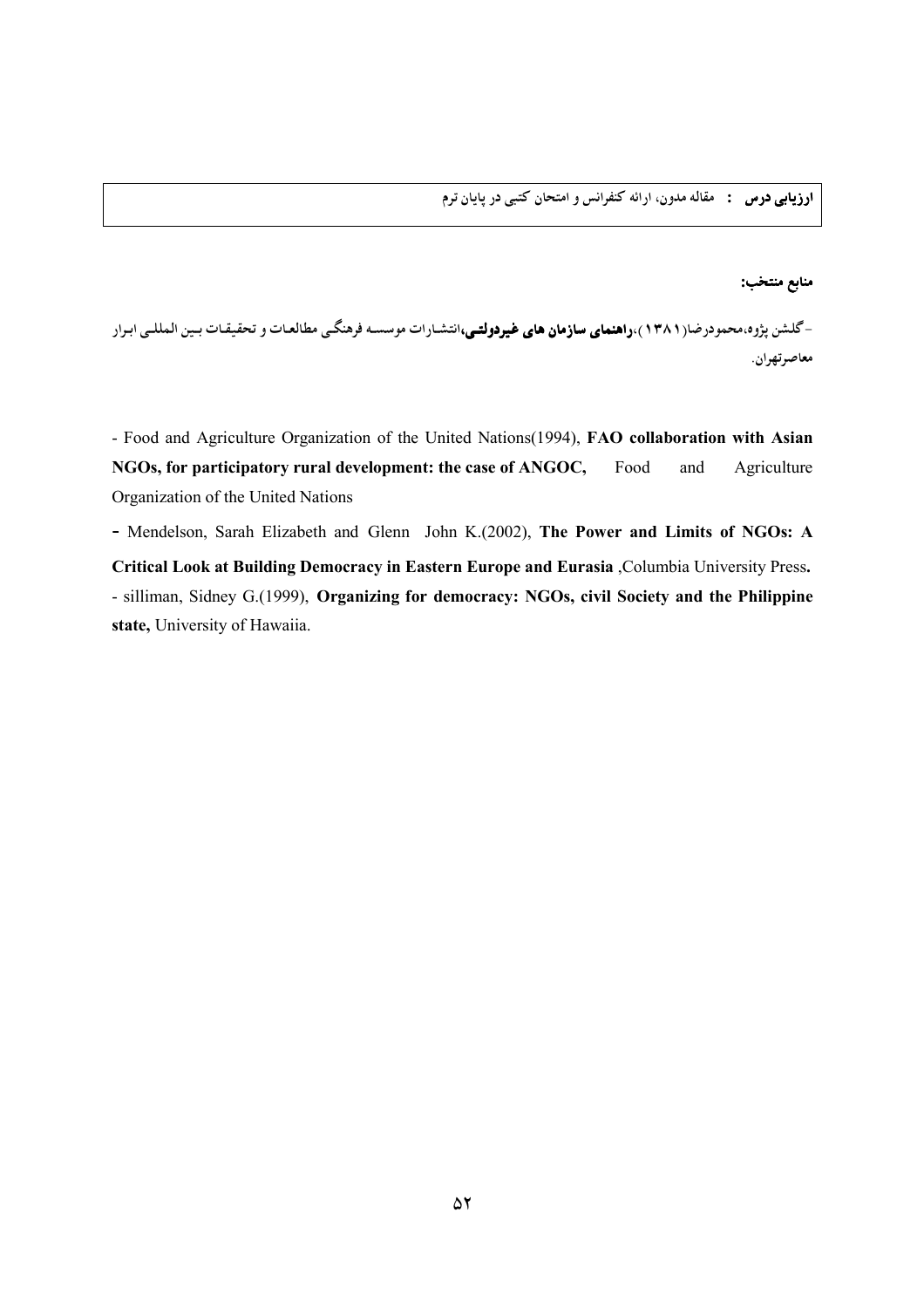

سپهاه علوم <sup>ادا</sup>دی و اقتصر<br>تأسیروه علوم سیاسی

ایران و سازمان های بین المللی **Iran and International Organisations** 

| تعداد واحد نظري: ٢ | تعداد واحد عملي: ـــ |
|--------------------|----------------------|
|                    |                      |
| نوع درس: اختیاری   | پیشنیاز: ندارد       |

شناخت دانشجويان از موقعيت و نقش ايران در سازمان هاي بين المللي

## رئوس مطالب:

- ١ مفهوم سازمان هاي بين المللي
- ۲ برخوردهای روش شناختی به سازمان های بین المللی
- ۳- نگاه جوامع در حال توسعه به سازمان های بین المللی
	- ٤ ديدگاه ايران نسبت به سازمان هاي بين المللي
- ۰- ایران و سازمان ملل: فعالیت و نقش ایران در شورای اقتصادی و اجتماعی و کمیته های مربوط به آن، ایران و دیوان دادگستری بین

المللي، ايران و شوراي امنيت، ايران و مجمع عمومي

- ۲- موقعیت ایران در سازمان های قاره ای و منطقه ای
- ٧- ايران و سازمان هاي تخصصي بين المللي: ارتباطات بين المللي، سازمان بين المللي كار، سازمان بهداشت جهاني، ايران و يونسكو
	- ۸- فعالیت های اقتصادی، پولی، مالی و بازر گانی ایران در چارچوب سازمان های بین المللی
		- ۹- موقعیت ایران در سازمان های بین المللی حقوق بشر
			- ۱۰- ایران و مسئله خلع سلاح عمومی
		- ١١- ارزيابي نهائي از موقعيت ايران در سازمان هاي بين المللي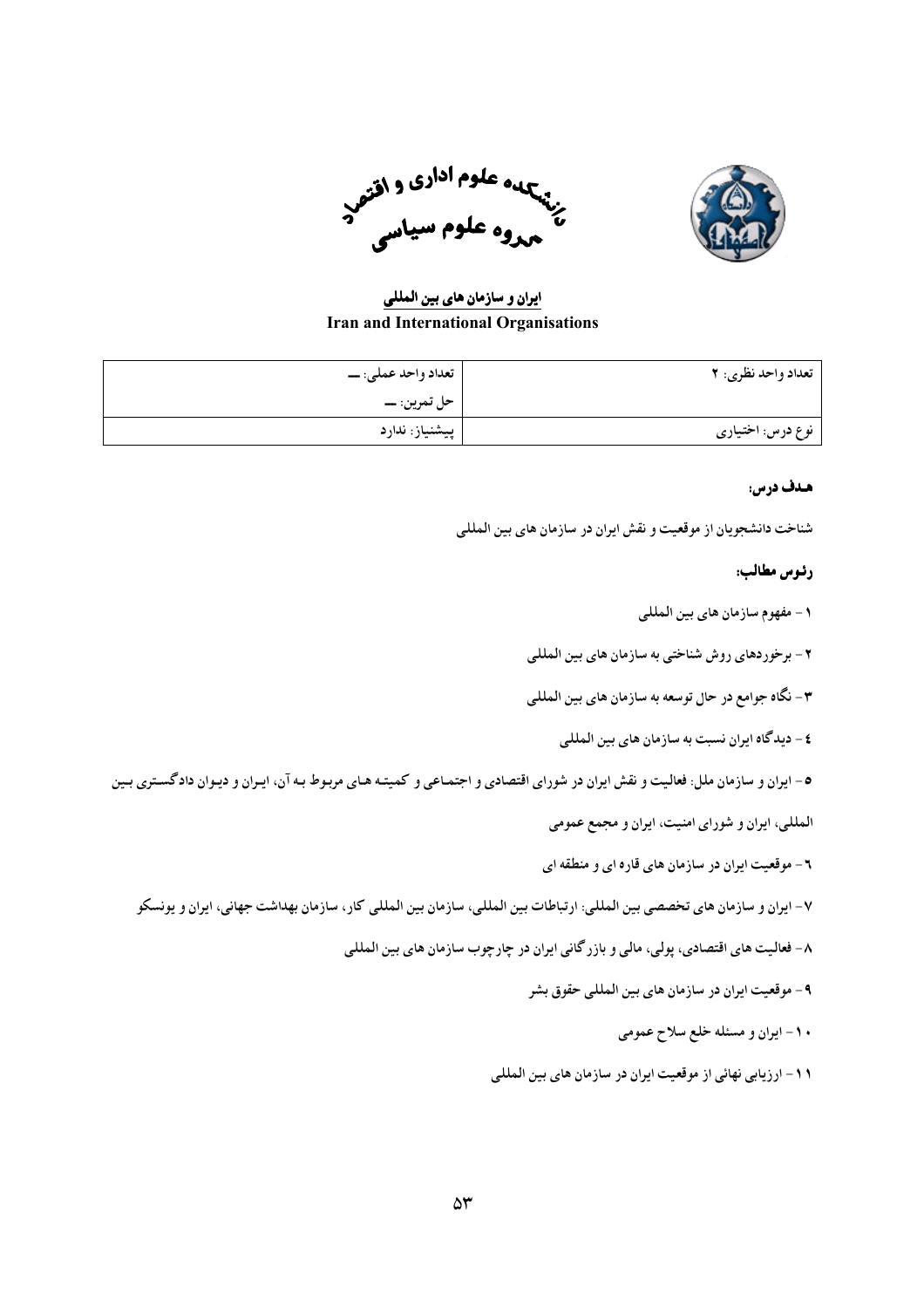منابع منتخب:

-Hume ,Cameron R. (1994),The United Nations, Iran, and Iraq,Institute for the Study of Diplomacy, School of Foreign Service, Georgetown.

-Stationery Office Books(1995), United Nations: Iran, Cold War and World Organisation 1946-1947 (Documents on British Policy Overseas), Stationery Office Books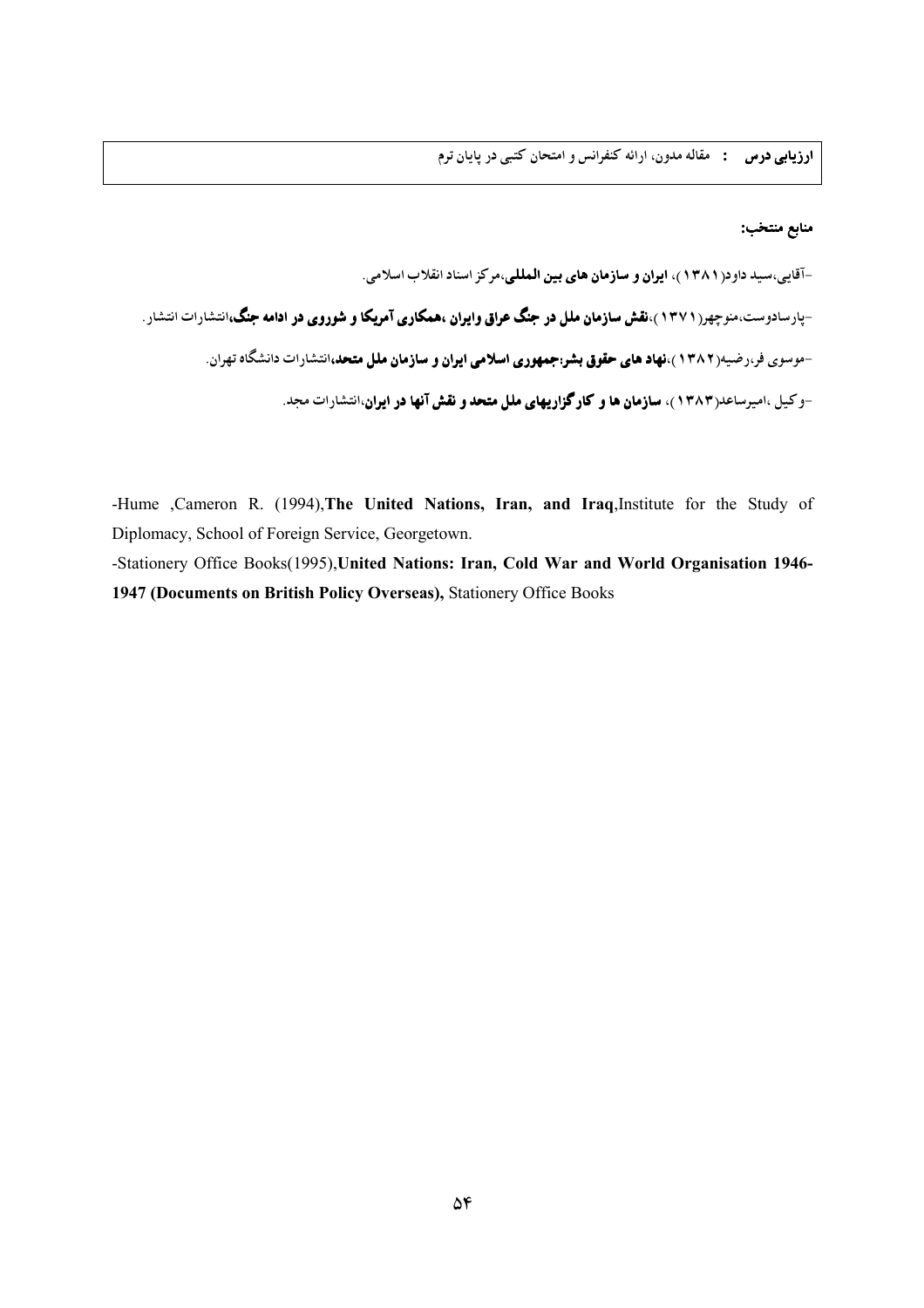



ايران و حقوق بين الملل **Iran and International Law** 

| تعداد واحد نظري: ٢ | تعداد واحد عملي: ـــ |
|--------------------|----------------------|
|                    |                      |
| نوع درس: اختیاری   | پیشنیاز: ندارد       |

شناخت دانشجویان از تعامل ایران با حوزه های مختلف حقوق بین الملل

- ١ فصول مختلف حقوق بين الملل
- ٢- برخوردهاي روش شناختي به حقوق بين الملل
- ۳- نگاه جوامع در حال توسعه به حقوق بین الملل
	- ٤ ايران و حقوق بين الملل درياها
	- ۰- ايران و حقوق بين الملل رودخانه ها
	- ٦- ايران و حقوق بين الملل محيط زيست
		- ٧- ايران و حقوق بين الملل كيفري
			- ۸- ایران و حقوق بشر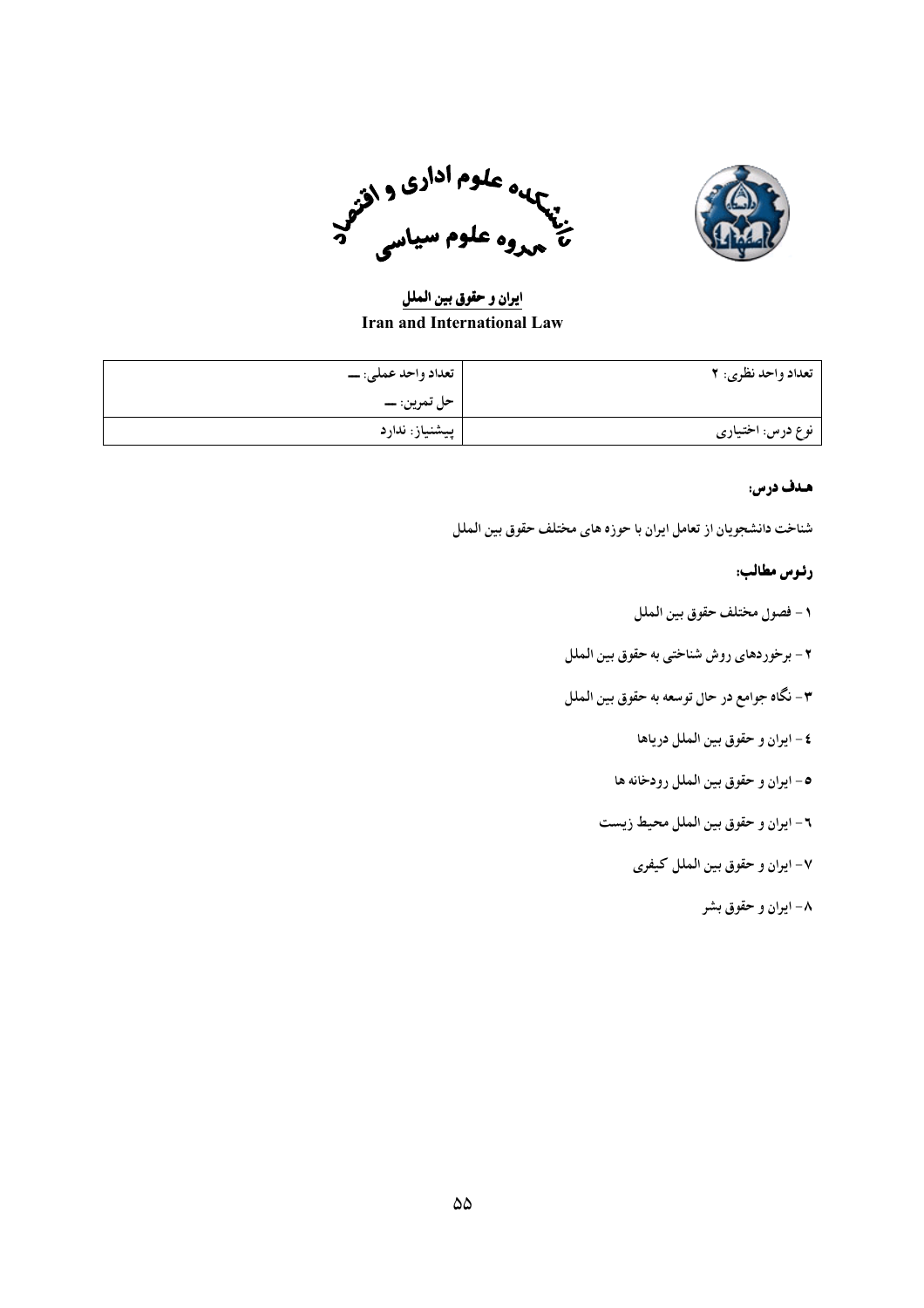منابع منتخب:

-تقى زاده انصارى،مصطفى(١٣٨٤)، حقوق بين الملل عمومى آخرين تحولات :آشنايي با روابط دوستانه ،روابط خصـمانه ميـان تابعـان ،انتشارات قومس.

-ژاندرو،مونیک شمیلیه(۱۳۸۲)،بشریت و حاکمیت ها،سیری در حقوق بین الملل،ترجمه مرتضی کلانتریان،انتشارات آگه.

-عامری،هوشنگ(١٣٨٤)،اصول روابط بین الملل،انتشارات آگه.

-عزیزی،ستار(۱۳۸٥)،حمایت از اقلیت ها در حقوق بین الملل،انتشارات نوعلم.

-گوهریان، کورش و سید ابراهیم حسینی( ۱۳۸۲)،ا**صل منع توسل به زور و موارد استثنای آن در اسلام و حقوق بین الملل معاصر**،نمایندگی مقام معظم رهبري،معاونت امور اساتيد و دروس معارف اسلامي.

-مدنى، سيد جلال الدين(١٣٨٠)،حقوق بين الملل عمومي و اصول روابط دول:حقوق بشر بين المللي بانضمام ٢٠سند جهاني حقوق بش ر،انتشارات يايدار.

- Aqayi, Bahmana(2003), The law & politics of the Caspian Sea in the twenty-first century: the positions and views of Russia, Kazakhstan, Azerbaijan, Turkmenistan, with special reference to Iran, Ibexa.

-Brutsch, C. L. (2004), Law and Legalization in Transnational Relations , Routledge Advances in International Relations and Global Politics.

- Mohebi, Mohsen(1998), The international law character of the Iran-United States Claims Tribunal, Kluwer Law International.

-Simmons , Beth A. and Steinberg, Richard H. (2007), International Law and International Relations: An International Organization Reader, Cambridge University Press.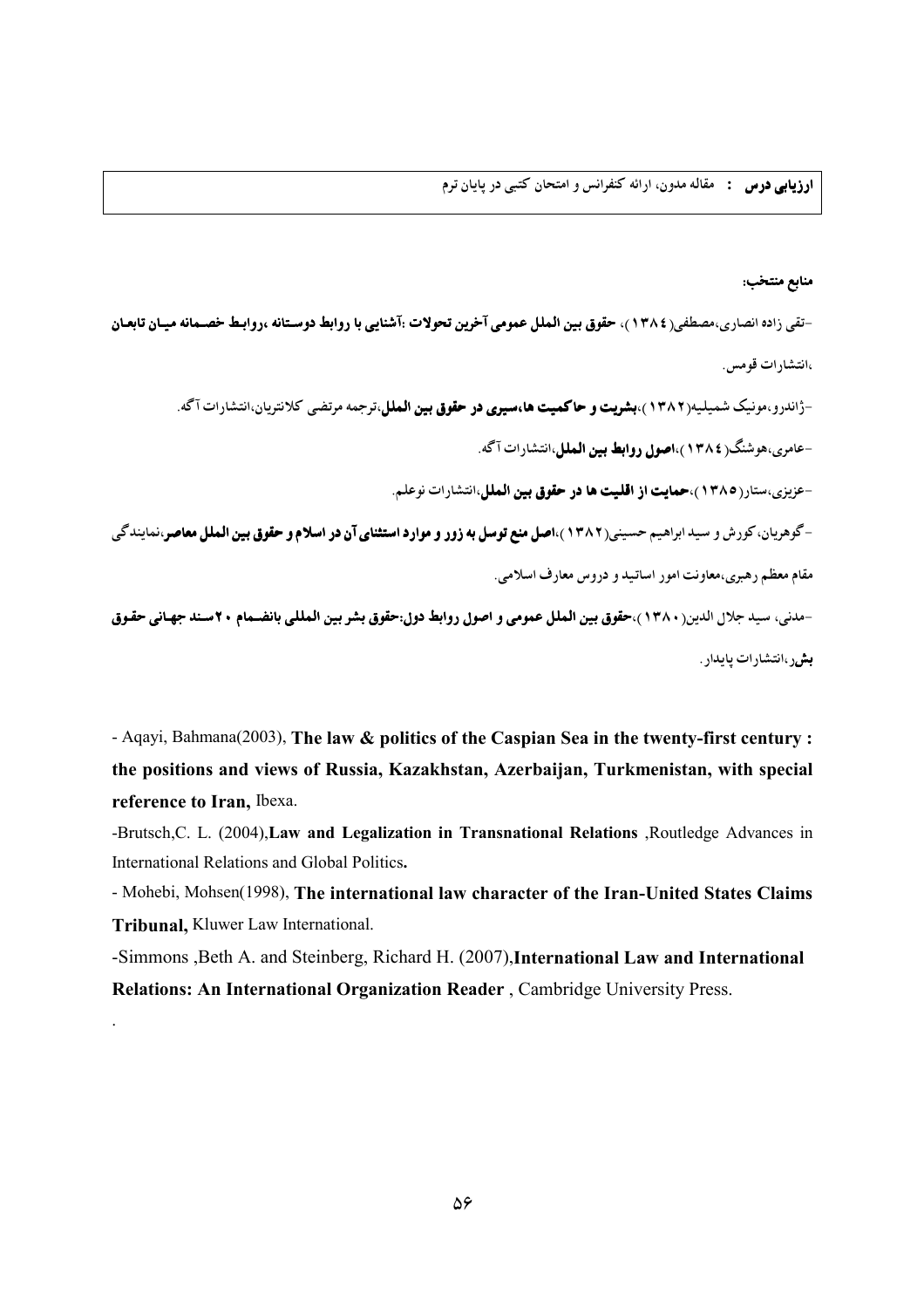

سیسی علوم اداری و اقتصر<br>پخشی مو علوم سیدار ۔<br><sub>مرو</sub>و علوم سیا<sub>سی</sub>

ایران و قدرت های بزرگ **Iran and Great Powers** 

| تعداد واحد نظري: ٢ | تعداد واحد عملي: ـــ |
|--------------------|----------------------|
|                    |                      |
| نوع درس: اختیاری   | پیشنیاز: ندارد       |

تبیین فرصت ها، چالش ها و استراتژی های ایران در مقابل قدرت های بزرگ و متعاقبا بررسی اهداف و عملکرد هـای قـدرت هـای بـزرگ در مقابل جمهوری اسلامی ایران

# رئوس مطالب:

۱-ایران و سیاست خارجی قدرت های بزرگ

۲ - جهت گیریها و استراتژیهای سیاست خارجی ایران نسبت به اقدامات قدرت های بزرگ

۳- تاثیر انقلاب اسلامی ایران بر معادلات قدرت در سطح جهانی و متعاقبا بررسی واکنش قدرت های بزرگ نسبت به این پدیده

٤- فرصت ها، چالش ها و مواضع ج.١. ايران در معادلات بين المللي قدرت

۰-بررسی موردی رخداد ها و بحران هایی که به نحوی با نقش قدرت های خارجی در تحولات ایران موثر بوده است. مانند: ۱- اشغال آذربایجان و کردستان توسط نیروهای شوروی، ۲- نقش انگلستان و ایالات متحده در شکست ملی شدن صنعت نفت وایجاد کودتای ۲۸ مرداد، ۳- نقش قدرتهای بزرگ در روند جنگ تحمیلی علیه ایران٤،- تحریم های اقتصادی اعمال شده علیه ایران٥، -مخالفت با مواضع صلح آمیز هسته ای ایران، ۲- جنگ نرم و . . .

٦- ارزیابی نتایج و پیامدهای امنیتی حضور قدرت های بزرگ در مناطق پیرامونی ج.ا.ایران ، منجمله در منطقه خلیج فارس و آسیای مركزي و قفقاز

۷- جمع بندی و نتیجه گیری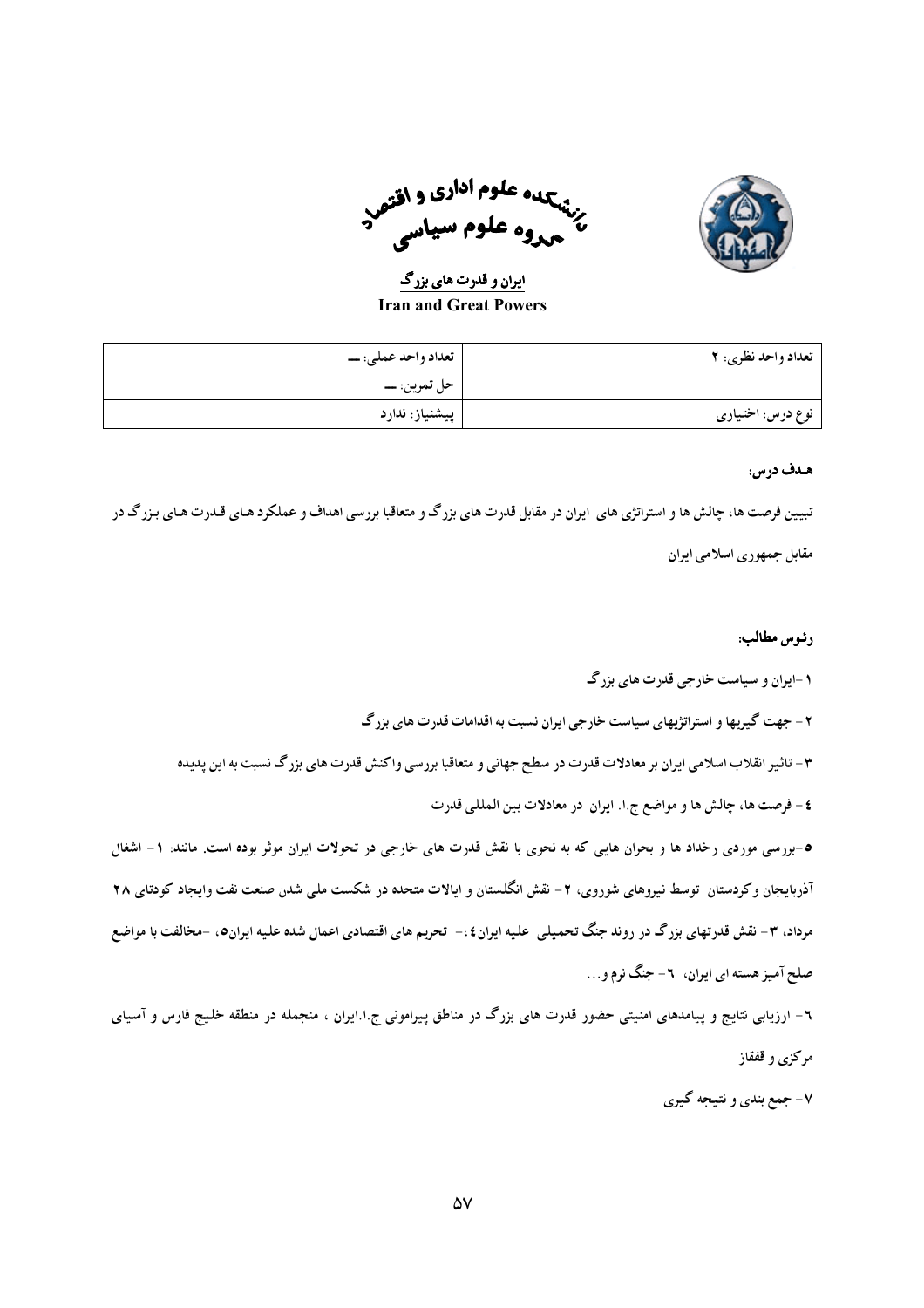**ارزیابی درس:** مقاله مدون، ارائه کنفرانس و امتحان کتبی در پایان ترم

## منابع منتخب:

- Ganji, Babak (2006), Politics of confrontation: the foreign policy of the USA and revolutionary Iran, Tauris Academic Studies; In U.S.A. distributed by Palgrave Macmillan.

-Howard, Roger (2007), Iran oil: the new Middle East challenge to America, Palgrave Macmillan -Maleki, Abbas(2008), Reading In Iran Foreign Policy After September 11, BookSurge Publishing